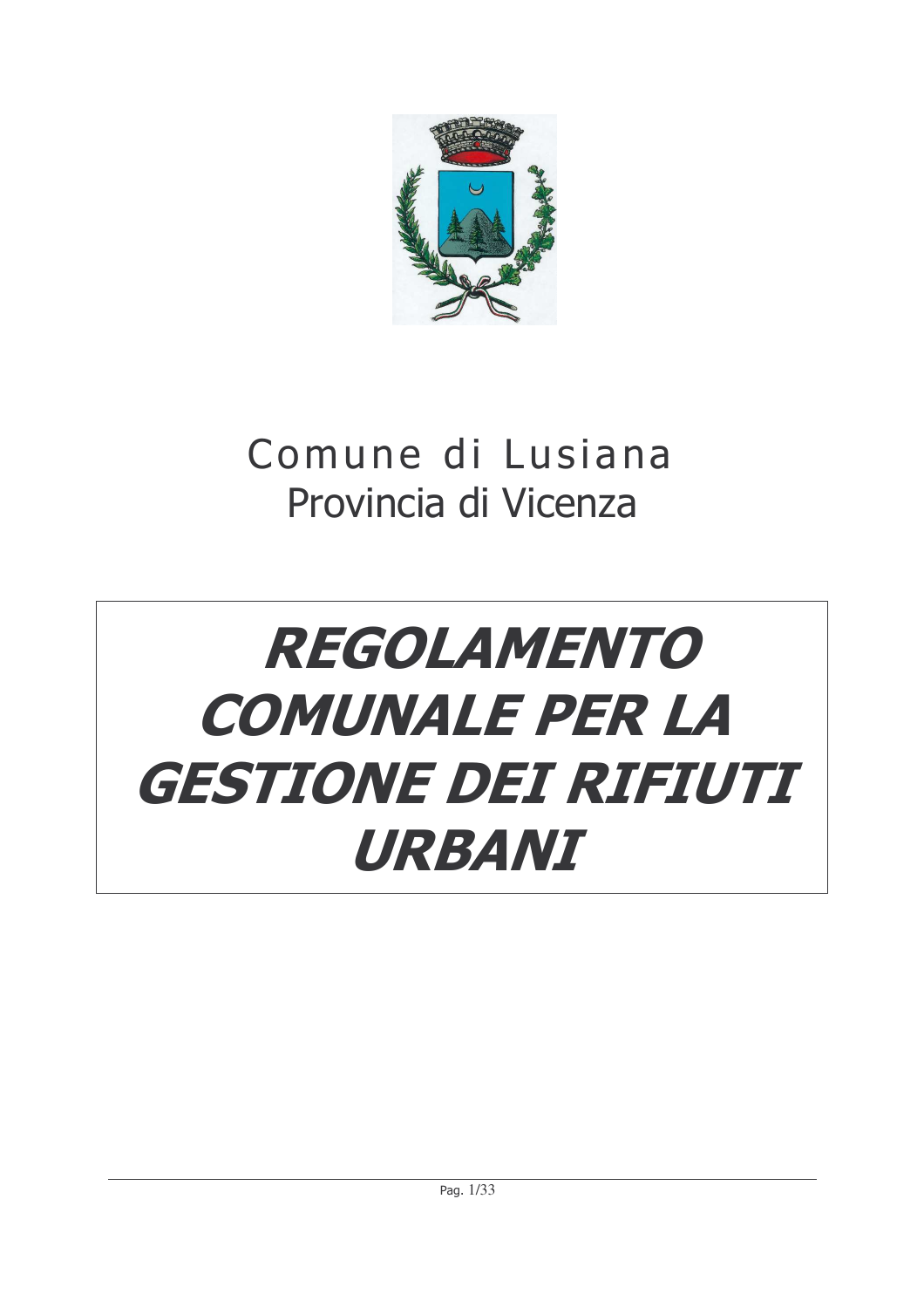| CAPO II - GENERALITÀ SULL'ORGANIZZAZIONE E SULLE MODALITÀ DI             |
|--------------------------------------------------------------------------|
|                                                                          |
|                                                                          |
| ART. 10 - COMPETENZE SULL'ORGANIZZAZIONE DEL SERVIZIO11                  |
|                                                                          |
| ART. 11 - COLLOCAZIONE- DEI CONTENITORI PER RIFIUTI URBANI ED            |
| ART. 12 - CONFERIMENTO INDIFFERENZIATO DEI RIFIUTI URBANI E ASSIMILATI13 |
|                                                                          |
|                                                                          |
| CAPO IV - RACCOLTA DIFFERENZIATA E SERVIZI INTEGRATIVI 15                |
| ART. 15 - NORME GENERALI PER LE RACCOLTE DIFFERENZIATE15                 |
|                                                                          |
| ART. 17 - CONTENITORI PER LA RACCOLTA DIFFERENZIATA STRADALE 16          |
| ART. 18 - TRASPORTO DEI MATERIALI OGGETTO DI RACCOLTA DIFFERENZIATA 16   |
|                                                                          |
|                                                                          |
|                                                                          |
| ART. 22 - RACCOLTA DIFFERENZIATA DI LATTINE DI ALLUMINIO PER ALIMENTI    |
| <b>ART. 23 - RACCOLTA DIFFERENZIATA CONGIUNTA DEGLI IMBALLAGGI IN</b>    |
|                                                                          |
| <b>ART. 24 - RACCOLTA DIFFERENZIATA DELLA FRAZIONE VERDE  18</b>         |
|                                                                          |
| ART. 26 - RACCOLTA DIFFERENZIATA DI PILE E ACCUMULATORI USATI,           |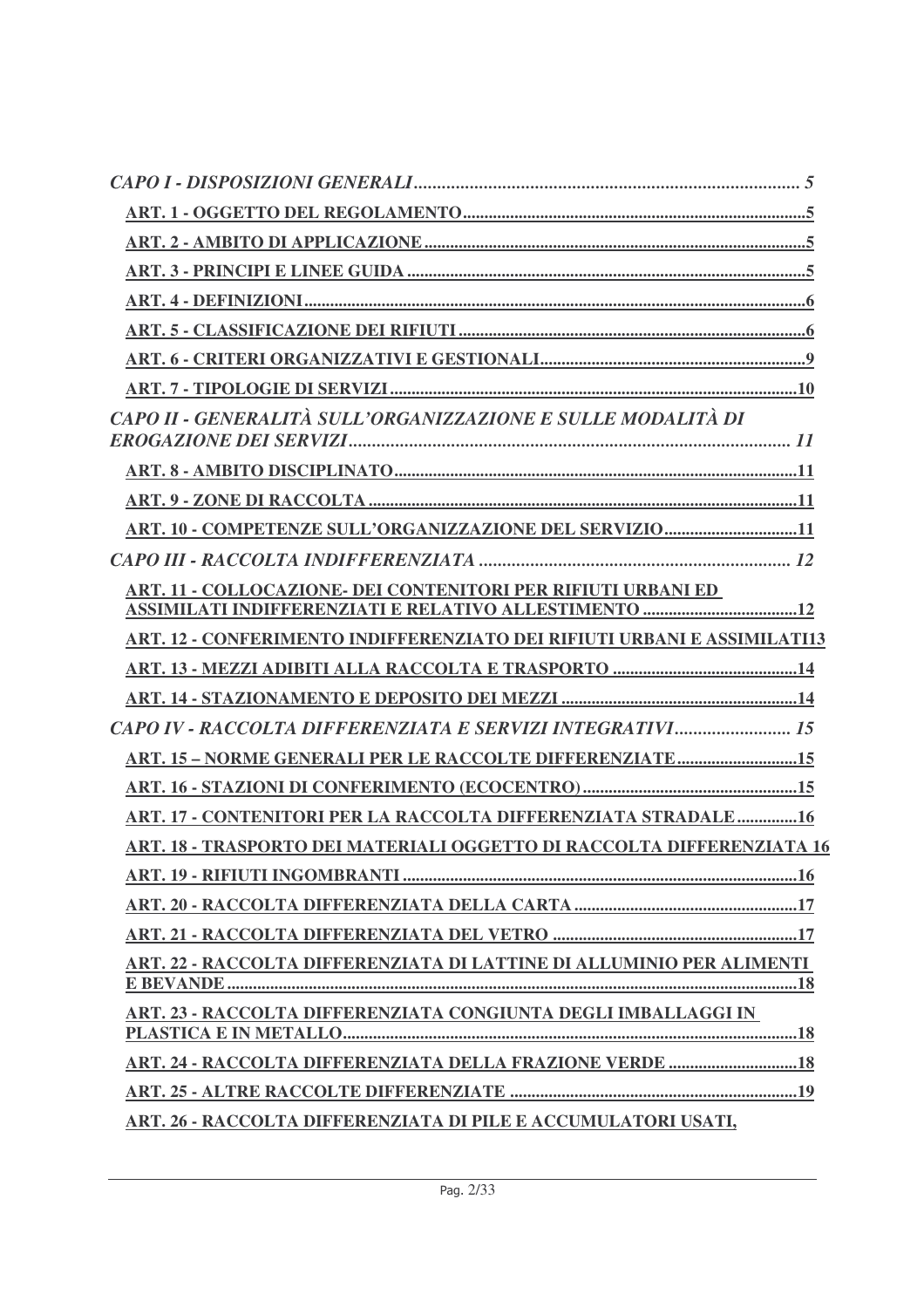| ART. 28 - RACCOLTA DIFFERENZIATA DI MATERIALI DERIVANTI DALLA                 |
|-------------------------------------------------------------------------------|
| MANUTENZIONE E RIPARAZIONE DEL PROPRIO VEICOLO A MOTORE E                     |
| <u>ART. 29 - RACCOLTA DIFFERENZIATA DI OLI E GRASSI VEGETALI ED ANIMALI,</u>  |
|                                                                               |
| ART. 30 - RACCOLTA DIFFERENZIATA DI CONTENITORI VUOTI DI PRODOTTI             |
|                                                                               |
|                                                                               |
| <b>ART. 32 - NORME INTEGRATIVE PER IL CONFERIMENTO DEI RIFIUTI ASSIMILATI</b> |
| <b>AGLI URBANI PRESSO LE STRUTTURE PREDISPOSTE PER IL SERVIZIO</b>            |
|                                                                               |
| ART. 34 - DESTINAZIONE DEI MATERIALI RACCOLTI IN MODO DIFFERENZIATO21         |
|                                                                               |
|                                                                               |
|                                                                               |
|                                                                               |
|                                                                               |
|                                                                               |
|                                                                               |
|                                                                               |
|                                                                               |
|                                                                               |
| ART. 43- OBBLIGHI DEI PRODUTTORI DI RIFIUTI URBANI E ASSIMILATI 26            |
|                                                                               |
| ART. 45 - PULIZIA DEI FABBRICATI E DELLE AREE SCOPERTE PRIVATE26              |
| ART. 46 - ATTIVITA' DI CARICO E SCARICO DI MERCI E MATERIALI E DI             |
|                                                                               |
|                                                                               |
| <b>ART. 48 - PULIZIA DELLE AREE PUBBLICHE OCCUPATE DA CANTIERI 26</b>         |
|                                                                               |
|                                                                               |
|                                                                               |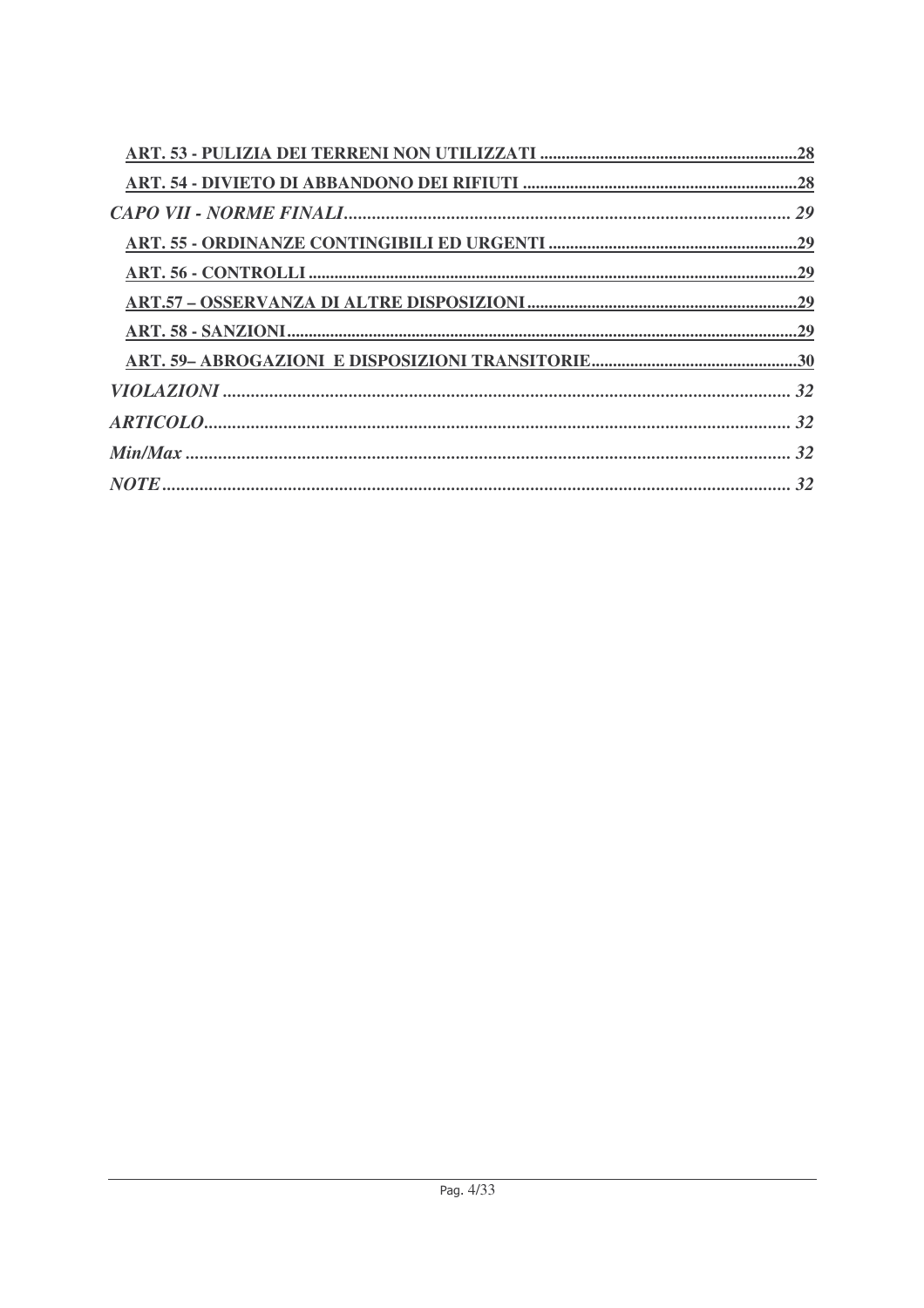# **CAPO I - DISPOSIZIONI GENERALI**

# **ART. 1 - OGGETTO DEL REGOLAMENTO**

- 1. Il presente Regolamento, di seguito denominato "Regolamento", ha per oggetto la disciplina dei servizi di gestione dei rifiuti nelle varie fasi: conferimento, raccolta, raccolta differenziata, spazzamento, trasporto, recupero e smaltimento.
- 2. La presente disciplina, redatta ai sensi delle vigenti norme in materia di rifiuti, è coerente inoltre alle disposizioni tributarie in materia di rifiuti, nonché con eventuali specifici interventi di applicazione della tariffa di gestione dei rifiuti.
- 3. Il Regolamento, inoltre, è indirizzato a favorire il riutilizzo e la riduzione dei rifiuti secondo le norme nazionali e regionali in materia e gli indirizzi specifici del Piano Regionale di gestione dei rifiuti e dell'ATO Ambiente provinciale.

#### **ART. 2 - AMRITO DI APPI ICAZIONE**

- 1. Ferme restando le vigenti disposizioni tecniche in materia, il presente Regolamento definisce obiettivi, norme, modalità di erogazione dei servizi, obblighi e divieti inerenti a:
	- · raccolta indifferenziata dei rifiuti urbani:
	- · raccolta differenziata dei rifiuti ingombranti;
	- · raccolta differenziata di frazioni riutilizzabili e riciclabili dei rifiuti urbani;
	- · raccolta differenziata di rifiuti che possono provocare problemi di impatto ambientale, compresi materiali derivanti dalla manutenzione e riparazione del proprio veicolo a motore, di materiali di origine domestica e derivanti dalle pratiche del "fai da te", oli e grassi vegetali ed animali, esausti:
	- · raccolta differenziata dei materiali inerti derivanti da demolizione e costruzione provenienti da piccole manutenzioni di utenze domestiche.
	- · raccolta differenziata di rifiuti assimilati agli urbani di origine sanitaria derivanti da strutture pubbliche e private;
	- · raccolta, anche differenziata, di rifiuti speciali non pericolosi attraverso servizi integrativi;
	- · raccolta, anche differenziata, dei rifiuti speciali pericolosi attraverso servizi integrativi;
	- · spazzamento stradale:
	- trasporto e conferimento ad impianti autorizzati di recupero e/o smaltimento per le specifiche tipologie di rifiuti;
	- · disposizioni per assicurare la tutela igienico sanitaria in tutte le fasi della gestione dei rifiuti.
- 2. La regolamentazione dell'eventuale tariffa in materia di rifiuti è stabilita con apposito Regolamento municipale TARSU.

# **ART. 3 - PRINCIPI E LINEE GUIDA**

- 1. La gestione dei rifiuti, di qualsiasi genere e provenienza, costituisce attività di pubblico interesse ed ha carattere di servizio pubblico essenziale da esercitare con l'osservanza di particolari cautele e garanzie, tali da assicurare e soddisfare gli aspetti igienici, ambientali, urbanistici, economici ed estetici.
- 2. A tale fine l'utente è coinvolto nella gestione dei rifiuti sia nell'osservare le norme vigenti e le presenti disposizioni regolamentari, sia nel contribuire finanziariamente mediante l'apposito sistema di tassazione o tariffazione statuito, nonché nel ridurre la produzione dei rifiuti alla fonte.
- 3. La raccolta differenziata, la raccolta del rifiuto residuo (indifferenziato), il trasporto, il recupero e lo smaltimento dei rifiuti devono, pertanto, essere effettuati osservando i sequenti criteri qenerali:
	- · evitare ogni danno o pericolo per la salute, l'incolumità e la sicurezza della collettività e dei singoli, sia in via diretta che indiretta;
	- evitare ogni inconveniente derivante da odori e rumori molesti;
	- prevenire ogni rischio di inquinamento incontrollato dell'ambiente, per evitarne il deterioramento e per salvaguardare le risorse primarie (suolo, aria, acque superficiali, falde idriche), specie ove destinate all'uomo;
	- · salvaguardare la fauna e la flora, ed impedire qualsiasi altro danneggiamento delle risorse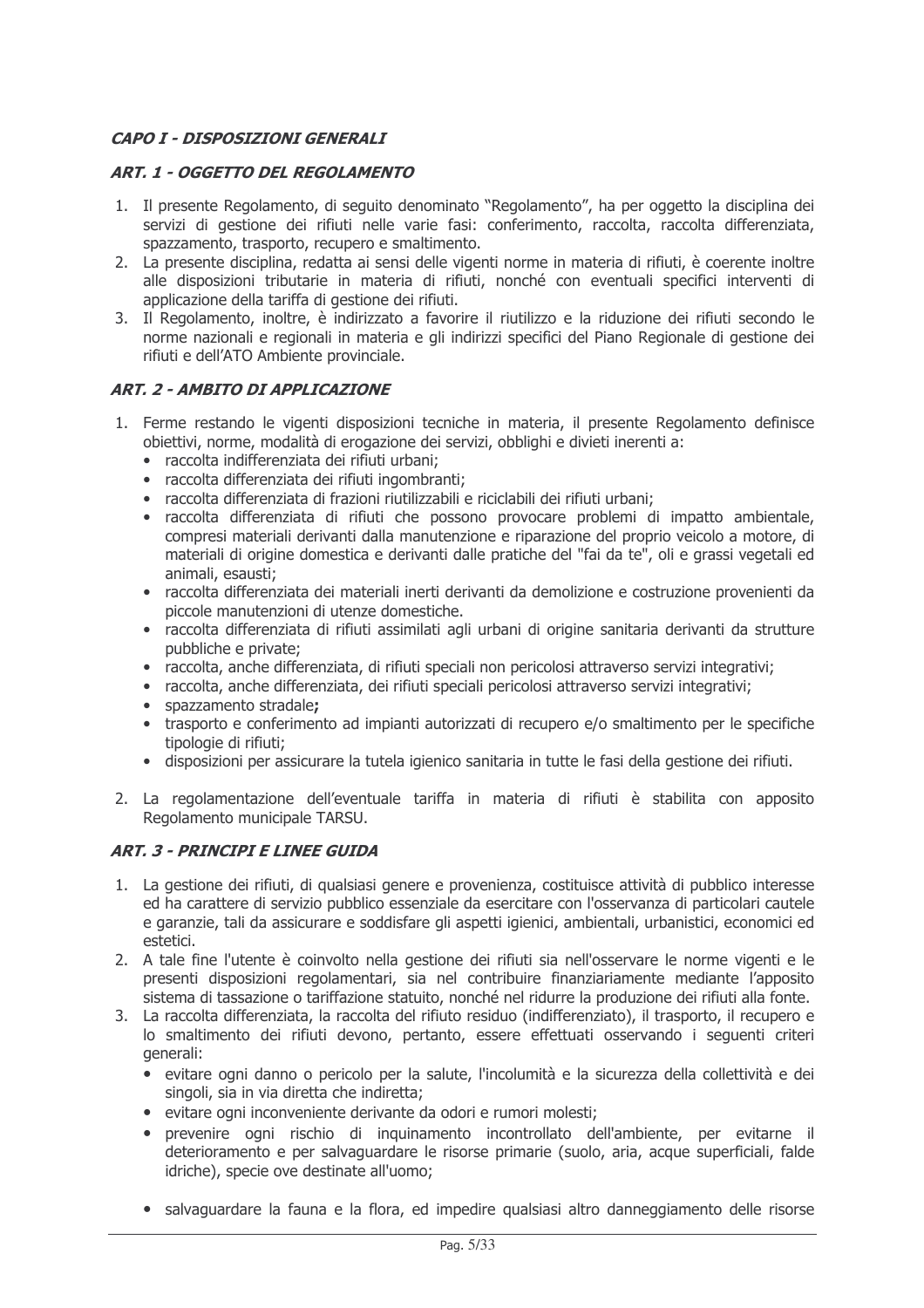ambientali e paesaggistiche

mirare alla limitazione della produzione dei rifiuti ed ottenere dagli stessi, quando possibile, risorse materiali (e, secondariamente, energetiche) che, opportunamente sfruttate, consentano una riduzione globale degli impatti ambientali.

# **ART. 4 - DEFINIZIONI**

- 1. Ai fini del presente Regolamento si definiscono:
	- · CONFERIMENTO: le modalità secondo le quali i rifiuti vengono consegnati al servizio di raccolta da parte del produttore o del detentore;
	- RACCOLTA: le operazioni di prelievo dei rifiuti ai fini del trasporto; tra le operazioni di raccolta sono da considerare: le operazioni di spazzamento, le operazioni di trasbordo, le operazioni di cernita e di eventuale raggruppamento dei rifiuti, a condizione che siano effettuate in apposite aree:
	- RACCOLTA DIFFERENZIATA: le operazioni di prelievo, raggruppamento e cernita di frazioni separate dei rifiuti:
	- $\bullet$ SPAZZAMENTO: le operazioni di pulizia e rimozione dei rifiuti giacenti sulle strade ed aree pubbliche o sulle strade ed aree private comunque soggette ad uso pubblico;
	- CERNITA: le operazioni di selezione dei materiali di rifiuto, ai fini del riutilizzo;
	- · RECUPERO: le operazioni indirizzate ad ottenere l'impiego dei rifiuti per l'ottenimento di prodotti o materie prime, ovvero per la produzione di energia.
	- TRASPORTO: le operazioni di movimentazione dei rifiuti;
	- TRATTAMENTO: le operazioni di trasformazione necessarie per il riutilizzo, la rigenerazione, il recupero, il riciclo, l'innocuizzazione dei rifiuti;
	- SMALTIMENTO FINALE: il deposito finale in appositi impianti sul suolo o nel suolo dei rifiuti;
	- · GESTORE DEL SERVIZIO: affidatario / affidatari dei servizi di gestione dei rifiuti e/o di igiene del suolo.

# **ART. 5 - CLASSIFICAZIONE DEI RIFIUTI**

- 1. Sono da intendersi come rifiuti urbani quelli di seguito precisati:
	- a) i rifiuti domestici, anche ingombranti, provenienti da locali e luoghi adibiti ad uso di civile abitazione:
	- b) i rifiuti non pericolosi provenienti da locali e luoghi adibiti ad usi diversi da quelli di cui alla lettera a), assimilati ai rifiuti urbani, per quantità e qualità come definite ai punti successivi del presente articolo:
	- c) i rifiuti provenienti dallo spazzamento delle strade, compresi i rifiuti provenienti dalla pulizia di pozzetti e caditoie stradali;
	- d) i rifiuti di qualunque natura o provenienza, giacenti sulle strade ed aree pubbliche o sulle strade od aree private comunque soggette ad uso pubblico e sulle rive dei corsi d'acqua:
	- e) i rifiuti vegetali provenienti da aree verdi, quali giardini, parchi, aiuole e aree cimiteriali;
	- f) i rifiuti provenienti da esumazioni ed estumulazioni, nonché gli altri rifiuti provenienti da aree cimiteriali diversi da quelli di cui alle lettere b), c) ed e).
- 2. Tra i rifiuti urbani sono da considerare:
	- · rifiuti ingombranti: i rifiuti di beni di consumo durevoli, di arredamento di impiego domestico, di uso comune (quali ad esempio elettrodomestici, articoli di arredamento, ecc.), provenienti da fabbricati di cui al punto a) del precedente comma, non suscettibili di essere raccolti con le modalità adottate per la raccolta dei rifiuti urbani ordinari a causa delle loro dimensioni, nonché i rifiuti di beni e componenti di arredamento originati da locali ad uso ufficio o vendita di merci al dettaglio, purché conferiti con le modalità fissate dall'Amministrazione Comunale e secondo i limiti quantitativi previsti dall'assimilazione ai rifiuti urbani di cui al presente articolo;
	- · rifiuti urbani misti: sono i rifiuti urbani come definiti al precedente comma 1, costituiti da più frazioni merceologiche.
- 3. Sono rifiuti urbani pericolosi i rifiuti di cui al comma precedente, lettere c), d), e) f), qualora rientrino nella classificazione dei rifiuti pericolosi di cui alle vigenti disposizioni comunitarie e nazionali. Non sono mai classificati rifiuti pericolosi i rifiuti domestici.
- 4. In attesa della emanazione delle norme statali contenenti i criteri di assimilazione dei rifiuti speciali di cui alle vigenti norme in materia di rifiuti, per la determinazione dei rifiuti assimilati ai rifiuti urbani e nelle more dell'applicazione del D.Lqs 152/2006 con riferimento alle disposizioni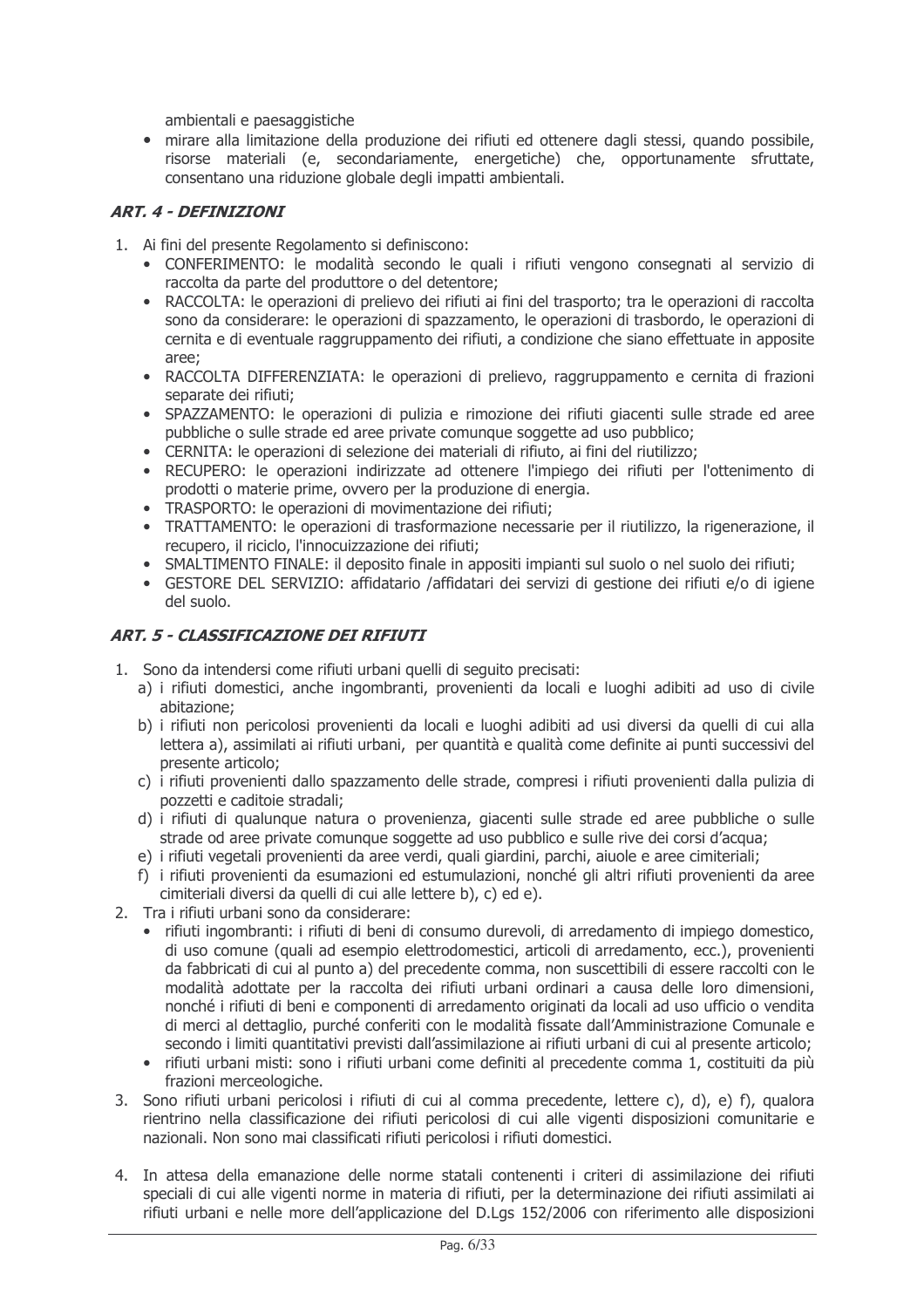transitorie di cui agli artt. 264 e 265 del D. Lgs stesso, si fa riferimento ai criteri di seguito riportati.

- 5. Ad esclusione dei rifiuti pericolosi, cioè di quelli così definiti dalle vigenti disposizioni comunitarie e nazionali, sono considerati assimilati ai rifiuti urbani i rifiuti che rispettino le seguenti condizioni: a) derivino da attività agricole ed agroindustriali, lavorazioni artigianali, attività commerciali e di
	- servizio:
	- b) siano provenienti da locali ad uso ufficio, magazzini, reparti di spedizione, locali accessori, mense interne, locali di preparazione pasti, anche se facenti parte di complessi destinati ad attività industriali, artigianali, commerciali, di servizi, agricole, ferma restando l'esclusione delle aree in cui si producono rifiuti da lavorazioni industriali o artigianali;
	- c) abbiano una composizione merceologica analoga a quella dei rifiuti urbani o, comungue, siano costituiti da manufatti e materiali simili a quelli al sub a) del punto 1.1.1. della Deliberazione del 27/7/84 del Comitato Interministeriale di cui all'art. 5 del D.P.R. 915/82, purchè non liquidi e di seguito riportati:
		- Imballaggi in genere (di carta, cartone, plastica, legno, metallo e simili)
		- Contenitori vuoti, fusti, vuoti di vetro, plastica e metallo, latte o lattine e simili
		- Sacchi e sacchetti di carta o plastica, fogli di carta, plastica, cellophane, cassette, pallet

Accoppiati quali carta plastificata, carta metallizzata, carta adesiva, carta catramata, fogli di plastica metallizzati e simili

- ◆ Frammenti e manufatti di vimini e di sughero
- ◆ Paglia e prodotti di paglia
- ◆ Scarti di legno esclusa la pasta di legno umida
- Ritagli e scarti di tessuto di fibra naturale e sintetica, stracci e juta
- ← Feltri e tessuti non tessuti
- ◆ Pelle e similpelle

• Gomma e caucciù (polvere e ritagli) e manufatti composti prevalentemente da tali materiali con esclusione di camere d'aria e copertoni

• Resine termoplastiche e termoindurenti in genere allo stato solido e manufatti composti di tali materiali;

• Imbottiture, isolanti termici ed acustici costituiti da sostanze naturali e sintetiche, quali lane di vetro e di roccia, espansi plastici e minerali, e simili

- Moquette, linoleum, tappezzerie, pavimenti e rivestimenti in genere
- Materiali vari in pannelli(di legno, gesso, plastica e simili)
- ◆ Frammenti e manufatti di stucco e di gesso essiccati
- ◆ Manufatti di ferro tipo paglietta metallica, filo di ferro, spugna di ferro e simili
- Nastri abrasivi
- Cavi e materiale elettrico in genere  $\blacktriangle$
- Pellicole e lastre fotografiche e radiografiche sviluppate

Scarti in genere della produzione alimentare, purché non allo stato liquido, quali ad esempio scarti di caffè, scarti dell'industria molitoria e della pastificazione, partite di alimenti deteriorati, anche inscatolati o comunque imballati, scarti derivanti dalla lavorazione di frutta ed ortaggi, caseina, sanse esauste e simili (ad eccezione dei rifiuti di origine animale: carcasse o parti di animali o pesci o prodotti di origine animale giudicati non idonei al consumo umano diretto a norma delle leggi vigenti, ai quali è applicabile il Regolamento 1774/2002/CE del 3 ottobre 2002)

Scarti vegetali in genere (erbe, fiori, piante, verdure, ecc) anche derivanti da lavorazioni basate su processi meccanici (bucce, baccelli, pula, scarti di sgranatura e di trebbiatura e simili)

◆ Residui animali e vegetali provenienti da estrazione di principi attivi (ad eccezione dei rifiuti di origine animale: carcasse o parti di animali o pesci o prodotti di origine animale giudicati non idonei al consumo umano diretto a norma delle leggi vigenti, ai quali è applicabile il Regolamento 1774/2002/CE del 3 ottobre 2002

Accessori per l'informatica con esclusione dei beni compresi tra i beni durevoli, quali computer, monitor, stampante, tastiera ecc

◆ Rifiuti ingombranti, ad eccezione dei beni durevoli

d) nel caso derivino da attività sanitarie e cioè:

 $\triangleright$  derivino da strutture pubbliche e private, individuate ai sensi del D. Lqs. 30 dicembre 1992 n. 502 e s.m.i, che svolgono attività medica e veterinaria di prevenzione, di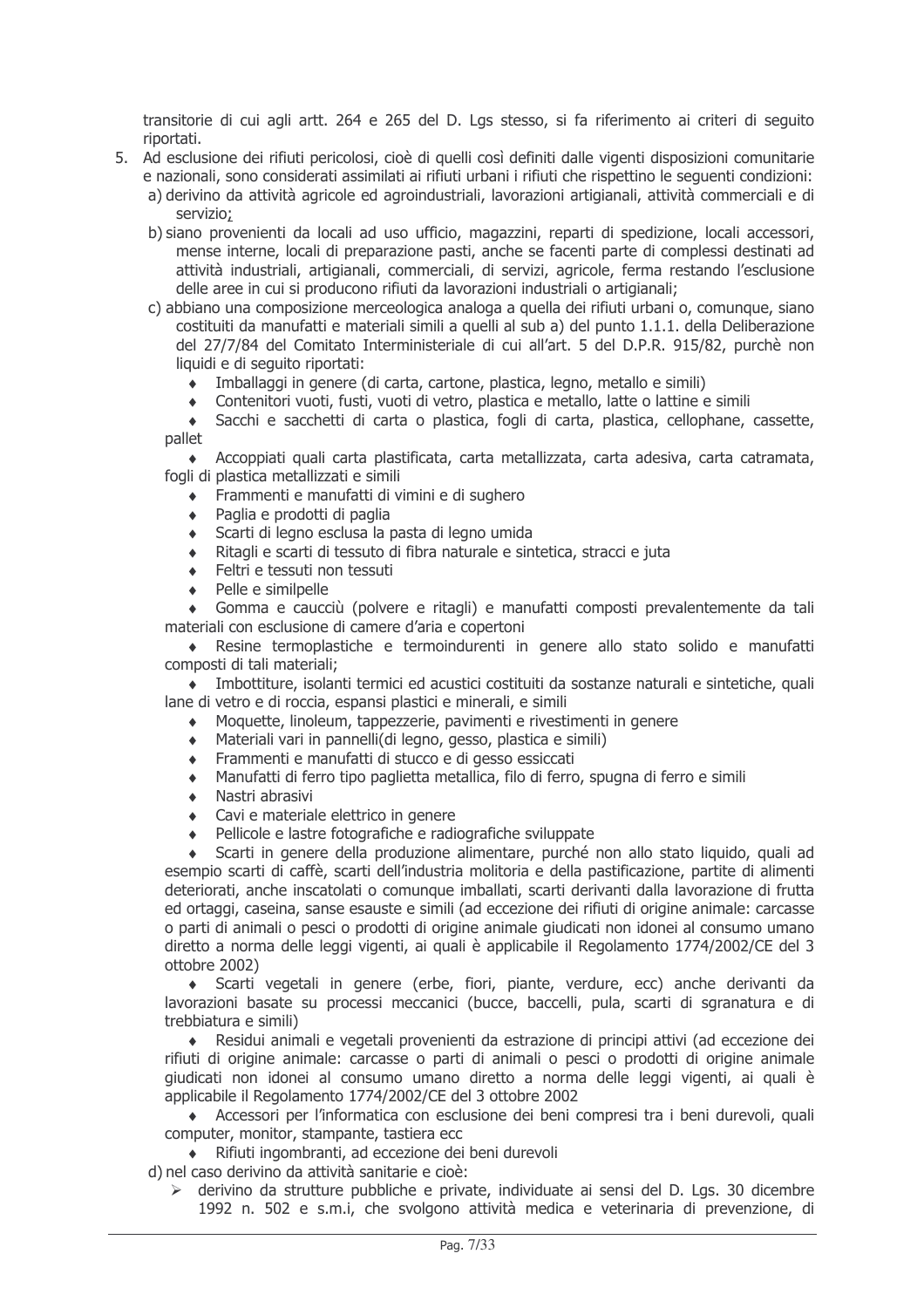diagnosi, di cura, di riabilitazione e di ricerca ed erogano le prestazioni di cui alla legge 23 dicembre 1978, n. 833;

- > non rientrino tra quelli di cui alle lettere c) e d) dell'art. 2 del del D.P.R 15 luglio 2003 n.  $254:$
- $\triangleright$  appartengano alle sequenti tipologie:
	- rifiuti derivanti dalla preparazione dei pasti provenienti dalle cucine delle strutture  $\bullet$ sanitarie:
	- rifiuti derivanti dall'attività di ristorazione e residui dei pasti provenienti da reparti di  $\bullet$ degenza delle strutture sanitarie, esclusi quelli che provengono da pazienti affetti da malattie infettive per i quali sia ravvisata clinicamente, dal medico che li ha in cura, una patologia trasmissibile attraverso tali residui;
	- vetro, carta, cartone, plastica, metalli, imballaggi in genere, nonché altri rifiuti non pericolosi che abbiano le caratteristiche qualitative succitate al punto 4) e quantitative indicate al successivo punto 6):
	- spazzatura;
	- indumenti e lenzuola monouso e quelli di cui il detentore intende disfarsi:
	- rifiuti provenienti da attività di giardinaggio effettuata nell'ambito delle strutture sanitarie:
	- gessi ortopedici e le bende, gli assorbenti igienici, anche contaminati da sangue esclusi quelli dei degenti infettivi, i pannolini pediatrici e i pannoloni i contenitori e le sacche utilizzate per le urine;
	- i rifiuti sanitari a solo rischio infettivo assoggettati a procedimento di sterilizzazione  $\bullet$ effettuato ai sensi della lettera m) del D.P.R 254/2003, a condizione che lo smaltimento avvenga in impianti di incenerimento per rifiuti urbani o in discarica in base alle condizioni di cui all'articolo 11, comma 1, lettera c) del D.P.R 254/2003, solo nel caso in cui siano destinati a tali destinazioni nell'ambito territoriale ottimale.
- e) ed inoltre, per tutte le categorie succitate, il loro smaltimento negli impianti non dia luogo ad emissioni, ad effluenti o comunque ad effetti che comportino maggior pericolo per la salute dell'uomo e/o per l'ambiente rispetto a quelli derivanti dallo smaltimento, nel medesimo impianto o nel medesimo tipo di impianto, di rifiuti urbani.
- f) la quantità annua di rifiuti per unità di superficie conferita dal produttore non sia superiore a 30 Kg/mg/anno e per le categorie dei mercati non sia superiore a 70 Kg/mg/anno per ogni giorno settimanale di presenza (il valore raddoppia per la presenza bisettimanale, triplica per quella trisettimanale ecc.)
- 6. Gli imballaggi secondari e terziari (ovvero gli imballaggi che non contengono direttamente il bene) che rispettano i criteri di qualità e quantità succitati sono considerati assimilati ai soli fini del conferimento per la raccolta differenziata, sempre che non siano avviati direttamente al recupero a cura dei produttori.
- 7. Sono considerati assimilati agli urbani i contenitori vuoti di prodotti fitosanitari sottoposti alle operazioni di lavaggio ed alle procedure di conferimento previste dalle disposizioni tecniche e procedurali in vigore;
- 8. La frazione verde (sfalci erbosi, potature, foglie ecc.) originata dalle operazioni di giardinaggio e di manutenzione delle aree verdi pubbliche è sempre considerata rifiuto urbano
- 9. Sono considerati assimilati i rifiuti costituiti da potature di alberi e arbusti, sfalci erbosi, derivanti da attività di giardinaggio o manutenzione del verde svolte su superficie costituenti accessorio o pertinenza di superficie soggetta a tassa, gualora la superficie non superi oltre tre volte la superficie soggetta a tassa, purché conferiti secondo le modalità stabilite dall'Amministrazione Comunale; sono altresì escluse le piante la cui potatura abbia un volume tale da richiedere modalità speciali di conferimento e di trasporto.
- 10. I rifiuti inerti derivanti da costruzioni e demolizioni sono considerati assimilati qualora derivino da piccole manutenzioni domestiche e non superino i quantitativi di 1 q.le anno per singola utenza.
- 11. Per i rifiuti derivanti da attività non continuative o la cui produzione è periodica o non è riconducibile ai mq/anno dell'attività produttiva, è confermata l'assimilazione nel rispetto dei criteri qualitativi succitati ma è possibile la realizzazione del servizio pubblico di raccolta, recupero, smaltimento previa pagamento al gestore del servizio in relazione alle guantità di volta in volta gestite.
- 12. Le modalità per l'accertamento dei requisiti qualitativi e quantitativi sono stabilite dai competenti uffici comunali che si avvalgono a tale riguardo della collaborazione del Gestore del servizio.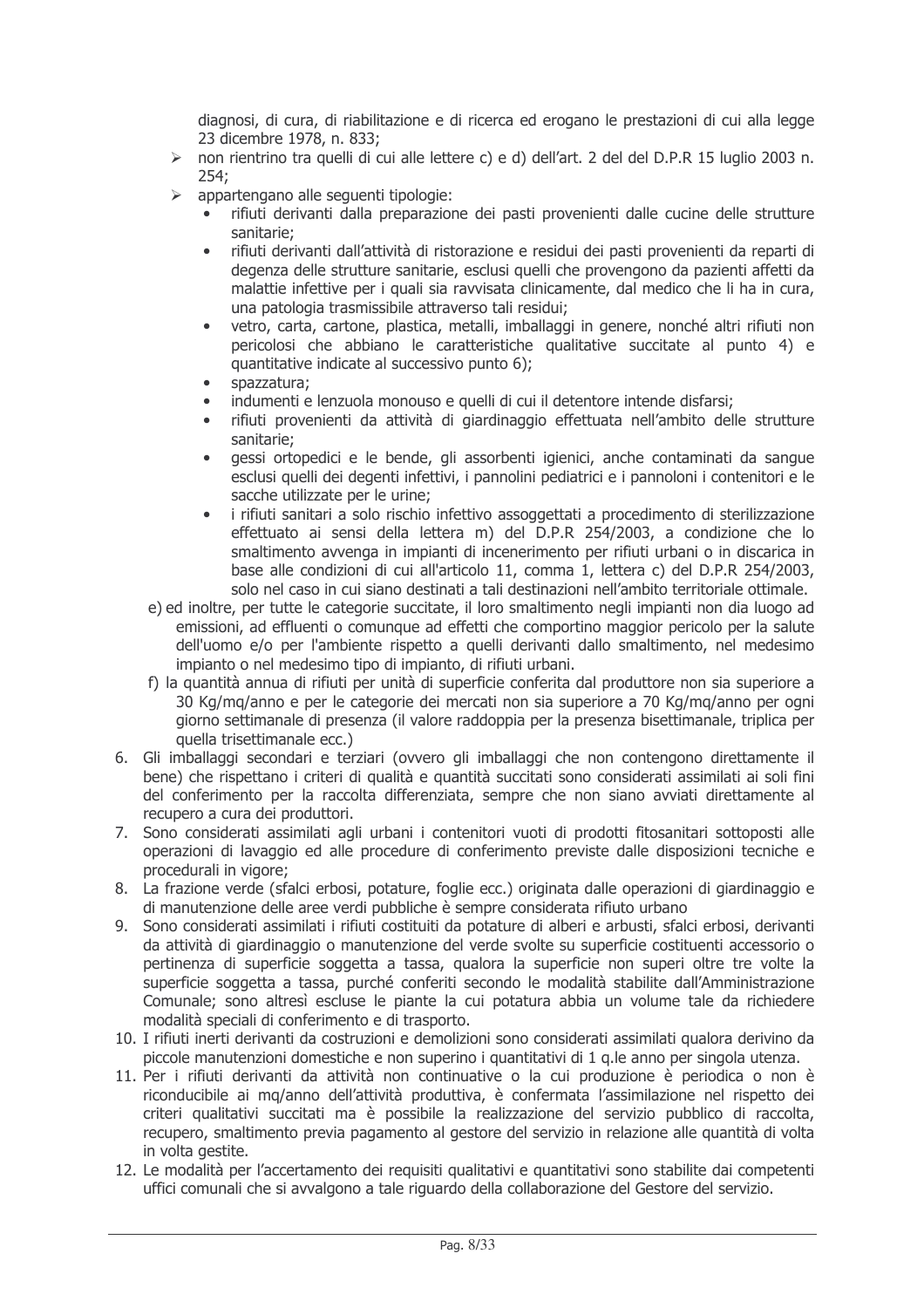# ART. 6 - CRITERI ORGANIZZATIVI E GESTIONALI

- 1. I servizi oggetto del presente Regolamento sono organizzati e gestiti nell'ottica del sistema integrato di gestione dei rifiuti sulla base dei criteri e delle norme dell'Autorità d'Ambito, ai sensi della normativa comunitaria, nazionale e regionale di settore, e secondo gli indirizzi programmatici del Piano Regionale e del Programma Provinciale di gestione dei rifiuti.
- 2. Per quanto riguarda la raccolta differenziata, essa è parte integrante del sistema di gestione dei rifiuti urbani, mentre la raccolta dei rifiuti indifferenziati tende ad assumere un ruolo residuale.
- 3. Per le modalità operative e organizzative, per obblighi e criteri specifici della raccolta dei rifiuti indifferenziati e della raccolta differenziata si fa riferimento ai criteri dell'Autorità d'Ambito e al Contratto di servizio stipulato con il Gestore del servizio, come meglio indicato nel seguente art.  $7.$
- 4. L'organizzazione della raccolta differenziata e dei conferimenti separati è impostata a partire dalle considerazioni sviluppate, con l'attuazione di modalità di conferimento e di raccolta ove possibile "domiciliari internalizzate" che favoriscano, da parte degli utenti e del Gestore del servizio, il controllo qualitativo e quantitativo dei materiali conferiti.
- 5. L'Amministrazione Comunale, tramite il Gestore del servizio, attua ed implementa, in funzione delle utenze del territorio e della conformazione geomorfologica dello stesso, le sequenti modalità di raccolta e di conferimento:
	- · raccolte stradali
	- · ritiro su chiamata degli ingombranti
	- · consegna presso appositi spazi attrezzati e controllati (stazioni di conferimento e area attrezzata)
- 6. Per gli imballaggi è ammessa la deroga al conferimento in sacchi o in contenitori, mentre il conferimento di frazioni putrescibili deve avvenire mediante contenitori (cassonetti, bidoni o bidoncini), nei quali il materiale viene immesso normalmente in sacchetti.
- 7. Le raccolte stradali avvengono mediante contenitori posizionati per strada, ai quali possono conferire gli utenti in base alle diverse tipologie di materiali consentiti per detti contenitori.
- 8. La stazione di conferimento ha la funzione primaria di assicurare la raccolta differenziata e la divisione dei flussi dei vari materiali, anche in assenza di appositi servizi di raccolta; in ogni caso le stazioni di conferimento hanno una funzione complementare ai servizi di raccolta avviati, consentendo di consolidare le iniziative di raccolta differenziata e di instaurare il rapporto e la comunicazione tra il Comune e i produttori dei rifiuti.
- 9. All'interno delle stazioni di conferimento devono essere previste apposite aree e/o contenitori di stoccaggio con particolare riferimento alla divisione tra i beni durevoli, gli oggetti riutilizzabili, i materiali e gli oggetti avviabili al recupero (ferro, legno) e gli altri rifiuti ingombranti.
- 10. Il compostaggio domestico consiste nell'effettuazione della trasformazione degli avanzi di cucina, degli scarti dell'orto e del giardino in un ammendante organico (compost), mediante un processo naturale di biossidazione (compostaggio). Il compostaggio dovrà essere effettuato, per motivi igienici, esclusivamente con l'ausilio di idoneo contenitore comunemente denominato "compostiera" o di concimaia di azienda agricola debitamente autorizzata; il compostaggio è vincolato alla disponibilità di una sufficiente superficie di terreno che ne garantisca il giusto utilizzo secondo norme di buona tecnica.
- 11. Il compostaggio domestico è una pratica di riduzione alla fonte dei rifiuti urbani e pertanto va promosso con priorità alla stessa raccolta differenziata. Specificamente nelle aree più decentrate ed a forte connotato rurale, il compostaggio domestico riveste una funzione strategica rilevante nella prevenzione della produzione di rifiuti urbani. L'Amministrazione attua una incentivazione del compostaggio domestico mediante la consegna di composter alla popolazione e la contestuale riduzione del 20% della tassa R.S.U.
- 12. L'Amministrazione Comunale si riserva di attivare, anche in forma sperimentale (o in termini di "iniziativa pilota"), entro ambiti territoriali limitati, forme innovative di raccolta differenziata,

finalizzate al miglioramento della conoscenza delle caratteristiche qualitative e quantitative dei rifiuti ed al raggiungimento degli obiettivi dì razionalizzazione dei servizi, con l'ottimizzazione del recupero e della tutela igienico sanitaria.

- 13. A completamento o integrazione delle attività di raccolta differenziata sono ammesse, previo assenso dell'Amministrazione stessa, attività di raccolta effettuate da organizzazioni, associazioni od istituzioni che operano a fini ambientali, caritatevoli e comunque senza fini di lucro (ONLUS).
- 14. L'Amministrazione Comunale, in sinergia con l'Autorità d'Ambito e il Gestore dei servizi di raccolta dei rifiuti urbani: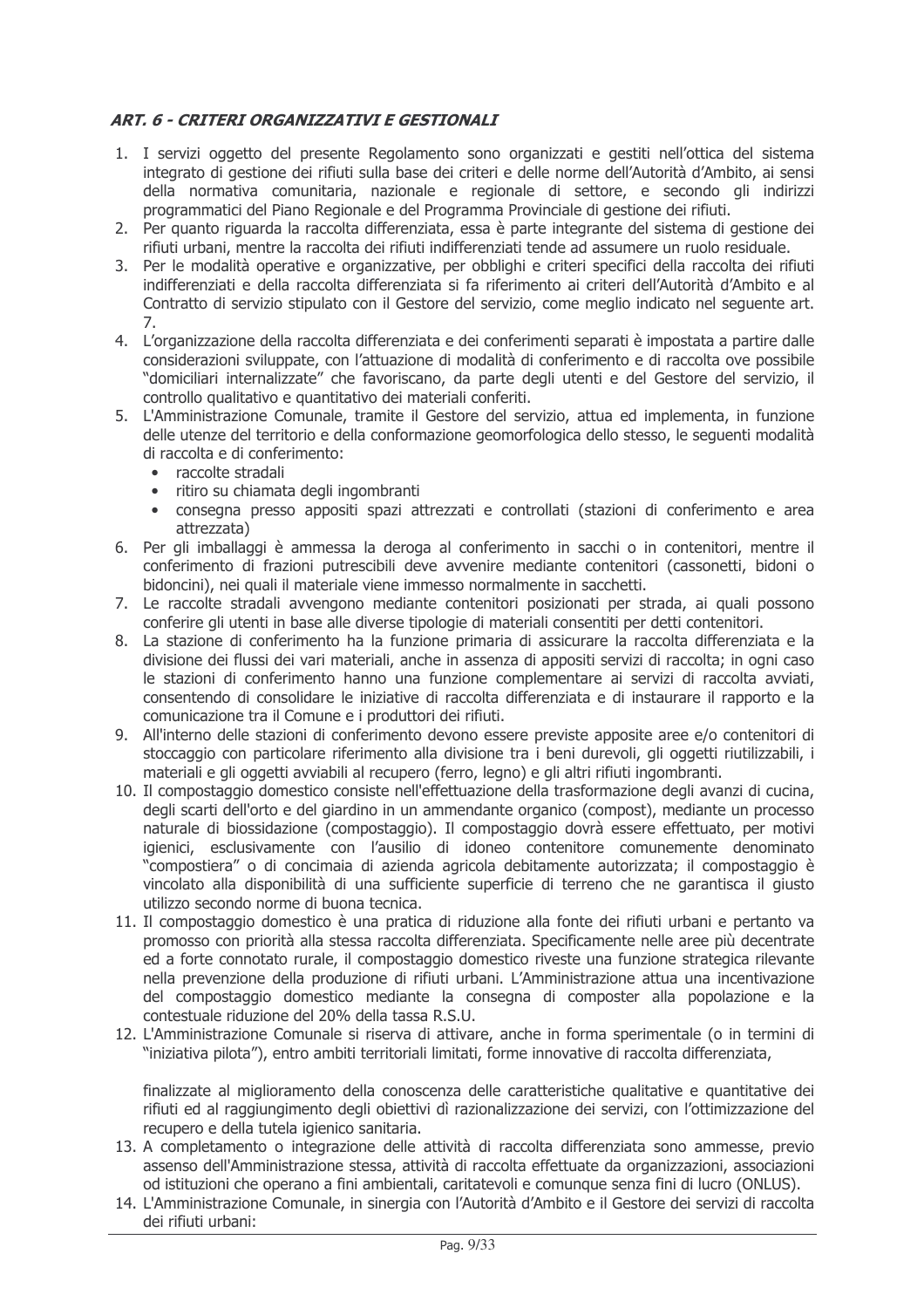- · attiva, in linea con la programmazione regionale e provinciale, le iniziative di sensibilizzazione e informazione sulle modalità di raccolta, di promozione dei conferimenti differenziati e di educazione ambientale:
- organizza campagne di informazione e sensibilizzazione dirette all'utenza circa le frazioni di  $\bullet$ materiale da raccogliere, l'ubicazione delle stazioni di conferimento, gli orari delle stesse e dei punti di raccolta, le modalità di conferimento, gli obiettivi e le esigenze di collaborazione dei cittadini.
- · attiva azioni nell'ambito scolastico, a carattere educativo, informativo e formativo; inoltre devono essere privilegiate le iniziative di sensibilizzazione e di formazione degli amministratori locali in primo luogo e dei cittadini in secondo luogo, migliorando la conoscenza e la comprensione dei problemi e delle soluzioni proposte anche su acquisti di prodotti sfusi (non confezionati) GPP (Green Public Procurement) e certificazione Ecolabel.
- informa gli utenti sui tipi di materiali da raccogliere e da conferire, sulle modalità di raccolta e di conferimento da attuare, sui vantaggi della raccolta differenziata, sugli effetti e sulle conseguenze (anche sanzionatorie) dei comportamenti non corretti.
- informa periodicamente gli utenti dei progressi e dei benefici derivanti dalle attività in atto.

# ART. 7 - TIPOLOGIE DI SERVIZI

- 1. Il Comune organizza il servizio di raccolta per i rifiuti urbani ed assimilati agli urbani, come classificati ai sensi del precedente art.5, articolato in:
	- · raccolta dei rifiuti indifferenziati,
	- raccolte differenziate.
- 2. Le raccolte differenziate e i conferimenti separati riguardano i seguenti materiali:
	- raccolta multimateriale: vetro, lattine di alluminio e plastica
		- carta ed imballaggi in carta e cartone;
		- frazione verde
		- · imballaggi in legno
		- $\bullet$ scarti tessili puliti, vestiti usati, scarpe e borse
		- · beni durevoli e rifiuti ingombranti
		- materiali inerti derivanti da demolizioni e costruzioni provenienti da piccole manutenzioni di utenze domestiche
		- · farmaci scaduti
		- pile ed accumulatori usati
		- altri rifiuti urbani che possono provocare problemi di impatto ambientale
- 3. Oltre a quelli precedentemente elencati, l'Amministrazione Comunale ha facoltà di svolgere ulteriori servizi di raccolta differenziata per particolari tipologie di rifiuti urbani e assimilati in base a specifiche esigenze, secondo modalità che saranno definite con appositi atti amministrativi.
- 4. L'Amministrazione stessa può altresì svolgere, in forma convenzionata, servizi integrativi per le raccolte differenziate di rifiuti speciali per determinate utenze di produttori e secondo modalità che saranno definite, in base a specifiche esigenze, con appositi atti amministrativi.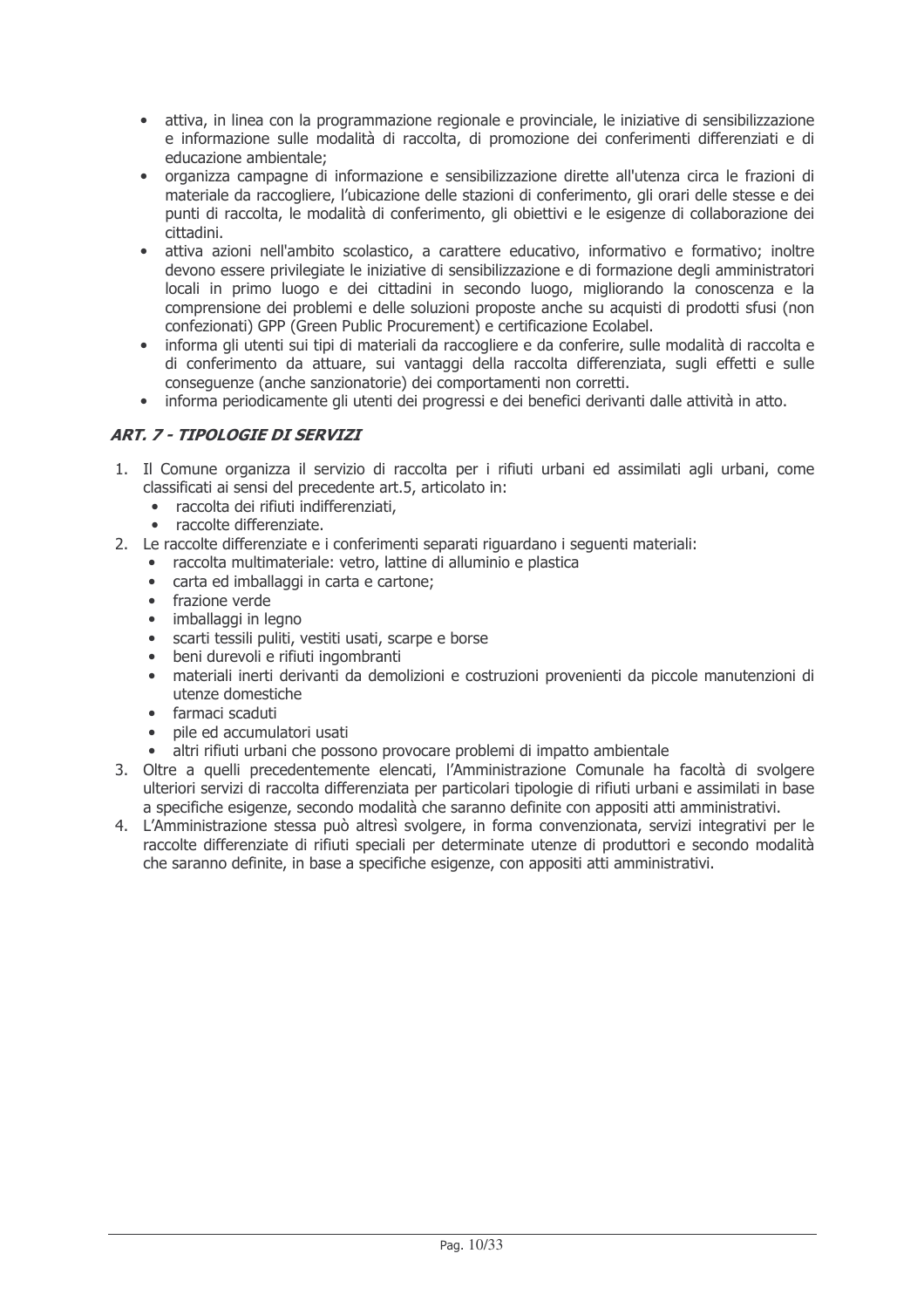# CAPO II - GENERALITÀ SULL'ORGANIZZAZIONE E SULLE MODALITÀ DI EROGAZIONE DEI **SERVIZI**

# **ART. 8 - AMBITO DISCIPLINATO**

1. Le norme e disposizioni di cui al presente Capo riguardano la raccolta dei rifiuti urbani ed assimilati e si applicano nelle zone ed ambiti territoriali di espletamento dei servizi di raccolta.

#### **ART. 9 - ZONE DI RACCOLTA**

- 1. Le zone e gli ambiti di espletamento del pubblico servizio di raccolta sono estese all'intero territorio comunale, con l'obiettivo di assicurare al massimo numero di utenti la possibilità di usufruire del servizio.
- 2. I perimetri di cui alla allegata planimetria possono essere aggiornati e modificati, successivamente alla data di approvazione del Regolamento, con provvedimento della Giunta Comunale, senza che costituiscano variante allo stesso.

#### ART. 10 - COMPETENZE SULL'ORGANIZZAZIONE DEL SERVIZIO

- 1. L'organizzazione e la definizione delle modalità di erogazione dei servizi sono stabiliti dall'Amministrazione Comunale, che le esercita secondo i criteri organizzativi e gestionali di cui all'art. 6 del Regolamento, in conformità ai criteri dell'Autorità d'Ambito e alle disposizioni del Gestore del servizio e alle specifiche del Contratto di servizi.
- 2. Per lo svolgimento dei servizi l'Amministrazione Comunale, richiede al Gestore del servizio la attuazione della Carta dei Servizi.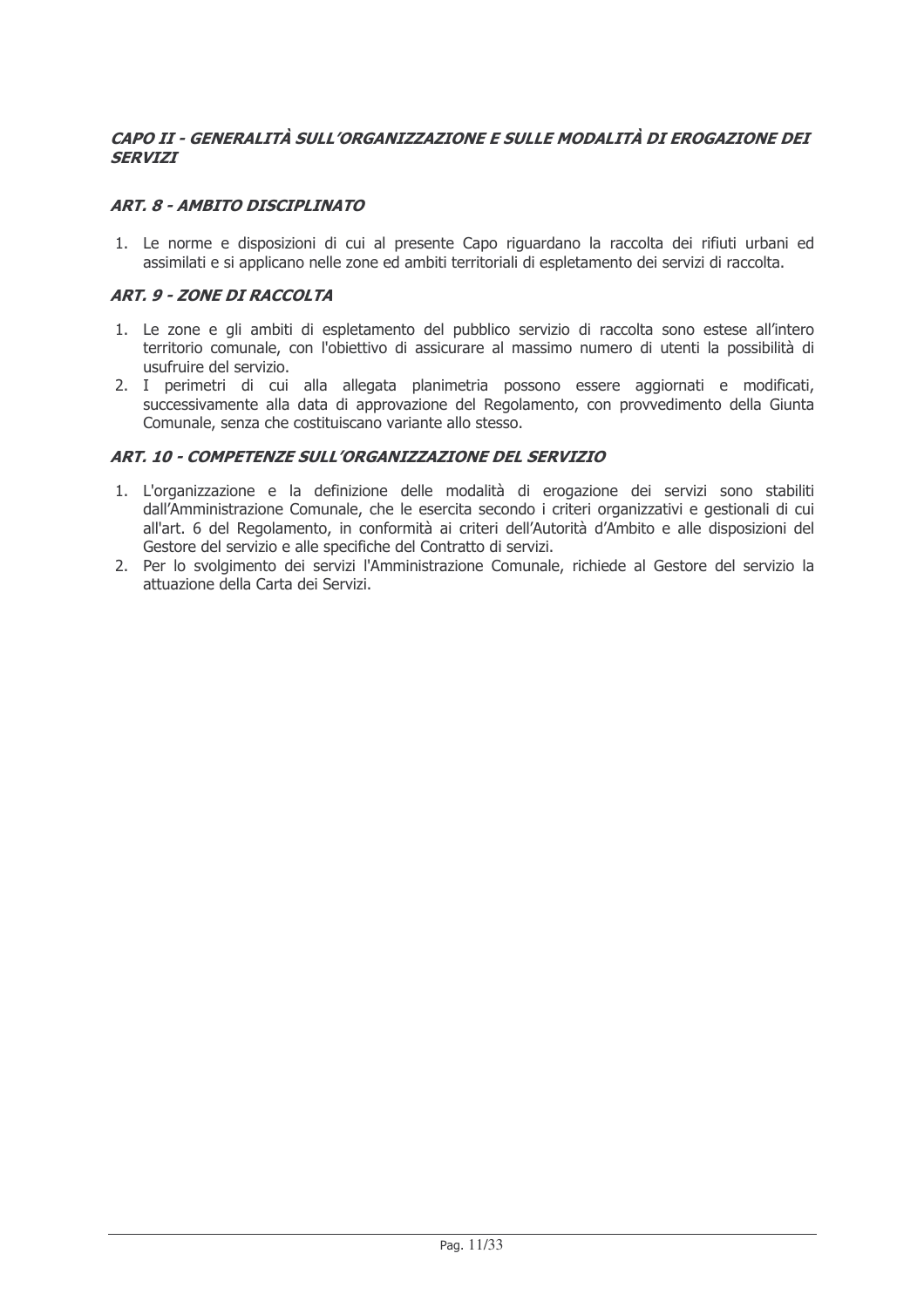# CAPO III - RACCOLTA INDIFFERENZIATA

#### ART. 11 - COLLOCAZIONE- DEI CONTENITORI PER RIFIUTI URBANI ED ASSIMILATI **INDIFFERENZIATI E RELATIVO ALLESTIMENTO**

- 1. In riferimento ai criteri organizzativi e gestionali di cui all'art. 6, l'Amministrazione Comunale si riserva la facoltà di collocare dei contenitori per rifiuti indifferenziati all'interno di aree private, previa accordi con gli interessati, privilegiando sistemi domiciliari internalizzati di raccolta.
- 2. Il proprietario singolo o l'amministratore, laddove nominato, o i condomini, in solido fra loro, hanno facoltà, di consentire il posizionamento dei contenitori per rifiuti indifferenziati all'interno degli stabili, negli spazi ritenuti idonei da parte del Gestore del servizio.
- 3. L'amministratore del condominio è tenuto a far osservare le disposizioni dell'Amministrazione Comunale e del Gestore del servizio ai singoli condomini. Gli utenti rispondono, salvo comprovata esclusione di responsabilità, dell'asportazione o del danneggiamento dei contenitori per la raccolta dei rifiuti.
- 4. I contenitori per la raccolta dei rifiuti indifferenziati, quando sono collocati all'esterno a causa dalla mancanza di spazi privati interni o per disposizione del Gestore del Servizio, non sono soggetti alle norme sull'occupazione del suolo pubblico.
- 5. Sui cassonetti devono essere applicate delle strisce catarifrangenti di colore, dimensioni e luminosità richieste dalla normativa in materia.
- 6. La localizzazione dei suddetti contenitori, qualora siano posti permanentemente a bordo strada, è esequita in base a criteri di ottimizzazione dell'organizzazione del servizio ed in considerazione dei vincoli stabiliti dal Codice della Strada.
- 7. I contenitori non possono essere posizionati a ridosso dei muri perimetrali degli edifici sui quali sono presenti, a livello di piano terra e/o piano rialzato, ingressi, porte, finestre, punti di ventilazione e balconi di civili abitazioni e/o di attività produttive.
- 8. Per i criteri di sicurezza si rispettano le norme di Ordine pubblico esplicitamente indicate dagli organismi preposti ed inoltre:
	- · distanza minima di metri 10 dai serbatoi degli impianti di distribuzione del gas, benzina, metano o altre fonti di materiale infiammabile;
	- distanze opportune dalle cabine di distribuzione del gas metano, dell'energia elettrica e delle  $\bullet$ centraline telefoniche.
- 9. Fatte salve le norme e le disposizioni in tema di circolazione stradale, in corrispondenza delle aree sulle quali sono posizionati i cassonetti, è vietato depositare oggetti o parcheggiare veicoli o comunque porsi in modo tale da intralciare o ritardare l'opera di syuotamento dei cassonetti. Gli oggetti o i veicoli che si trovano in dette condizioni sono soggetti a rimozione forzata, oltre all'applicazione nel caso di specie, della sanzione pecuniaria a carico del responsabile.
- $10<sup>1</sup>$ E' vietato agli utenti o a gualsiasi persona lo spostamento, anche temporaneo, dei contenitori, ferma restando la possibilità di inoltrare all'Amministrazione Comunale, che la valuterà congiuntamente con il Gestore del servizio, motivata richiesta.
- Per il regolare svolgimento dei servizi sono, inoltre, da evitare posizionamenti di 11. contenitori in zone di difficile transito per condizioni e dimensioni della carreggiata (ad es. strade senza sbocco o non pavimentate).
- 12. Sono anche da evitare posizionamenti di contenitori qualora si intenda rispettare luoghi di interesse culturale, religioso ed ambientale, quali zone archeologiche, chiese, monumenti, musei o palazzi storici ed eventuali necessità di arredo urbano, pur rimanendo obbligatoria per tali zone l'effettuazione del servizio.
- 13. I contenitori dei rifiuti urbani, qualora posti a bordo strada, devono essere inoltre preferibilmente dislocati in apposite piazzole opportunamente allestite ai fini dell'igienicità, della agevolezza delle operazioni di svuotamento e asporto, della salvaguardia delle esigenze di circolazione e traffico, nonché dell'armonico inserimento con le altre opere di arredo urbano. Nell'allestimento delle piazzole si avrà cura di evitare la creazione di barriere architettoniche che costituiscano ostacolo al movimento dei disabili.
- Coloro che danneggiano i contenitori dei rifiuti urbani saranno tenuti a risarcire il 14. danno commesso, oltre ad essere denunciati e sanzionati per il reato commesso.
- E' fatto obbligo ai cittadini di assicurare l'accessibilità ai contenitori degli operatori e dei  $15.$ mezzi, sia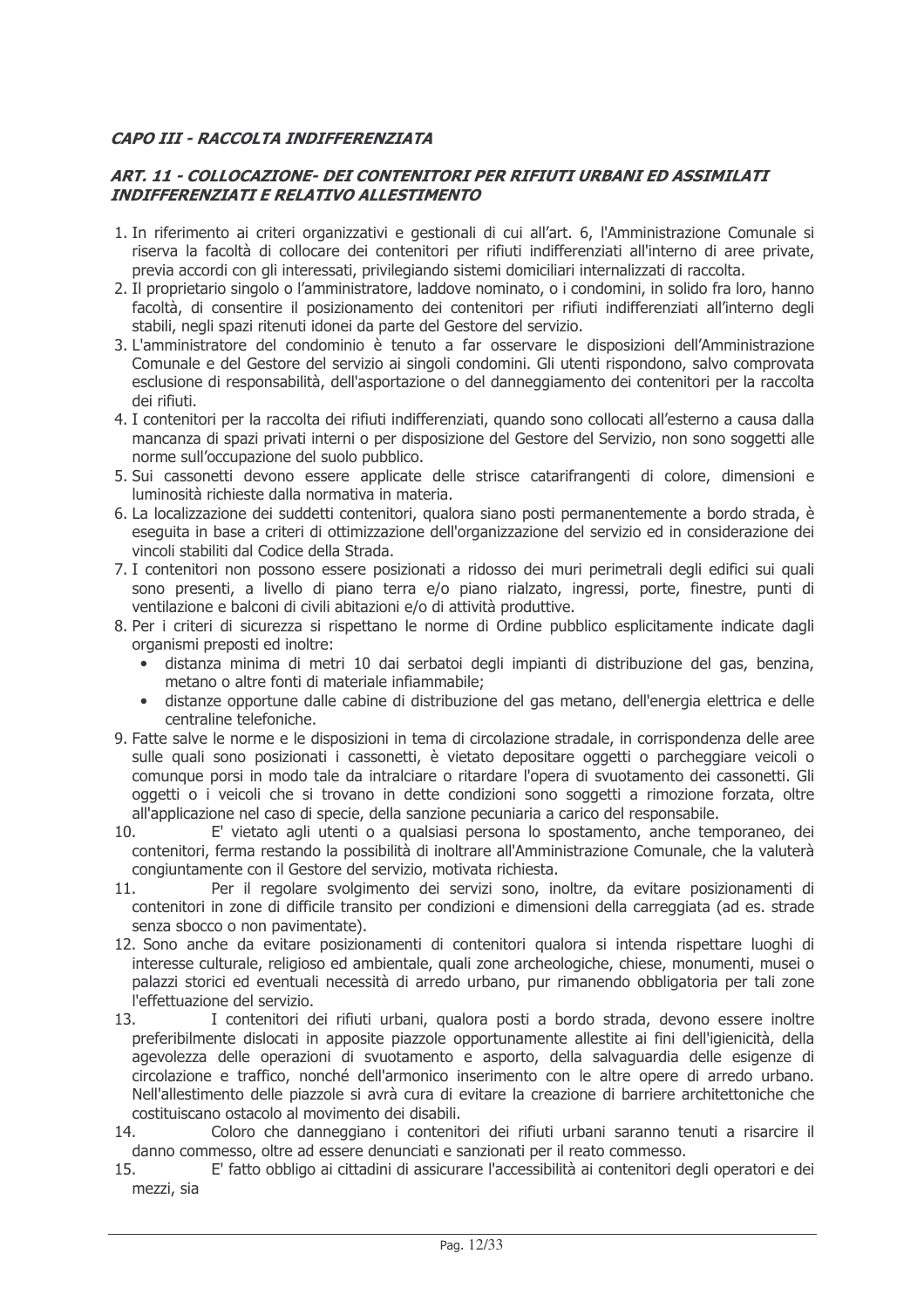su suolo pubblico che privato.

16.

I contenitori devono:

- favorire ed agevolare il conferimento dei rifiuti indifferenziati da parte degli utenti;
- evitare la fuoriuscita e la dispersione dei rifiuti in essi depositati, sia a causa di oggetti taglienti e/o acuminati, sia a causa di eventi di natura eolica o a seguito dell'azione di animali randagi:
- evitare l'infiltrazione al loro interno di acque meteoriche;
- contenere eventuali liquami che possono generarsi dal percolamento dei rifiuti di natura organica:
- favorire le operazioni di movimentazione, anche manuale e svuotamento meccanizzate;
- agevolare le operazioni di lavaggio ed igienizzazione, sia degli stessi contenitori, sia del luogo in cui sono posizionati;
- essere realizzati con materiali idonei a sopportare sollecitazioni fisico meccaniche e chimiche derivanti dalle operazioni di riempimento, movimentazione, lavaggio e svuotamento degli stessi;
- essere a tenuta e muniti di idoneo coperchio:
- essere dotati di tutti gli accorgimenti che ne permettano la movimentazione anche manuale, e lo svuotamento meccanizzato:
- avere le superfici interne lisce e con angoli arrotondati.

# ART. 12 - CONFERIMENTO INDIFFERENZIATO DEI RIFIUTI URBANI E ASSIMILATI

- 1. La raccolta dei rifiuti indifferenziati ha esclusivamente una funzione residuale, ossia riguarda le frazioni merceologiche non oggetto di raccolte differenziate.
- 2. L'utente deve osservare modalità atte a favorire l'igienicità della fase di conferimento negli appositi contenitori messi a disposizione dal gestore del servizio.
- 3. E' vietata l'esposizione sulla pubblica via dei rifiuti sotto forma diversa da quella indicata dal Comune e dal Gestore del servizio (es. in contenitori dedicati, con riduzione volumetrica ecc.) e al di fuori dei giorni e dell'orario indicati dal gestore del servizio, in accordo con l'Amministrazione Comunale.
- 4. I rifiuti devono essere contenuti in appositi sacchetti protettivi, conferiti ben chiusi. E' vietata l'immissione di rifiuti sciolti.
- 5. E' vietato, altresì, immettere nei contenitori o conferire residui liquidi, sostanze accese o infiammabili, materiali taglienti se non opportunamente protetti.
- 6. E' inoltre vietato:
	- · l'uso improprio dei contenitori forniti dal Comune o dal Gestore del servizio;
	- · la cernita dei rifiuti nei contenitori;
	- · l'abbandono di rifiuti anche se immessi in involucri protettivi perfettamente sigillati a lato dei contenitori predisposti:
	- · incendiare i rifiuti, sia in area pubblica sia in area privata:
	- · esequire scritte sui contenitori o affiggere su di essi materiali di qualsivoglia natura e dimensione (manifesti, targhette adesive), fatto salvo quanto espressamente autorizzato dal gestore del servizio.
	- $\bullet$ sbloccare i freni di stazionamento, ribaltare e danneggiare in alcun modo i contenitori, che devono essere richiusi dopo l'uso.
- 7. Nel caso in cui il contenitore sia troppo pieno e quindi non richiudibile, occorre evitare il conferimento.
- 8. E' vietato, nel caso dei contenitori stradali (contenitori per i quali l'Amministrazione prevede la localizzazione permanente a bordo strada) adibiti alla raccolta dei rifiuti, il loro spostamento dalla sede in cui sono stati collocati dal gestore del servizio o dall'Amministrazione Comunale stessa.
- 9. Nei contenitori predisposti per il conferimento dei rifiuti indifferenziati è vietata l'immissione di:
	- · rifiuti speciali non assimilati ai rifiuti urbani;
	- · rifiuti speciali inerti (es. calcinacci) derivanti da attività cantieristica;
	- · rifiuti urbani pericolosi;
	- · rifiuti oggetto di raccolta differenziata:
	- beni durevoli
	- · altri rifiuti per il cui conferimento siano state istituite speciali articolazioni del servizio di raccolta ovvero specifici servizi integrativi.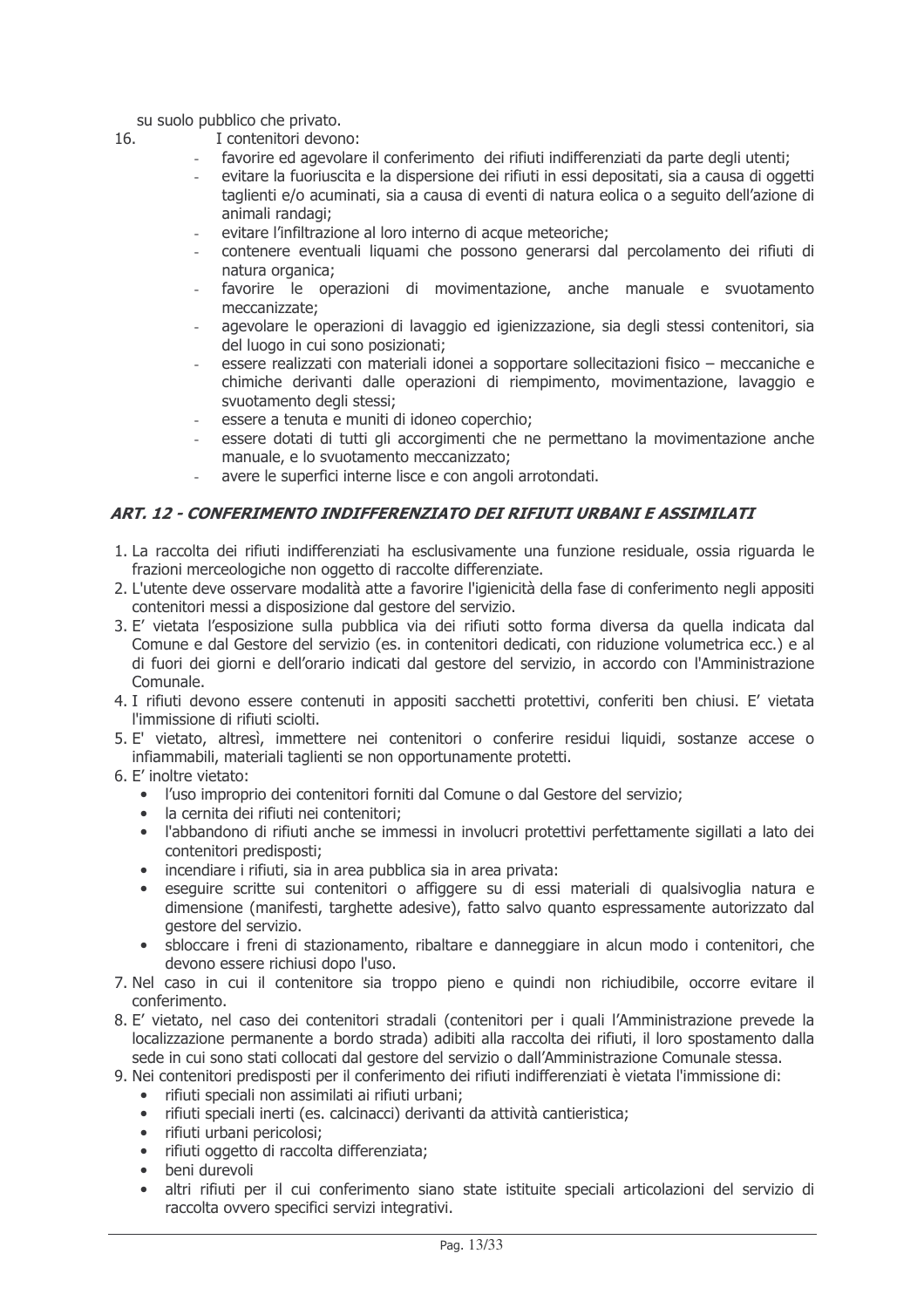- $10<sub>1</sub>$ Le utenze non domestiche, sono autorizzate a conferire i propri rifiuti assimilati nei contenitori messi a disposizione dal Gestore del servizio per i rifiuti indifferenziati, sempre che per tali tipologie di rifiuto non siano stati attivati servizi di raccolta differenziata, a ritiro od a consegna, con le avvertenze ed i divieti di seguito specificati (aggiuntivi rispetto a quelli generali già indicati):
	- · i materiali immessi nei cassonetti devono essere rigorosamente classificabili come rifiuti assimilati agli urbani ai sensi del presente Regolamento, rimanendo a carico del produttore/utente ogni responsabilità di carattere civile e penale per gli eventuali illeciti commessi;
	- · i rifiuti assimilati devono essere conferiti nei cassonetti chiusi all'interno di sacchi o involucri di adeguata capacità, non eccessivamente voluminosi per i contenitori stessi che li devono ricevere; eventuali materiali aventi dimensioni eccedenti le suddette capacità di contenimento, devono pertanto essere oggetto, a cura dell'utente, di interventi di riduzione di volume;
	- i quantitativi di rifiuti assimilati conferibili nei cassonetti stradali o nei contenitori per la raccolta domiciliare non devono in nessun caso compromettere o creare pregiudizio alcuno alla raccolta dei rifiuti urbani di produzione domestica; non devono pertanto essere conferiti quantitativi di rifiuti assimilati eccedenti la produzione media giornaliera ed in particolare nelle giornate festive e ad esse immediatamente precedenti e successive;
	- è comunque vietato immettere nel circuito di raccolta indifferenziata dei rifiuti urbani gli imballaggi secondari e terziari (ovvero gli imballaggi che non contengono direttamente il bene).

# ART. 13 - MEZZI ADIBITI ALLA RACCOLTA E TRASPORTO

- 1. Il trasporto dei rifiuti deve essere effettuato con idonei automezzi le cui caratteristiche, stato di conservazione e manutenzione devono essere tali da assicurare il rispetto delle esigenze igienico sanitarie e delle norme in materia ambientale.
- 2. I veicoli utilizzati per la raccolta ed il trasporto devono ottemperare alle norme del Codice della strada, fatta salva l'autorizzazione concessa dall'Amministrazione Comunale relativa all'accesso e all'orario nelle zone a traffico limitato, nelle isole pedonali, alla fermata anche in zona soggetta a divieto o in seconda posizione.
- 3. La conduzione degli automezzi di trasporto dei rifiuti e le operazioni di carico e scarico devono rispettare la vigente normativa statale e regionale in tema di inquinamento acustico e di emissioni dei gas di scarico.
- 4. Per la funzionale organizzazione e gestione del servizio l'Amministrazione Comunale si riserva, secondo i criteri di cui all'art. 6 del Regolamento, e fatto salvo quanto esposto precedentemente, di individuare soluzioni tecniche in ordine al tipo di propulsione dei mezzi e al dispositivo di abbattimento, tali da minimizzare le emissioni e tali da impedire la fuoriuscita di colaticci durante il carico e il trasporto, nonché soluzioni organizzative che riducano i transiti impropri.

# ART. 14 - STAZIONAMENTO E DEPOSITO DEI MEZZI

- 1. Lo stazionamento dei rifiuti effettuato nei mezzi di trasporto senza che in essi avvengano manipolazioni è da considerarsi parte integrante della fase di raccolta e trasporto a condizione che tale attività sia svolta in aree apposite, e che la sosta non superi un termine temporale congruo. L'intero ciclo deve essere completato nel termine di 72 ore.
- 2. E' vietato lo stazionamento per oltre 24 ore dei mezzi pieni contenenti rifiuti putrescibili raccolti nei mesi da aprile a settembre compresi.
- 3. Il trasbordo dei rifiuti effettuato tra mezzi della stessa capacità o di capacità diversa rispetta le stesse condizioni del suddetto stazionamento o deposito.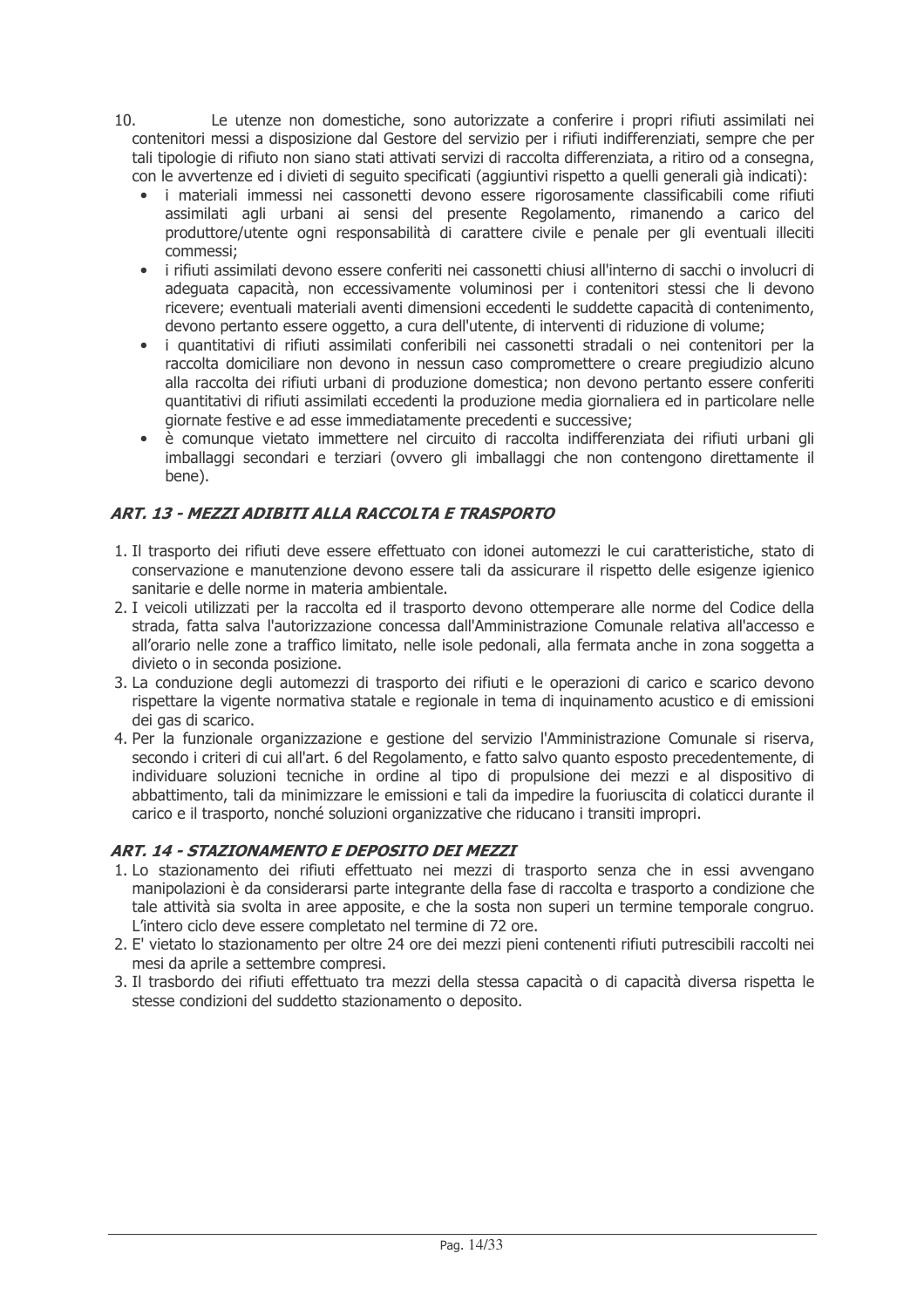# CAPO IV - RACCOLTA DIFFERENZIATA E SERVIZI INTEGRATIVI

#### **ART. 15 - NORME GENERALI PER LE RACCOLTE DIFFERENZIATE**

- 1. L'Amministrazione Comunale promuove le forme organizzative e di gestione dei servizi tendenti a limitare la produzione e la pericolosità dei rifiuti attraverso l'adozione di un sistema integrato di raccolta, in cui un ruolo prioritario viene assunto dalle raccolte differenziate.
- 2. Le raccolte differenziate sono finalizzate ai sequenti scopi:
	- · rispetto degli obblighi imposti dalla vigente normativa statale e regionale e dalla pianificazione provinciale:
	- tutela dell'ambiente, in considerazione delle tecnologie di smaltimento adottate:
	- · affidabilità del servizio di raccolta e trasporto dei rifiuti:
	- conseguimento del recupero di materiali riciclabili e/o energia
	- responsabilizzazione dei cittadini utenti rispetto ai rifiuti da essi prodotti.
- 3. Le raccolte differenziate sono organizzate nell'ambito dei criteri di organizzazione del servizio di cui all'art. 6 e in base ai criteri e alle modalità stabiliti nel Contratto di servizio.
- 4. In riferimento ai criteri organizzativi e gestionali di cui all'art. 6, l'Amministrazione Comunale si riserva la facoltà di collocare e di concordare la collocazione dei contenitori per rifiuti differenziati all'interno di aree private, privilegiando sistemi domiciliari internalizzati di raccolta differenziata.
- 5. Il proprietario singolo o l'amministratore, laddove nominato, o i condomini, in solido fra loro, hanno facoltà, di consentire il posizionamento dei contenitori per rifiuti differenziati all'interno degli stabili, negli spazi ritenuti idonei da parte del Gestore del servizio.
- 6. I contenitori non possono essere posizionati a ridosso dei muri perimetrali degli edifici sui quali sono presenti, a livello di piano terra e/o piano rialzato, ingressi, porte, finestre, punti di ventilazione e balconi di civili abitazioni e/o di attività produttive
- 7. L'amministratore del condominio è tenuto a far osservare le disposizioni dell'Amministrazione Comunale e del Gestore del servizio ai singoli condomini. Gli utenti rispondono, salvo comprovata esclusione di responsabilità, dell'asportazione o del danneggiamento dei contenitori per la raccolta dei rifiuti differenziati a loro affidati.
- 8. I contenitori per la raccolta dei rifiuti differenziati, quando sono collocati all'esterno a causa dalla mancanza di spazi privati interni o per disposizione del Gestore del Servizio, non sono soggetti alle norme sull'occupazione del suolo pubblico.
- 9. In considerazione della elevata valenza sociale ed ecologica, le frazioni di rifiuto per le quali e' messa in atto la raccolta differenziata devono essere conferite esclusivamente nei contenitori a tal fine predisposti o comunque nei luoghi e con le modalità indicate dall'Amministrazione e dal Gestore del servizio.
- Tali contenitori non devono, in alcun modo, essere utilizzati per il conferimento di  $10<sup>1</sup>$ materiali diversi da quelli per i quali sono stati predisposti.
- Per tutte le frazioni per le quali è prevista la raccolta differenziata, è vietato il  $11.$ conferimento e lo smaltimento con i rifiuti urbani raccolti in maniera indifferenziata.
- $12<sub>1</sub>$ L'Amministrazione Comunale avrà cura di pubblicizzare le modalità di gestione del servizio di raccolta differenziata ed i risultati conseguiti in termini di materiali conferiti e raccolti.
- $13$ Gli imballaggi secondari e terziari (ovvero gli imballaggi che non contengono direttamente il bene) non restituiti all'utilizzatore dal commerciante al dettaglio possono essere conferiti al servizio pubblico solo in raccolta differenziata, ove presente.
- 14. Le soluzioni di recupero e di smaltimento successive alla raccolta differenziata e al trasporto devono essere scelte ed effettuate secondo i criteri di cui all'art. 6 del presente Regolamento.
- Nel caso in cui il contenitore sia troppo pieno e quindi non richiudibile, occorre evitare il  $15.$ conferimento.

# ART. 16 - STAZIONI DI CONFERIMENTO (ECOCENTRO)

1. Le stazioni di conferimento, così come definite dalle norme regionali, sono da considerare parte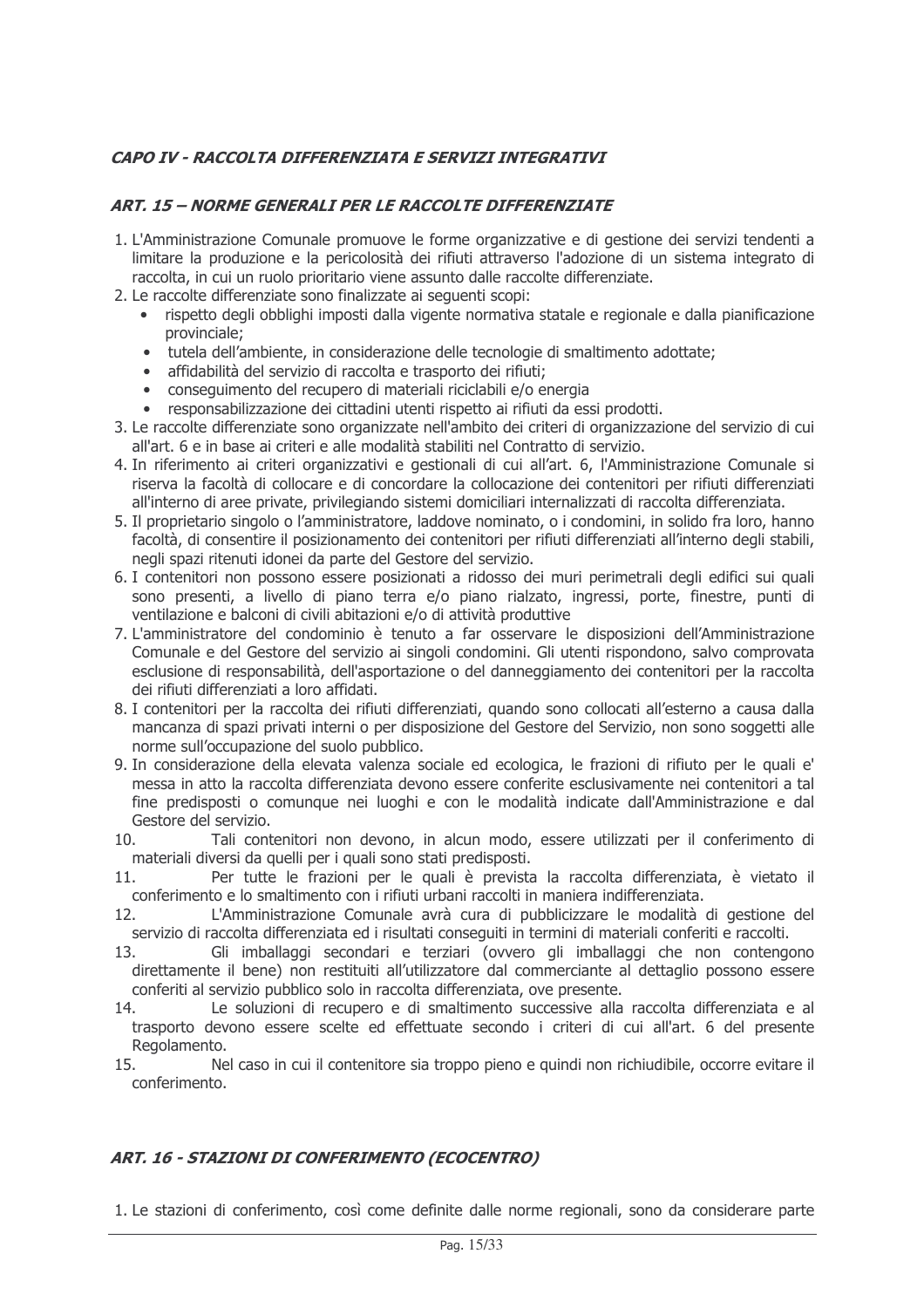integrante della fase di raccolta.

- 2. Presso la stazione di conferimento sia i privati cittadini, per i rifiuti domestici, sia i soggetti operanti nel commercio, artigianato, attività agricole ecc., per i soli rifiuti assimilati agli urbani, possono conferire le varie tipologie di materiali.
- 3. Quando è necessario è cura del detentore, se ente o impresa, accompagnare la consegna dei rifiuti con la documentazione necessaria, ai sensi della normativa vigente (formulario di identificazione di cui alle vigenti norme in materia di rifiuti), salvo le eccezioni previste dalla norma.
- 4. La stazione di conferimento è recintata e dotata di personale in grado di far depositare negli spazi opportuni i materiali, divisi per tipologie omogenee; i materiali conferibili sono quelli riutilizzabili, quelli pericolosi o che possono provocare problemi di impatto ambientale, quelli per i quali il conferimento nei tradizionali sistemi di raccolta è sconsigliabile o difficoltoso e comunque per i quali il Comune indichi l'obbligo di destinazione...
- 5. Il personale in servizio presso la stazione di conferimento ha l'obbligo di collaborare con i cittadini e gli utenti che conferiscono i materiali, nonché di controllare che il conferimento dei vari flussi di materiali avvenga nel rispetto delle norme di legge.
- 6. Nella stazione di conferimento è anche possibile ricevere flussi omogenei e predefiniti di rifiuti speciali da avviare al recupero, sulla base di specifiche convenzioni, secondo quanto previsto all'art. 7 del Regolamento.
- 7. Il prelievo dei materiali stoccati nella stazione di conferimento viene effettuato esclusivamente a cura del soggetto Gestore del servizio.
- 8. In particolare il conferimento di rifiuti speciali, è sottoposto ad una specifica procedura, finalizzata alla realizzazione di un adequato controllo quali-quantitativo dei flussi, ed a specifici livelli tariffari.
- 9. E' cura del soggetto Gestore del servizio effettuare servizi di vigilanza verso conferimenti impropri.

# ART. 17 - CONTENITORI PER LA RACCOLTA DIFFERENZIATA STRADALE

- 1. La collocazione, gestione, utilizzo di contenitori stradali da destinarsi alla raccolta differenziata, per le tipologie di rifiuti che eventualmente non vengono raccolte con modalità domiciliare, è sottoposta agli stessi vincoli ed obblighi previsti ai precedenti artt. 11 e 12 per i cassonetti stradali destinati ai rifiuti urbani raccolti in modo indifferenziato.
- 2. Il Gestore del servizio deve provvedere alla pulizia periodica del suolo pubblico interessato dalla collocazione dei cassonetti ed effettuare l'eventuale asporto di materiali ingombranti abusivamente collocati, anche previa segnalazione dei competenti Uffici Comunali.
- 3. La localizzazione deve tenere conto, oltre che delle esigenze di estetica urbana, anche delle particolari situazioni di viabilità ordinaria, rendendo possibile un facile accesso sia da parte dell'utenza che da parte degli appositi veicoli utilizzati per lo svolgimento del servizio.
- 4. E' vietato spostare i contenitori dalla loro collocazione in quanto operazione di competenza del solo personale addetto.
- 5. Il numero, la forma e la capacità volumetrica dei contenitori, l'igienizzazione degli stessi e la frequenza di raccolta sono determinati in relazione alla specifica frazione di rifiuto da raccogliere; per i rifiuti urbani indifferenziati residuali e per quelli a matrice organica le frequenze di lavaggio e igienizzazione dei contenitori sono periodiche o su segnalazione dell'Amministrazione Comunale, a cura del gestore del servizio.
- 6. I contenitori vengono contrassegnati da un colore distintivo o da specifiche indicazioni per ogni frazione di rifiuto oggetto di raccolta differenziata.

# ART. 18 - TRASPORTO DEI MATERIALI OGGETTO DI RACCOLTA DIFFERENZIATA

1. Il trasporto dei materiali oggetto di raccolta differenziata è sottoposto alle stesse prescrizioni di cui al precedente art. 13 per i rifiuti urbani ed assimilati raccolti in modo indifferenziato.

# **ART. 19 - RIFIUTI INGOMBRANTI**

1. Per rifiuti ingombranti si intendono i rifiuti di beni di consumo durevoli (ad esempio elettrodomestici), di arredamento di impiego domestico, provenienti da fabbricati di civile

abitazione, non suscettibili di essere raccolti con le modalità adottate per la raccolta dei rifiuti urbani ordinari a causa delle loro dimensioni, nonché i rifiuti di beni e componenti di arredamento originati da locali ad uso ufficio o vendita di merci, purché conferiti con le modalità fissate dal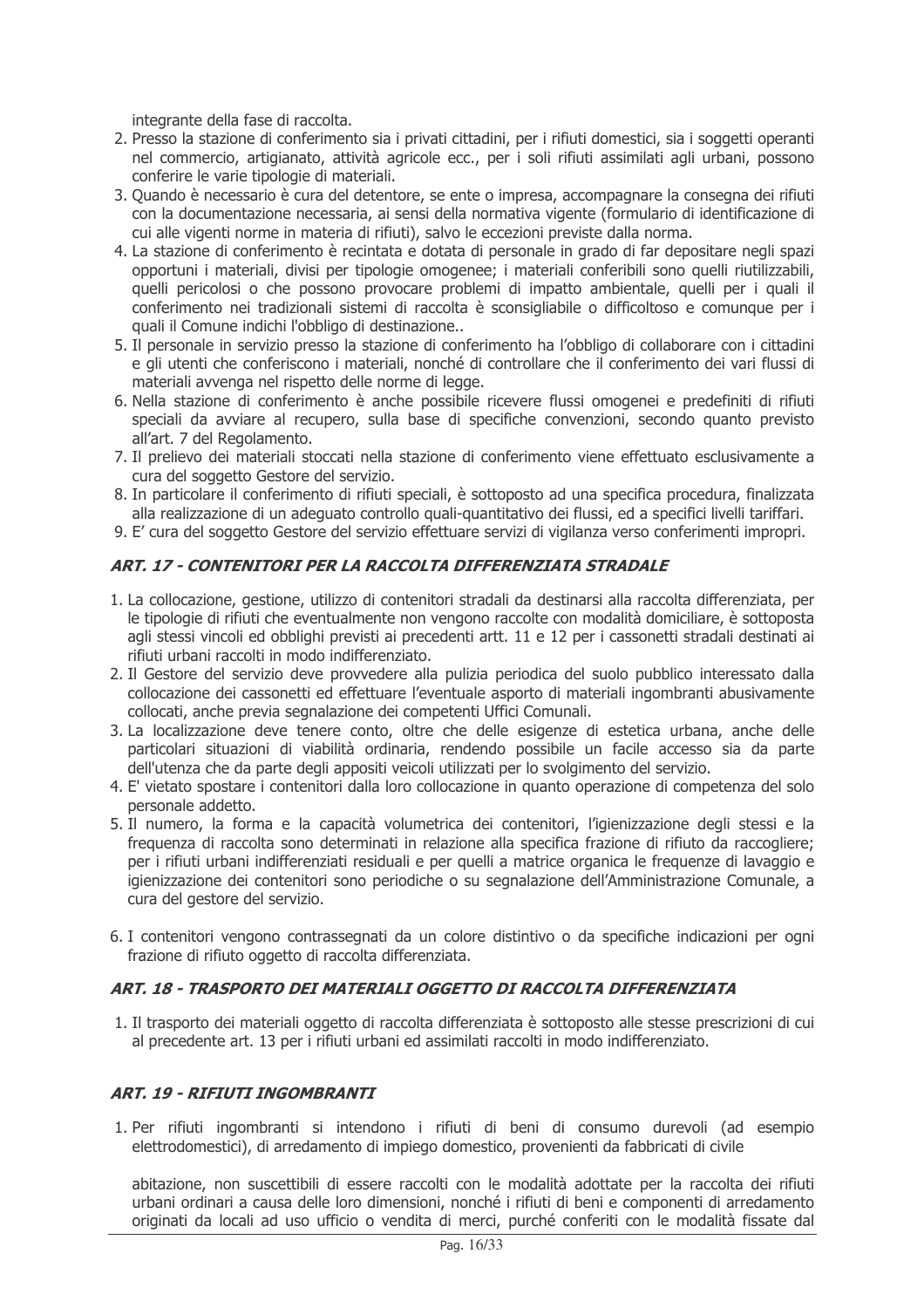presente articolo e secondo i limiti quantitativi previsti dall'assimilazione ai rifiuti urbani di cui all'art. 5.

- 2. I rifiuti ingombranti possono essere conferiti direttamente all'ecocentro dall'utente oppure attraverso il servizio di raccolta a domicilio fornito dal Comune su prenotazione.
- 3. Nel caso di conferimento alla stazione di conferimento, si fa riferimento a quanto previsto nell'art.  $16<sup>1</sup>$
- 4. La consegna presso la stazione di conferimento è gratuita per le utenze domestiche e per le utenze non domestiche che rientrano nei parametri di quantità così come indicati e riportati all'art. 4 del regolamento dell'ecocentro intercomunale (approvato con delibera di C.C. n. 28 del 04.07.2007).
- 5. Il servizio di ritiro dei rifiuti ingombranti è attivato gratuitamente, su chiamata, per gli utenti con più di 65 anni o con invalidità uguale o superiore al 70%.
- 6. L'utente deve conferire i rifiuti su suolo pubblico, secondo accordi intercorsi telefonicamente con il Gestore dei servizi, in modo ordinato, occupando il minimo possibile di spazio pubblico, senza intralcio per il passaggio pedonale, e comunque in modo tale da non costituire barriere; inoltre i rifiuti non devono costituire intralcio alla circolazione e rappresentare minimo ostacolo alla sosta iloniev ieh
- 7. In alternativa i giorni di erogazione del servizio su chiamata potranno essere predeterminati: in questo caso il Comune informerà la popolazione circa i giorni di passaggio e le modalità di conferimento. In ogni caso l'utente deve preavvisare il Gestore del servizio.
- 8. E' vietato l'abbandono di rifiuti ingombranti a bordo strada, anche a fianco di contenitori stradali.
- 9. Per le utenze non domestiche il servizio di ritiro può essere praticato a pagamento a fronte di convenzioni con Ass.ni di Categoria.
- L'Amministrazione Comunale definisce, in accordo con l'Autorità d'Ambito e il Gestore  $10<sup>1</sup>$ del servizio le modalità di gestione dei beni durevoli
- $11.$ Per frigoriferi, congelatori e condizionatori, ecc. in relazione alle norme che vietano l'immissione in discarica di rifiuti che contengono sostanze lesive dello strato di ozono stratosferico (D.M. 141/98) e che impongono di trattare gli apparecchi con processi tali da evitare il rilascio di sostanze lesive dell'ozono (D.M. 72/98), il gestore del servizio deve prevedere l'avvio a centri autorizzati di demolizione è recupero che garantiscano l'aspirazione del CFC contenuto nelle serpentine refrigeranti e la successiva operazione di recupero del CFC espandente.
- E' vietato tagliare le serpentine dei frigoriferi, congelatori ecc..  $12.$

# ART. 20 - RACCOI TA DIFFFRENZIATA DEI LA CARTA

- 1. La raccolta differenziata della carta riciclabile (quotidiani, riviste, imballaggi in carta e cartoncino, fogli, corrispondenza, tetra-pak, ecc.), escludendo sacchi di contenimento in plastica, carte plastificate, carte paraffinate, carte bitumate, carte vetrate o molto sporche e unte che avviene con raccolta domiciliare e presso la stazione di conferimento.
- 2. In relazione alla possibile valorizzazione economica delle diverse frazioni raccoglibili, il Gestore del servizio può intercettare, per quanto possibile, separatamente gli imballaggi in cartone dalle altre frazioni cartacee.

# ART. 21 - RACCOLTA DIFFERENZIATA DEL VETRO

- 1. La raccolta differenziata del vetro avviene principalmente attraverso apposite campane stradali collocate sul territorio comunale. In esse è possibile conferire, salvo diverse prescrizioni dei relativi Consorzi di filiera (COREVE, CIAL), oltre agli imballaggi di vetro, lattine in alluminio (raccolta congiunta).
- 2. E' vietato conferire vetro retinato, vetro opale (es. boccette dei profumi), cristalli, lampadine, specchi, schermi di televisori, monitor.
- 3. Sui contenitori devono essere applicate delle strisce catarifrangenti di colore, dimensioni e luminosità richieste dalla normativa in materia, e dei cartelli adesivi riportanti le istruzioni da sequire nel conferimento del vetro (adesivo normalizzato indicante i materiali da introdurre – vetro,

lattine e barattoli in alluminio - e quelli da non introdurre - ceramica, pietre, plastica ecc.).

- 4. I contenitori devono essere collocati, di norma, in area pubblica ad una distanza adeguata dalle utenze servite, su superficie possibilmente pavimentata (cemento o asfalto).
- 5. Per i gestori degli esercizi pubblici che somministrano bevande può essere prevista la realizzazione di uno specifico circuito di raccolta, con la fornitura di bidoni carrellati e frequenza di svuotamento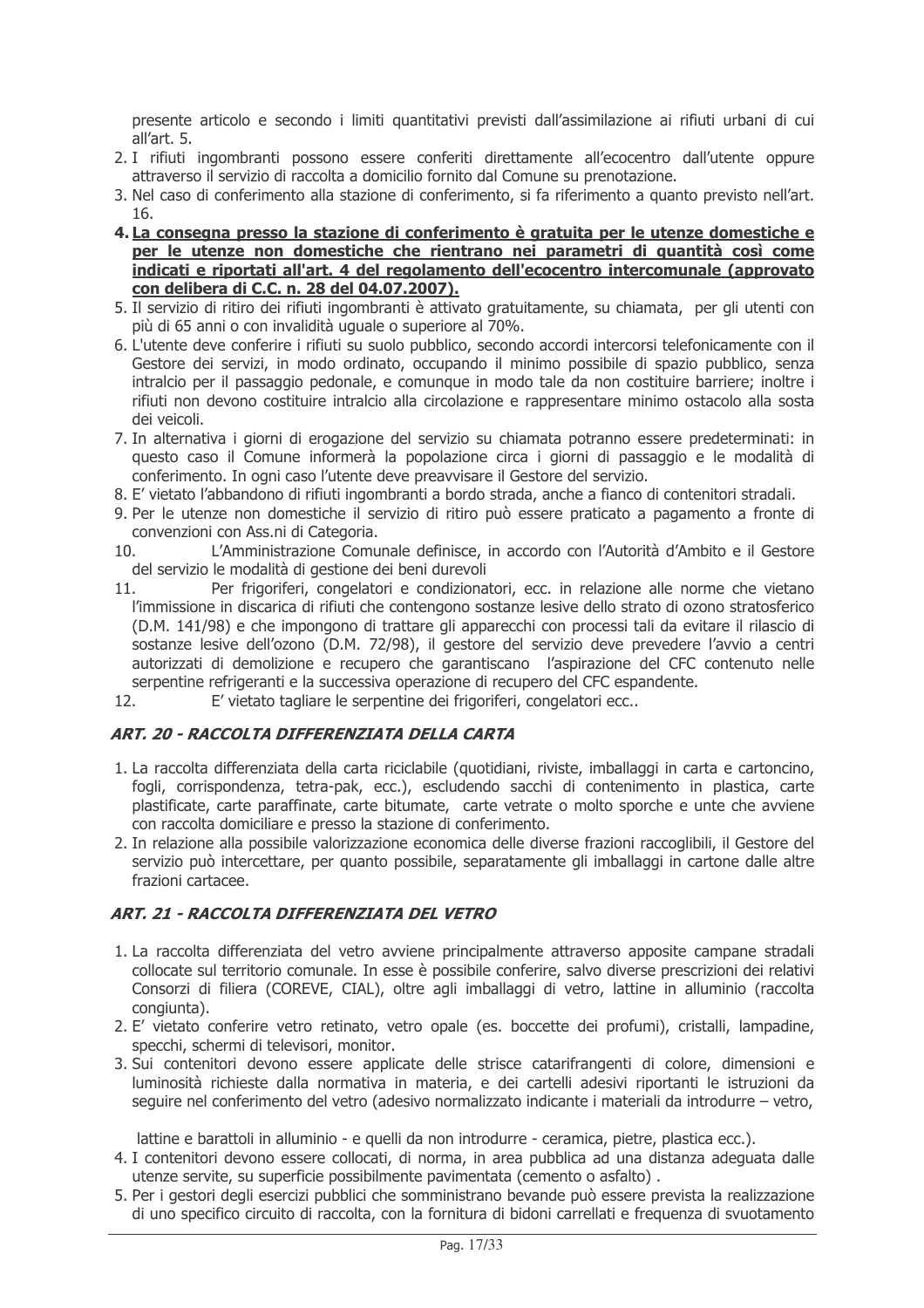appropriata.

- 6. Gli utenti devono svuotare accuratamente i contenitori e, possibilmente, effettuare un rapido risciacquo, prima di conferirli nel circuito di raccolta differenziata.
- 7. Le lastre di vetro provenienti da attività artigianali (es. vetrai, corniciai), indesiderabili nella raccolta mediante i contenitori ma parzialmente riutilizzabili previa appositi trattamenti, devono essere conferite, con flussi ben separati per materiale, presso la stazione di conferimento.
- 8. In relazione a valutazioni di carattere tecnico ed economico l'Amministrazione Comunale potrà prevedere l'introduzione, anche per il vetro, del sistema di raccolta domiciliare, da attuarsi con modalità stabilite nel Contratto di servizio.

# ART. 22 - RACCOLTA DIFFERENZIATA DI LATTINE DI ALLUMINIO PER ALIMENTI E **BEVANDE**

- 1. La raccolta differenziata di lattine in alluminio viene effettuata congiuntamente a quella della plastica, mediante contenitori stradali, come previsto all'art. 21, salvo impedimenti al conferimento della miscela di materiali presso impianti di riciclaggio.
- 2. Gli utenti devono svuotare accuratamente i contenitori e, possibilmente, effettuare un rapido risciacquo, prima di conferirli nel circuito di raccolta differenziata.

#### ART. 23 - RACCOLTA DIFFERENZIATA CONGIUNTA DEGLI IMBALLAGGI IN PLASTICA E IN **METALLO**

- 1. La raccolta differenziata della plastica e degli imballaggi in metallo, riguarda bottiglie, flaconi, film, shopper (sacchetti per la spesa), vaschette, barattoli, scatole, polistirolo purché non contaminati da sostanze pericolose (ad esempio antiparassitari, vernici, solventi ecc.), ed avviene con modalità stradale, oltre che presso la stazione di conferimento.
- 2. I contenitori devono essere collocati, di norma, in area pubblica ad una distanza adequata alle utenze servite, su superficie possibilmente pavimentata (cemento o asfalto).
- 3. Sui contenitori devono essere applicate delle strisce catarifrangenti di colore, dimensioni e luminosità richieste dalla normativa in materia, e dei cartelli adesivi riportanti le istruzioni da sequire nel conferimento delle plastiche (adesivo normalizzato indicante i materiali da introdurre e quelli da non introdurre).

# ART. 24 - RACCOLTA DIFFERENZIATA DELLA FRAZIONE VERDE

- 1. La frazione verde proveniente dalla manutenzione di aree pubbliche deve essere conferita, a cura dei gestori del servizio di manutenzione, ad un impianto di compostaggio verde o presso la stazione di conferimento.
- 2. La frazione verde proveniente dalla manutenzione di aree private viene intercettata separatamente secondo le sequenti modalità:
	- consegna alla stazione di conferimento da parte delle utenze domestiche
	- · consegna alla stazione di conferimento a pagamento, da parte di operatori professionali della manutenzione del verde, con tariffa determinata sulla base di accordi tra l'Amministrazione Comunale e il soggetto Gestore del servizio.
- 3. La frazione verde conferita deve essere esente da materiali estranei non di natura vegetale, quali plastiche, inerti, ecc.
- 4. E' vietato immettere la frazione verde nel circuito di raccolta dei rifiuti indifferenziati.
- 5. L'Amministrazione Comunale in collaborazione con il Gestore del servizio promuove, per le utenze che dispongono di area a verde, la pratica del compostaggio domestico di tale frazione dei rifiuti.
- 6. E' vietata la combustione della frazione verde senza preventiva autorizzazione.
- 7. La frazione verde raccolta è prioritariamente da destinare al compostaggio, presso gli impianti di trattamento della sola frazione verde, presso gli impianti di trattamento della frazione organica o presso gli impianti di co-compostaggio di fanghi e materiali ligno-cellulosici; le componenti poco

putrescibili della frazione verde (potature, tronchi, materiale legnoso), possono essere sottoposte a triturazione presso la stazione di conferimento o l'area attrezzata o i servizi ausiliari agli impianti di recupero e di smaltimento e destinate ad usi alternativi (per usi di pacciamatura o come combustibili).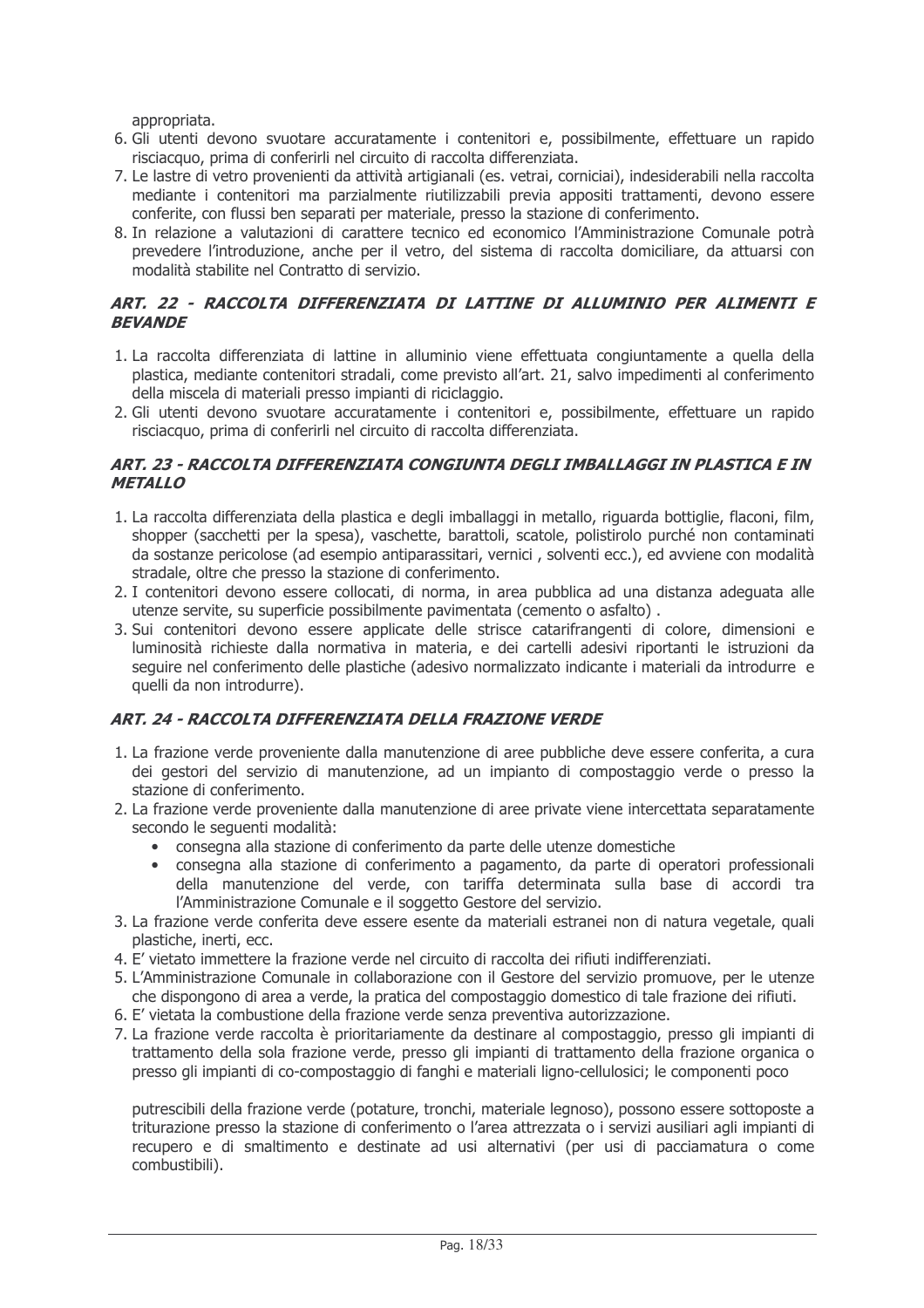# **ART. 25 - ALTRE RACCOLTE DIFFERENZIATE**

- 1. Possono essere attivati servizi di raccolta differenziata e conferimenti separati di altre frazioni riciclabili e/o riutilizzabili e /o indesiderabili nel normale circuito di raccolta dei rifiuti urbani, quali scarti tessili, vestiti, scarpe e borse usati, legno, metalli, contenitori etichettati T o F od altri rifiuti particolari.
- 2. Oltre ai conferimenti presso la Stazione di conferimento, possono essere previste modalità di raccolta differenziata di abiti smessi, scarpe e borse usate, le raccolte di imballaggi in legno e in plastica presso i mercati ambulanti, ecct...
- 3. Gli utenti sono tenuti al rispetto delle modalità di conferimento stabilite dal Gestore del servizio per i singoli materiali oggetto di raccolte differenziate e conferimenti separati.
- 4. I materiali raccolti sono avviati presso la Stazione di conferimento o i servizi ausiliari agli impianti di recupero e di smaltimento e successivamente a centri autorizzati di smaltimento e/o recupero.
- 5. In ogni caso, trattandosi di rifiuti a grande variabilità e con possibili problemi di incompatibilità tra di loro, è fatto divieto di conferimento a centri di raccolta incustoditi (campane stradali).

#### ART. 26 - RACCOLTA DIFFERENZIATA DI PILE E ACCUMULATORI USATI, FARMACI **SCADUTI, SIRINGHE**

- 1. In relazione a quanto previsto nel D.M. 476/97 le pile e gli accumulatori usati di cui all'art. 1 del suddetto Decreto<sup>1</sup> e le batterie dei telefoni cellulari e altri accumulatori usati, sono consegnati ad un rivenditore al momento dell'acquisto di nuove pile o di nuovi accumulatori ovvero sono conferiti in raccolta differenziata presso uno dei punti di raccolta predisposti dal gestore del servizio.
- 2. A cura ed onere dei produttori, degli importatori e dei distributori, il rivenditore pone a disposizione del pubblico un contenitore per il conferimento delle pile e degli accumulatori usati, nel proprio punto di vendita. Il contenitore deve essere idoneo all'immissione delle pile e degli accumulatori usati e la sua apertura deve essere possibile solo a cura del soggetto incaricato della raccolta. Il rivenditore deve conservare copia della documentazione idonea a dimostrare le modalità di raccolta e di svuotamento del contenitore seguite nel suo esercizio.
- 3. I soggetti che provvedono alla raccolta sono tenuti al corretto recupero e smaltimento delle pile e degli accumulatori usati, secondo la vigente normativa in materia.
- 4. E' vietato immettere le pile o gli accumulatori usati di cui all'art. 1 del D.M. 476/97 nel circuito di raccolta dei rifiuti indifferenziati.
- 5. Medicinali scaduti e/o non utilizzati devono essere immessi esclusivamente negli appositi contenitori, posizionati presso farmacie, istituzioni e sedi sanitarie.
- 6. In particolare ogni farmacia deve essere dotata di apposito contenitore e tale contenitore deve essere custodito dalla farmacia in attesa del passaggio del servizio di raccolta differenziata.
- 7. E' vietato, da parte dei gestori delle farmacie, immettere quanto raccolto nel circuito di raccolta dei rifiuti indifferenziati.
- 8. I contenitori stradali, o posizionati presso i servizi ASL, per la raccolta differenziata di farmaci scaduti devono essere strutturati in modo tale da non consentire il recupero dei rifiuti già introdotti da parte dei soggetti non autorizzati e da consentire lo syuotamento da parte esclusivamente del personale incaricato. Inoltre i contenitori per i farmaci, devono essere a tenuta in modo tale da contenere eventuali colaticci e i liquidi che possono fuoriuscire.

# ART. 27 - RACCOLTA DIFFERENZIATA DI MATERIALI INERTI

- 1. È vietato depositare all'interno o all'esterno dei contenitori per la raccolta dei rifiuti urbani macerie provenienti da lavori edili e comunque tale divieto è esteso a tutto il circuito di raccolta.
- 2. E' vietato l'abbandono di macerie e altri rifiuti derivanti da lavori edili su suolo pubblico o ad uso pubblico.
- 3. Le macerie devono essere conferite, a cura di chi esegue i lavori, direttamente alle discariche o agli

le pile al manganese del tipo a bottone  $\mathbf{r}$ 

 $\mathbf 1$ pile e accumulatori contenenti:

oltre 25 mg di mercurio per elemento à.

oltre lo 0,025% in peso di cadmio  $\blacksquare$ 

oltre lo 0.4% in peso di piombo

fino allo 0,025% in peso di mercurio per le pile alcaline al manganese  $\blacksquare$ 

le pile composte da elementi del tipo a bottone.  $\mathbf{r}$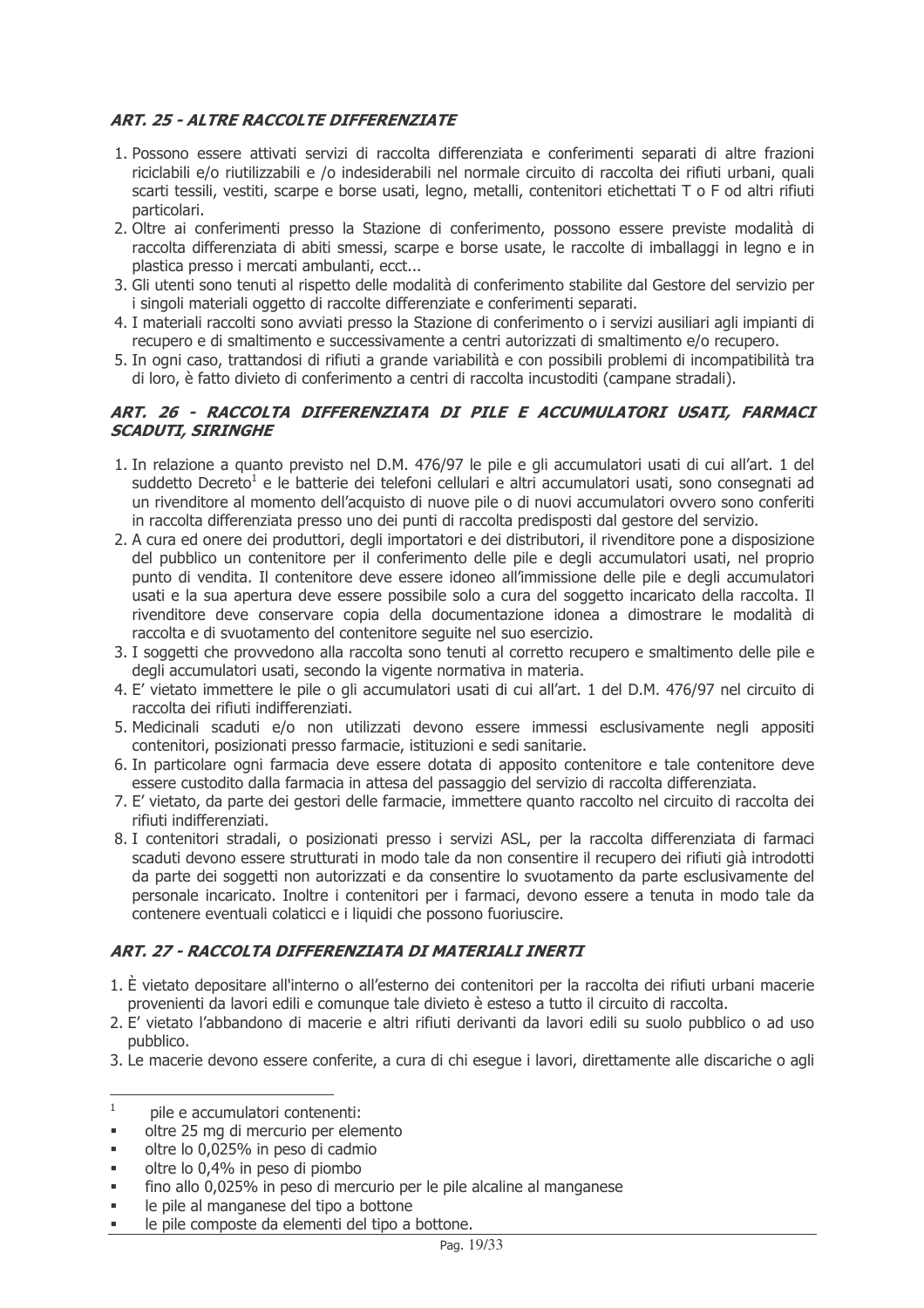impianti di frantumazione autorizzati utilizzando idonei mezzi di trasporto che ne evitino la caduta e la dispersione.

- 4. E' attivata la raccolta differenziata dei materiali inerti provenienti da piccole demolizioni o costruzioni effettuate "fai da te" da utenze domestiche, con modalità a consegna presso la stazione di conferimento, effettuata dagli stessi residenti. La quantità massima conferibile è pari a 0,5 metri cubi all'anno per singola utenza.
- 5. I rifiuti conferiti da imprese ed artigiani, in qualità di rifiuti speciali, devono essere conferiti a cura e spese del produttore/detentore presso impianti di recupero o smaltimento autorizzati ai sensi della vigente normativa.

#### ART. 28 - RACCOLTA DIFFFRENZIATA DI MATERIALI DERIVANTI DALLA MANUITENZIONE F RIPARAZIONE DEI PROPRIO VEICOLO A MOTORE E DERIVANTI DALLE PRATICHE DEL **FAT DA TE**

1. I materiali derivanti dalle pratiche del "fai da te" di riparazione e manutenzione di veicoli a motore e originati guindi da utenze domestiche, (oli minerali esausti, accumulatori esausti, pneumatici usurati e altri materiali), devono essere conferiti dai detentori presso la stazione di conferimento.

# ART. 29 - RACCOLTA DIFFERENZIATA DI OLI E GRASSI VEGETALI ED ANIMALI, ESAUSTI

1. Presso i centri in cui si svolge attività di ristorazione collettiva, gli olii ed i grassi vegetali ed animali residui dalla cottura degli alimenti vengono stoccati separatamente dagli altri rifiuti e vengono conferiti direttamente a ditte di trasporto all'uopo autorizzate, in accordo con il Consorzio obbligatorio per gli oli e i grassi vegetali e animali esausti previsto dalle vigenti norme in materia di rifiuti.

# ART. 30 - RACCOLTA DIFFERENZIATA DI CONTENITORI VUOTI DI PRODOTTI FITOSANITARI E ALTRI RIFIUTI PLASTICI DI ORIGINE AGRICOLA

- 1. L'Amministrazione Comunale, in accordo con l'Autorità d'Ambito, può promuovere un sistema di conferimenti differenziati dei contenitori vuoti di prodotti fitosanitari, da attuare secondo le disposizioni tecniche e procedurali in vigore.
- 2. E' fatto divieto di conferire i contenitori primari di fitofarmaci, se sono pieni o parzialmente pieni (indipendentemente se il fitofarmaco sia scaduto o meno). Nel caso di tali contenitori pieni o parzialmente pieni di fitofarmaci, lo smaltimento deve essere effettuato a cura dei produttori o detentori secondo le norme vigenti per i rifiuti speciali pericolosi.
- 3. E' possibile, sempre separatamente dai materiali suddetti, attivare raccolte che riguardino altri materiali plastici non contaminati quali tubi per irrigazione, sacchi vuoti per fertilizzanti, teli agricoli, contenitori di sementi ecc.; in linea generale le modalità di raccolta dovranno prevedere il conferimento presso appositi punti di raccolta.
- 4. L'avvio effettivo della raccolta potrà essere preceduto dalla stipula di un'intesa con le principali Organizzazioni Professionali Agricole.
- 5. In ogni caso le modalità di raccolta differenziata dei suddetti materiali sono stabilite dal Gestore del servizio in base alla dislocazione delle utenze produttrici e alle quantità dei materiali raccoglibili secondo modalità amministrative che sono definite in base a quanto indicato dall'art. 7.

# **ART. 31 - COMPOSTAGGIO DOMESTICO**

- 1. L'Amministrazione Comunale promuove, anche con incentivi, la pratica del compostaggio domestico.
- 2. Il compostaggio domestico dovrà essere effettuato, per motivi igienici, esclusivamente con l'ausilio di idoneo contenitore comunemente denominato "compostiera".
- 3. In ogni caso il compostaggio domestico va effettuato seguendo criteri di buona pratica, divulgati dal Comune con opportune azioni informative, distribuzione di materiale informativo, azioni di assistenza tecnica, evitando di procurare disagi ai residenti, per cattivi odori, intrusioni di animali ecc.
- 4. Dovrà essere rispettata una distanza opportuna tra la compostiera ed i fabbricati di terzi destinati a civile abitazione. Per quanto riguarda il posizionamento della compostiera all'interno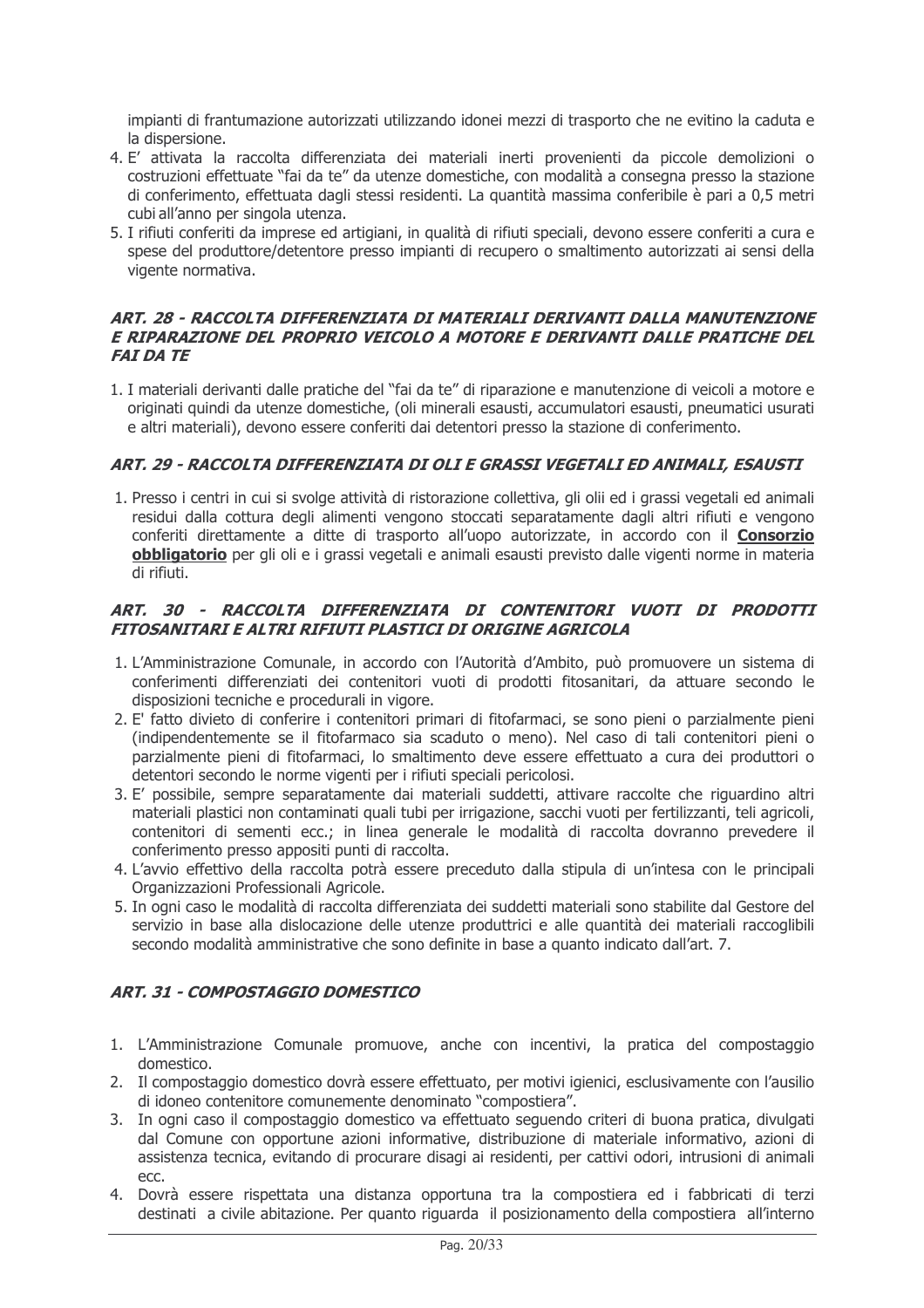di un'area in pluriproprietà, questo dovrà essere valutato e condiviso dalle proprietà stesse, l'Amministrazione si riserva di effettuare controlli per verificare il corretto utilizzo delle compostiere ed erogare sanzioni ai trasgressori.

#### ART. 32 - NORME INTEGRATIVE PER IL CONFERIMENTO DEI RIFIUTI ASSIMILATI AGLI URBANI PRESSO LE STRUTTURE PREDISPOSTE PER IL SERVIZIO ORDINARIO

- 1. L'Amministrazione Comunale stabilisce le modalità di raccolta dei rifiuti assimilati agli urbani, come definiti al precedente art. 5, favorendo ove possibile, procedure di conferimento differenziato, rivolte al riciclaggio di materiali e, secondariamente, al recupero di energia.
- 2. I criteri di raccolta e conferimento separato stabiliti nel Regolamento per le varie frazioni dei rifiuti urbani sono applicati anche alla raccolta e al conferimento dei rifiuti assimilati, suscettibili di analoghe destinazioni.

# **ART. 33 - SERVIZI INTEGRATIVI**

- 1. Il Comune può istituire appositi servizi integrativi di raccolta differenziata per i rifiuti speciali, di caratteristiche analoghe a quelle oggetto di raccolta differenziata dei rifiuti urbani ed assimilati definiti all'art. 5 del presente Regolamento.
- 2. I servizi integrativi sono istituiti con modalità, obblighi e divieti analoghi a quelli stabiliti per i rifiuti urbani ed assimilati.
- 3. Per quanto attiene alle modalità operative per materiali che necessitano di smaltimenti appositi, il Comune si riserva di stabilire materiale per materiale le disposizioni di conferimento, gli obblighi, i divieti in base ai criteri dell'Autorità d'Ambito e del Gestore del servizio.

#### ART. 34 - DESTINAZIONE DEI MATERIALI RACCOLTI IN MODO DIFFERENZIATO

- 1. I materiali immessi nel circuito di raccolta differenziata vengono obbligatoriamente avviati ad apposite aree attrezzate ed impianti, pubblici o privati specificamente autorizzati, ai fini dell'effettuazione delle lavorazioni necessarie all'inserimento nei canali del recupero e del riciclaggio. Soltanto per particolare tipologie di rifiuti, che possono provocare problemi di impatto ambientale e per i quali non esistono concrete possibilità di avvio al recupero, è possibile la destinazione a smaltimento definitivo tramite interramento o termodistruzione (previo eventuale pretrattamento), nel rispetto delle norme vigenti.
- 2. E' vietato il conferimento di rifiuti raccolti in modo differenziato ad impianti destinati a ricevere il rifiuto indifferenziato, salvo casi eccezionali (es. non conformità agli standard richiesti dagli impianti di ricevimento), espressamente identificati dal Gestore del servizio e comunicati all'Amministrazione Comunale.
- 3. Per gli imballaggi si prevede il conferimento alle strutture appositamente previste dalla legge (Consorzi di filiera), secondo circuiti e modalità stabilite sulla base degli accordi stipulati a livello nazionale (accordi CONAI-ANCI).

# **ART. 35 - COMUNICAZIONE AGLI UTENTI**

1. Annualmente viene redatta una relazione sintetica sull'andamento e sui risultati della raccolta

differenziata.

# ART. 36 - MODALITA' DI PESATA DEI RIFIUTI URBANI

1. Il Gestore dei servizi di raccolta dei rifiuti urbani deve adottare modalità organizzative tali da consentire la pesatura dei rifiuti originati all'interno del territorio comunale. La pesatura dovrà essere effettuata presso gli impianti di smaltimento/recupero di destinazione.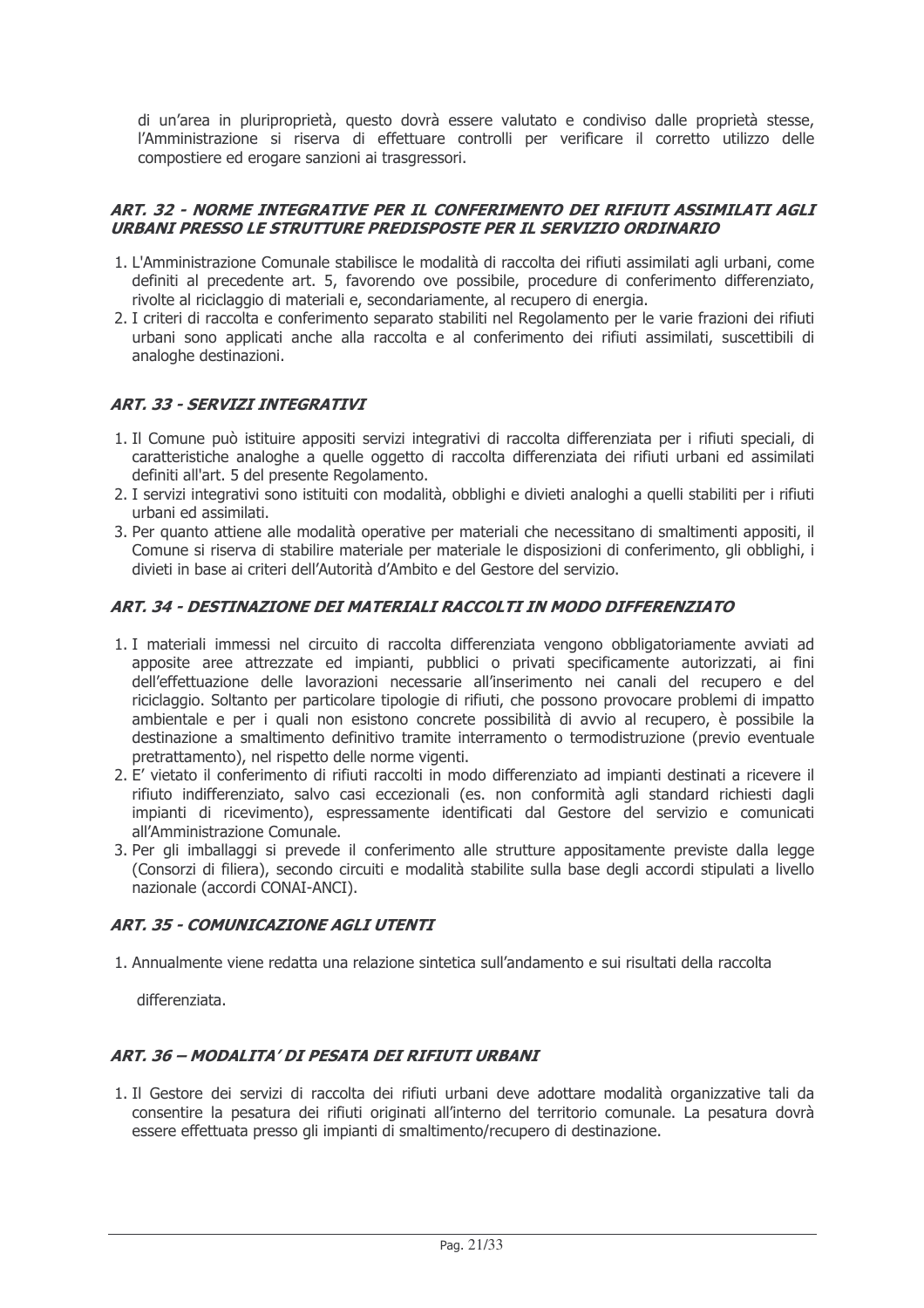# CAPO V - ALTRI SERVIZI OBBLIGATORI

#### ART. 37 - DEFINIZIONE DEGLI ALTRI SERVIZI OBBLIGATORI

- 1. Oltre ai servizi di raccolta e trasporto citati nei precedenti articoli, l'Amministrazione Comunale organizza le seguenti attività:
	- · spazzamento stradale;
	- · lavaggio stradale;
	- · diserbo stradale:
	- · pulizia delle caditoie:
	- · svuotamento dei cestini;
	- · smaltimento dei materiali da sgrigliatura delle acque pubbliche di rifiuto;
	- derattizzazione e disinfestazione su aree pubbliche;
	- · rimozione e smaltimento dei rifiuti abbandonati su aree pubbliche e/o su aree private comunque soggette ad uso pubblico, in caso di inadempienza del produttore o detentore dei rifiuti e/o del proprietario o utilizzatore del terreno, con riserva di addebito al proprietario in caso di proprietà non recintata:
	- rimozione delle carogne sulla pubblica via e smaltimento dei rifiuti animali;
	- · smaltimento dei rifiuti cimiteriali;

# ART. 38 - ORGANIZZAZIONE DEGLI ALTRI SERVIZI OBBLIGATORI

- 1. L'Amministrazione Comunale può, in accordo con l'Autorità d'Ambito e con il Gestore del servizio, con appositi atti amministrativi, anche assunti in sede di Contratto dei servizio o ad integrazione dello stesso contratto:
	- definire le modalità di espletamento del servizio individuando le soluzioni tecnologiche ed operative più affidabili e convenienti in funzione delle caratteristiche urbanistiche della viabilità, dell'intensità di traffico veicolare, delle attività commerciali, artigianali e turistiche presenti ed in genere dell'utilizzazione del territorio;
	- · definire le modalità di intervento per la manutenzione delle macchine operatrici, specie per quanto attiene alla tutela di aria, acqua e suolo;
	- · stabilire la frequenza di esecuzione del servizio e gli orari di svolgimento degli interventi in considerazione di valutazioni di carattere economico e di qualità delle prestazioni:
	- promuovere l'innovazione tecnologica dei servizi e garantire l'idoneità ed il rinnovo delle  $\bullet$ attrezzature operative.
- 2. L'Amministrazione Comunale, sulla base degli indirizzi tecnico programmatici e finanziari, tenuto conto della necessità dell'utenza, delle tecnologie e dei mezzi d'opera disponibili, dei livelli organizzativi conseguiti e comungue nel rispetto dei principi generali di cui alle vigenti norme in materia di rifiuti, se non si avvale del Gestore del servizio, provvede in proprio all'esecuzione dei servizi.
- 3. I perimetri delle aree all'interno delle quali sono istituiti i servizi di spazzamento, lavaggio, diserbo stradale, pulizia delle caditoie, svuotamento cestini, vengono definiti in modo tale da comprendere:
	- a) le strade e le piazze (compresi i portici e marciapiedi, con le eccezioni di cui all'art. 52, le aiuole spartitraffico, le alberature stradali) classificate come comunali;
	- b) le strade private comunque soggette ad uso pubblico, purché aperte al pubblico transito, senza limitazione di sorta, se adequatamente infrastrutturate;
- 4. Più in particolare per i servizi obbligatori di cui al presente articolo sono definiti i sequenti criteri:
	- a) per il servizio di lavaggio stradale l'Amministrazione Comunale definisce le modalità di esecuzione, la frequenza di intervento e la estensione delle aree di svolgimento, limitandone l'esecuzione ai soli casi in cui esso si renda necessario per le particolari situazioni di utilizzazione del territorio e caratteristiche del fondo stradale;
	- b) le operazioni di diserbo stradale sono differenziate tra quelle di carattere ordinario, svolte nell'ambito degli interventi di spazzamento, e quelle a carattere specifico alle quali si fa fronte con personale opportunamente comandato e munito di idonee attrezzature. Comunque, qualora si procedesse a diserbo chimico devono essere osservate, per quanto attiene alle sostanze fitotossiche, ai mezzi e al personale, tutte le disposizioni in materia

emanate dal D.P.R. 3.8.1968, n. 1255 e successive modifiche e integrazioni e deve essere acquisito il parere favorevole dal competente servizio di Igiene e Sanità Pubblica;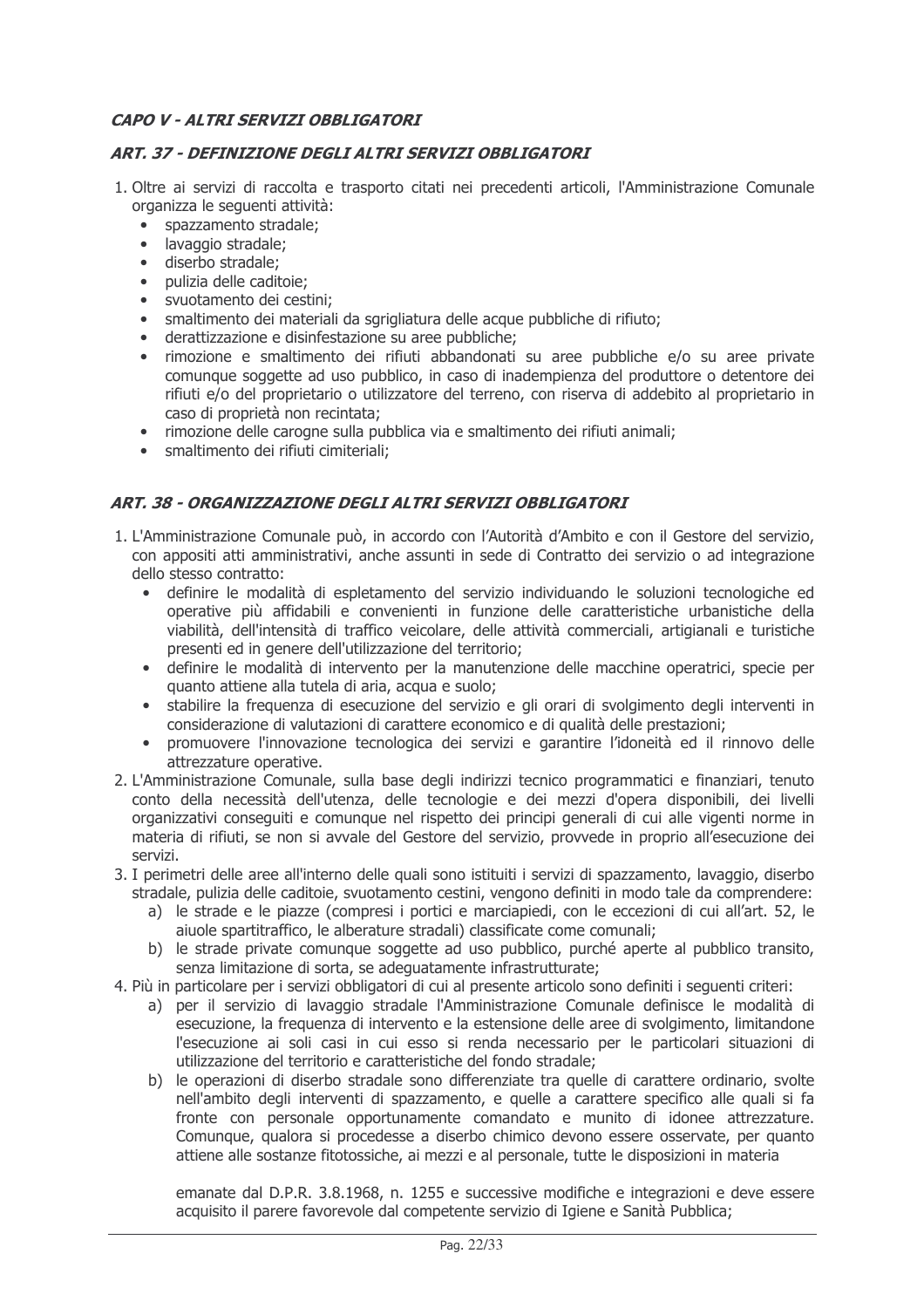- c) le operazioni di derattizzazione e disinfestazione sono differenziate tra quelle di carattere ordinario nell'ambito degli interventi di spazzamento e quelle a carattere specifico, alle quali si fa fronte con personale specializzato e munito di idonee attrezzature;
- d) oltre alla pulizia dell'imbocco delle caditoie, nell'ambito del servizio di spazzamento, sono previsti anche la pulizia dei pozzetti di raccolta delle acque meteoriche, al fine di prevenire e risolvere intasamenti, disagi di natura igienica, proliferazione di animali molesti;
- e) l'Amministrazione Comunale provvede alla installazione negli spazi pubblici di appositi cestini portarifiuti, a disposizione degli utenti. E' fatto divieto di danneggiare o ribaltare tali contenitori, ai fini del conferimento di rifiuti voluminosi; è inoltre vietato esequire scritte sui cestini getta carta e affiggere su di essi materiali di qualsivoglia natura e dimensioni (manifesti, targhette, adesivi ecc.), fatto salvo quanto espressamente autorizzato dall'Amministrazione Comunale;

# **ART. 39 - SPAZZAMENTO STRADALE**

- 1. Il servizio di spazzamento è disciplinato negli appositi atti assunti per il conferimento del servizio, nei quali sono definite le esigenze prestazionali cui devono, a cura degli esecutori, essere individuate le soluzioni operative più opportune e convenienti, tra le tecniche di intervento di spazzamento manuale e/o meccanizzato, tenuto conto della necessità di contenere il sollevamento e la dispersione di polveri.
- 2. Nell'organizzazione ed effettuazione del servizio di spazzamento l'Amministrazione Comunale stabilisce quanto necessario per evitare la commistione in sede di raccolta delle spazzature stradali con le frazioni recuperabili.
- 3. In particolare è vietato l'avvio al compostaggio verde delle foglie raccolte con spazzatrici stradali.
- 4. L'Amministrazione Comunale attiva divieti temporanei di sosta per consentire un più agevole servizio di spazzamento meccanico, impegnandosi, tramite l'ufficio di polizia locale, a fare rispettare tale divieto.
- 5. Sono fatti salvi gli obblighi di manutenzione delle aree a carico degli utenti derivanti dalle convenzioni, previsti dagli strumenti urbanistici esecutivi vigenti

# ART. 40 - SMALTIMENTO DEI RIFIUTI CIMITERIALI

- 1. I rifiuti provenienti da attività cimiteriale sono disciplinati dal Decreto del Presidente della Repubblica 15 luglio 2003, n. 254 "Regolamento recante disciplina della gestione dei rifiuti sanitari a norma dell'articolo 24 della legge 31 luglio 2002, n. 179".
- 2. La disciplina di cui al citato decreto si applica anche alla gestione dei rifiuti risultanti dalle attività di scavo e movimentazione della terra cimiteriale per qualsiasi scopo finalizzate.
- 3. Gli oneri relativi alla gestione dei rifiuti provenienti da attività cimiteriale, così come quelli per la raccolta e gestione di resti ossei e/o mortali, sono a carico del produttore intendendo come tale l'Amministrazione Comunale nei casi di gestione ordinaria ed il privato richiedente nei casi di operazioni straordinarie.
- 4. Al Responsabile del cimitero e' attribuito il compito di sovrintendere alla applicazione delle disposizioni del Regolamento di cui al comma 1, fermo restando quanto previsto dalle vigenti norme relative all'abbandono dei rifiuti, con l'osservanza degli obblighi derivanti dalle disposizioni vigenti in materia di prevenzione incendi.
- 5. Restano salvi i poteri e le funzioni di Ordinanza relativamente alle attività cimiteriali posti dalla legge in capo al Sindaco e al Responsabile del cimitero.
- 6. Eventuali prescrizioni integrative potranno essere adottate dall'Amministrazione Comunale su indicazione del gestore del servizio, del Settore Comunale competente o del Gestore delle strutture cimiteriali.

# ART. 41 - CONFERIMENTO E RACCOLTA DEI RIFIUTI ANIMALI

1. A garanzia dell'igiene ed a tutela del decoro, è fatto obbligo ai proprietari di cani ed a chiungue li

accompagni quando siano condotti in spazi pubblici di essere muniti di idonea attrezzatura per la raccolta delle deiezioni nonché di raccogliere e di depositare le medesime nei contenitori di rifiuti urbani o in appositi contenitori specifici, ove collocati a cura del gestore del servizio

2. I proprietari di cani o le persone incaricate della loro custodia devono comunque assicurare la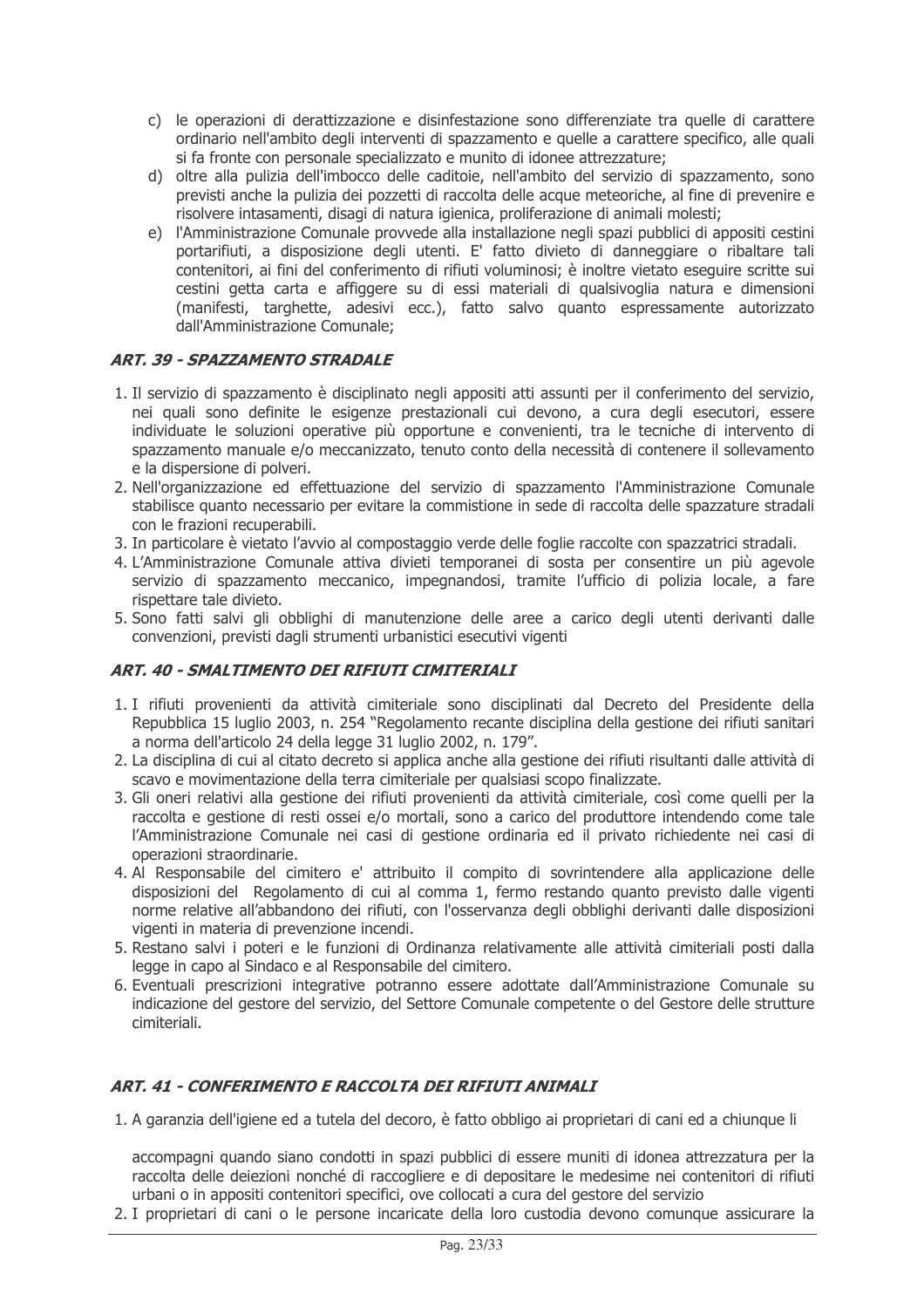rimozione delle deiezioni dai portici, dai marciapiedi ed ogni altro spazio pedonale di uso pubblico

- 3. Oltre alle sanzioni previste dal presente Regolamento o da altre norme applicabili, chiungue sia responsabile dell'inosservanza degli obblighi di cui al comma 1 è tenuto al ripristino del sito. In caso di intervento del gestore del servizio, l'Amministrazione Comunale potrà procedere all'addebito al responsabile dell'inosservanza dei costi sostenuti per il ripristino del sito.
- 4. L'Amministrazione Comunale, direttamente o tramite il Gestore del servizio, provvede alla rimozione e allo smaltimento (secondo le indicazioni del Servizio veterinario competente) degli escrementi di animali e delle carcasse di animali domestici e selvatici deposti in aree pubbliche o soggette ad uso pubblico, in quanto si configurano come rifiuti abbandonati di cui alle vigenti norme in materia di rifiuti.
- 5. Le carcasse di animali domestici e selvatici non possono essere conferite nei contenitori per la raccolta dei rifiuti urbani ed assimilati e devono essere conferite in apposite aree, qualora istituite, o altri siti individuati dall'Amministrazione Comunale o dal soggetto Gestore dei servizi, o dal Corpo Forestale dello Stato anche su indicazione dei Servizi Veterinari competenti.
- 6. Analogamente i rifiuti di origine animale di cui al Regolamento 1774/2002/CE del 3 ottobre 2002 seguono autonomi circuiti di raccolta, trasporto e trattamento, secondo quanto previsto dal Regolamento stesso.
- 7. I letami, i fanghi ed i reflui zootecnici sono esclusi dal servizio di raccolta e smaltimento dei rifiuti urbani ed assimilati, in quanto i produttori devono provvedere a proprie spese.

#### **ART. 42 - RIMOZIONE DEI RIFIUTI ARRANDONATI**

- 1. L'Amministrazione Comunale interviene per la rimozione e lo smaltimento dei rifiuti di qualunque natura, abbandonati su aree pubbliche e/o su aree private comunque soggette ad uso pubblico nell'ambito del perimetro comunale.
- 2. Qualora sia identificato il responsabile dell'abbandono, l'Amministrazione Comunale con specifica ordinanza diffida lo stesso a provvedere alla rimozione, allo smaltimento/recupero ed alle eventuali operazioni di ripristino dell'area, fatto salvo ogni ulteriore provvedimento di legge.
- 3. Nel caso non sia possibile individuare il responsabile dell'abbandono dei rifiuti su aree private risponderà in solido il proprietario dell'area o il titolare di diritti reali o personali di godimento sull'area, ai quali tale violazione sia imputabile a titolo di dolo o colpa (mancata recinzione proprietà privata).
- 4. Nel caso di inottemperanza al provvedimento, l'Amministrazione Comunale provvede, in via sostitutiva, con potere di rivalsa.
- 5. Ove gli organi tecnici di vigilanza ravvisino elementi di rischio della salute pubblica e della salubrità ambientale, l'Amministrazione Comunale provvede direttamente con intervento di urgenza, salvi i poteri di rivalsa.

#### **CAPO VI - OBBLIGHI E DIVIETI**

#### ART. 43- OBBLIGHI DEI PRODUTTORI DI RIFIUTI URBANI E ASSIMILATI

1. Competono ai produttori di rifiuti urbani e ai produttori di rifiuti assimilati, le attività di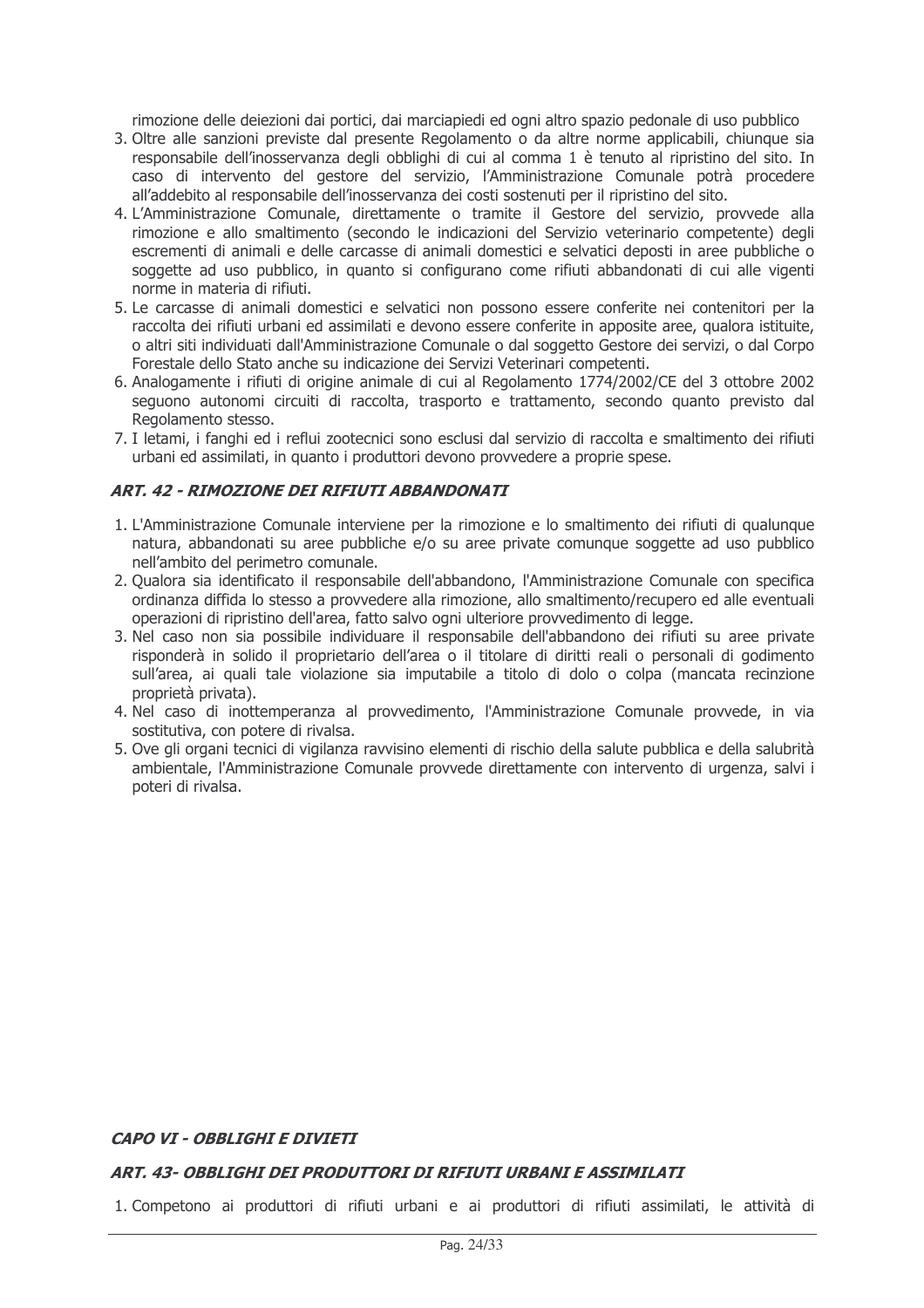conferimento nel rispetto delle norme e delle prescrizioni contenute nel Regolamento.

- 2. I rifiuti per i quali sono state istituite forme di raccolta differenziata devono essere obbligatoriamente conferiti secondo le modalità stabilite, sulla base del Regolamento, dal Gestore del servizio, cui compete informare adeguatamente gli utenti, affinché adeguino l'organizzazione domestica, aziendale e condominiale della gestione dei propri rifiuti.
- 3. L'utenza è tenuta ad agevolare in ogni modo, e comungue a non intralciare o ritardare con il proprio comportamento, l'attività degli operatori addetti.
- 4. I concessionari di aree pubbliche e/o di uso pubblico e i titolari di autorizzazioni all'occupazione delle predette aree, debbono mantenere pulite le stesse e rimuovere i rifiuti in esse abbandonati.
- 5. E' vietata la combustione dei rifiuti, salvo che negli impianti all'uopo autorizzati.

#### ART. 44 - OBBLIGHI DEI PRODUTTORI DI RIFIUTI SPECIALI

- 1. I produttori di rifiuti speciali, sono tenuti a distinguere i flussi di tali rifiuti da quelli urbani ed assimilati ed a provvedere al loro smaltimento a proprie spese e nel rispetto delle vigenti norme in materia di rifiuti.
- 2. In base all'istituzione dei servizi integrativi contemplati dal presente Regolamento, i produttori possono provvedere alla stipula di apposita convenzione con il Gestore dei servizi.

#### ART. 45 - PULIZIA DEI FABBRICATI E DELLE AREE SCOPERTE PRIVATE

- 1. Le aree e locali di uso comune dei fabbricati, le aree scoperte private non di uso pubblico, recintate o no, ed in genere qualunque locale privato destinato ad uso di magazzino, deposito ecc., devono essere tenuti puliti a cura dei rispettivi conduttori e proprietari e devono essere conservati liberi da materiali inquinanti e comunque nel rispetto del norme di cui all'art. 3 del Regolamento.
- 2. Conduttori e proprietari di fabbricati e di aree private dovranno provvedere a cooperare con l'autorità comunale evitando il degrado e l'inguinamento del territorio e provvedendo ad eseguire tutte quelle opere necessarie a salvaguardare l'integrità dell'ambiente.

#### ART. 46 - ATTIVITA' DI CARICO E SCARICO DI MERCI E MATERIALI E DI AFFISSIONE **MANIFESTI**

- 1. Chi effettua operazioni di carico, scarico e trasporto di merci, materiali, affissione di manifesti ecc., che diano luogo su area pubblica o di uso pubblico alla formazione di rifiuti di qualsiasi natura, deve provvedere, ad operazioni ultimate, alla rimozione dei materiali di risulta, con conferimento alla stazione di conferimento o in contenitori definiti con il gestore del servizio ed alla pulizia dell'area.
- 2. In caso di inosservanza, la pulizia sarà effettuata direttamente dall'Amministrazione Comunale ed i costi dell'intervento ricadranno a carico dei responsabili inadempienti, fatta salva l'applicazione delle relative sanzioni.

# **ART. 47 - VOI ANTINAGGIO SU ARFF PUBBI ICHF**

- 1. Il volantinaggio avente finalità commerciali effettuato con qualsiasi modalità su aree pubbliche o private ad uso pubblico, o che, comunque, possa coinvolgere aree pubbliche, è vietato.
- 2. E' vietata la distribuzione di materiale pubblicitario (volantini, pieghevoli ecc.) mediante apposizione su veicoli in sosta.
- 3. E' vietato organizzare o commissionare campagne pubblicitarie con finalità commerciali che utilizzino strumenti di diffusione che determinano direttamente o indirettamente l'insudiciamento del suolo pubblico con volantini o simili.
- 4. E' vietato affiggere volantini pubblicitari, manifesti ecc. all'esterno di fabbricati, ad eccezione degli spazi specificamente destinati a tale scopo.

# ART. 48 - PULIZIA DELLE AREE PUBBLICHE OCCUPATE DA CANTIERI

- 1. Chi effettua attività relative alla costruzione, al rifacimento, alla ristrutturazione o alla manutenzione di fabbricati con occupazione di aree pubbliche o di uso pubblico interessate all'attività è tenuto a mantenere e restituire l'area perfettamente pulita e sgombra da rifiuti, scarti e residui di qualsiasi tipo.
- 2. Analoghe disposizioni valgono per le aree occupate da interventi relativi ad opere stradali e infrastrutture di qualsiasi natura.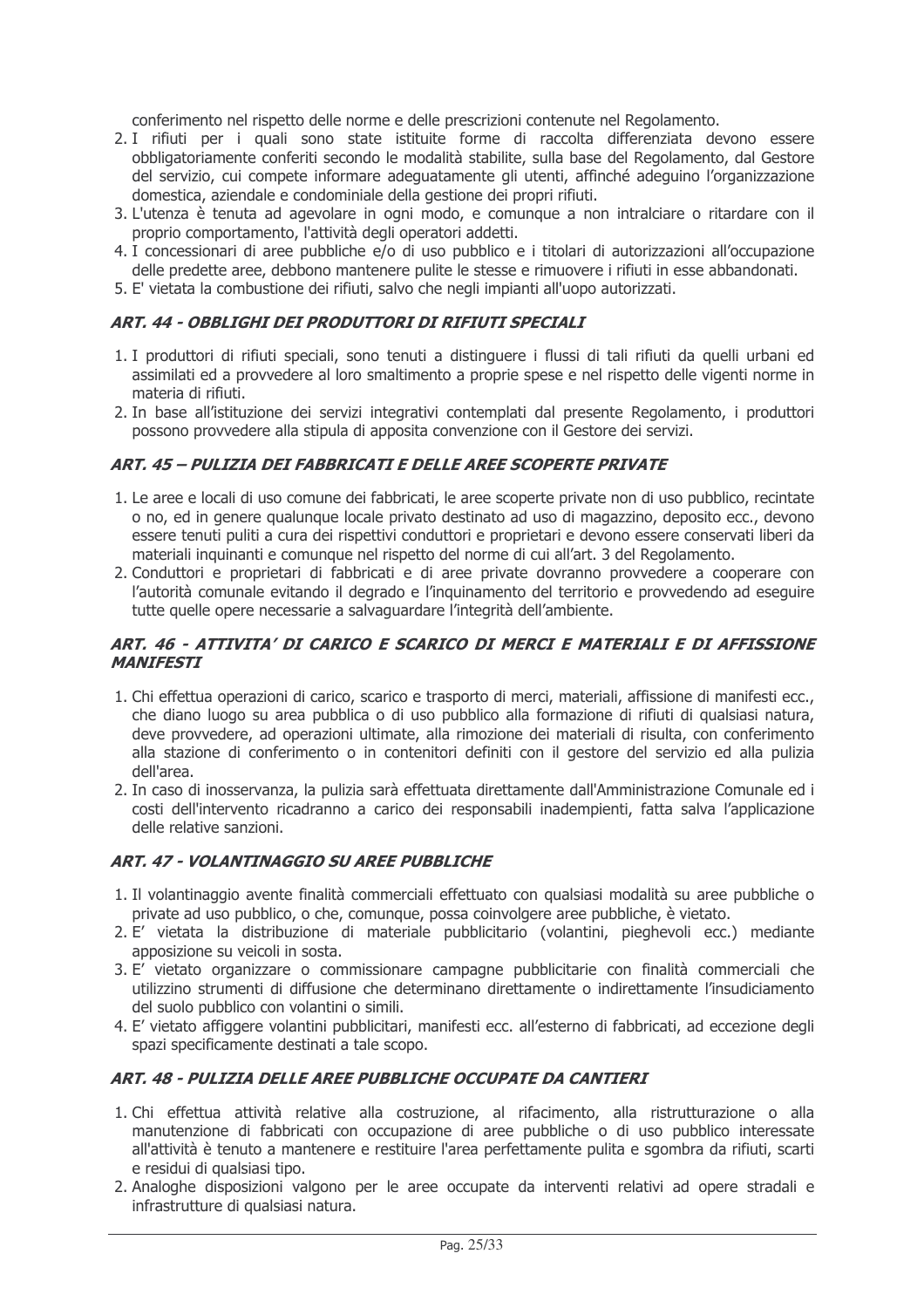# **ART. 49 - MANIFESTAZIONI PUBBLICHE**

- 1. Gli Enti pubblici o religiosi, le associazioni, i circoli, i partiti politici, i sindacati o qualsiasi altro gruppo di cittadini che intendano organizzare iniziative quali feste, sagre, fiere, corse ecc. o manifestazioni anche di tipo culturale o sportivo, scioperi, comizi ecc., su strade, piazze e aree pubbliche o di pubblico uso, sono tenuti a far pervenire all'Amministrazione Comunale ed al soggetto Gestore del servizio di raccolta dei rifiuti, con preavviso minimo di giorni 15, il programma delle iniziative indicando le aree che intendono effettivamente impegnare o utilizzare, al fine di concordare con il Comune le modalità e gli eventuali costi di conferimento e di ritiro dei rifiuti prodotti, e di consentire allo stesso di predisporre i necessari interventi per la pulizia nell'ambito della propria organizzazione del lavoro.
- 2. Una particolare attenzione andrà prestata sulle possibili azioni di prevenzione della formazione di rifiuti e sull'organizzazione della raccolta differenziata. In quest'ottica l'ente organizzatore della manifestazione deve individuare un responsabile per la raccolta differenziata, il quale predispone un piano operativo e si coordina con il soggetto gestore del servizio di raccolta dei rifiuti urbani.
- 3. L'Amministrazione Comunale, direttamente o in collaborazione con il Gestore del servizio, garantisce la presenza dei contenitori per la raccolta differenziata dei rifiuti originati dalla manifestazione, sia dalla struttura organizzativa, sia dagli utenti, compresa la frazione organica originata da eventuali stand gastronomici. A questo proposito particolare attenzione deve essere riservata verso l'utilizzo di posate e stoviglie biodegradabili.
- 4. Gli eventuali oneri straordinari sostenuti per attività di spazzamento, sia generati direttamente, sia conseguenti all'afflusso dei cittadini, sono a carico degli organizzatori.

# ART. 50 - PULIZIA DELLE AREE ESTERNE A PUBBLICI ESERCIZI

- 1. I gestori di pubblici esercizi che usufruiscono di concessioni di aree pubbliche o utilizzano spazi aperti all'uso pubblico quali i bar, gli alberghi, le trattorie, i ristoranti, chioschi e simili devono provvedere alla raccolta dei rifiuti giacenti sull'area occupata indipendentemente dai tempi in cui viene effettuato lo spazzamento della rispettiva via o piazza da parte dell'apposito servizio pubblico.
- 2. Analogo obbligo vale per i gestori di pubblici esercizi le cui aree esterne, per la particolare attività esercitata, possono risultare imbrattate dai residui e dagli involucri delle merci vendute (cartacce; imballaggi; contenitori per bibite, coni, coppette, cucchiaini per gelati; residui alimentari), ricorrendo eventualmente a cestini e contenitori per rifiuti; il gestore dell'attività è ritenuto responsabile dell'asporto e del conferimento dei rifiuti prodotti dai consumatori.
- 3. I rifiuti raccolti devono essere conferiti con le stesse modalità previste per i rifiuti urbani, compresi gli obblighi di raccolta differenziata degli imballaggi in vetro, metallo e plastica.
- 4. All'orario di chiusura dell'esercizio l'area in dotazione o comunque antistante deve risultare perfettamente pulita.

# ART. 51 - PULIZIA DEI MARCIAPIEDI E PORTICI DI PERTINENZA

1. I marciapiedi antistanti le proprietà private edificate devono essere mantenuti puliti ad onere e cura del conduttore di dette proprietà, con obbligo di asporto della spazzatura e conferimento all'apposito servizio. Parimenti dicasi per i portici afferenti gli stabili di appartenenza.

#### ART. 52 - PULIZIA DELLE AREE UTILIZZATE DA LUNA PARK. CIRCHI E SPETTACOLI **VIAGGIANTI.**

- 1. Le aree occupate da spettacoli viaggianti e luna park devono essere mantenute pulite durante l'uso e lasciate pulite dagli occupanti.
- 2. Il provvedimento di temporanea concessione in uso dell'area deve contenere una clausola circa le modalità di raccolta e conferimento dei rifiuti prodotti, sia in funzione dell'afflusso di pubblico che dell'eventuale permanenza in loco delle carovane occupate dagli addetti agli spettacoli e/o alla installazione del luna park. In particolare in tale clausola saranno presenti gli obblighi di raccolta differenziata degli imballaggi in vetro, metallo e plastica, derivanti dal consumo degli spettatori, oltre che degli operatori.
- 3. Ogni onere connesso al potenziamento o all'impegno straordinario del servizio normalmente prestato ricadrà sui gestori delle attività di che trattasi
- 4. La tariffa di occupazione del suolo pubblico comprende anche gli oneri connessi al potenziamento o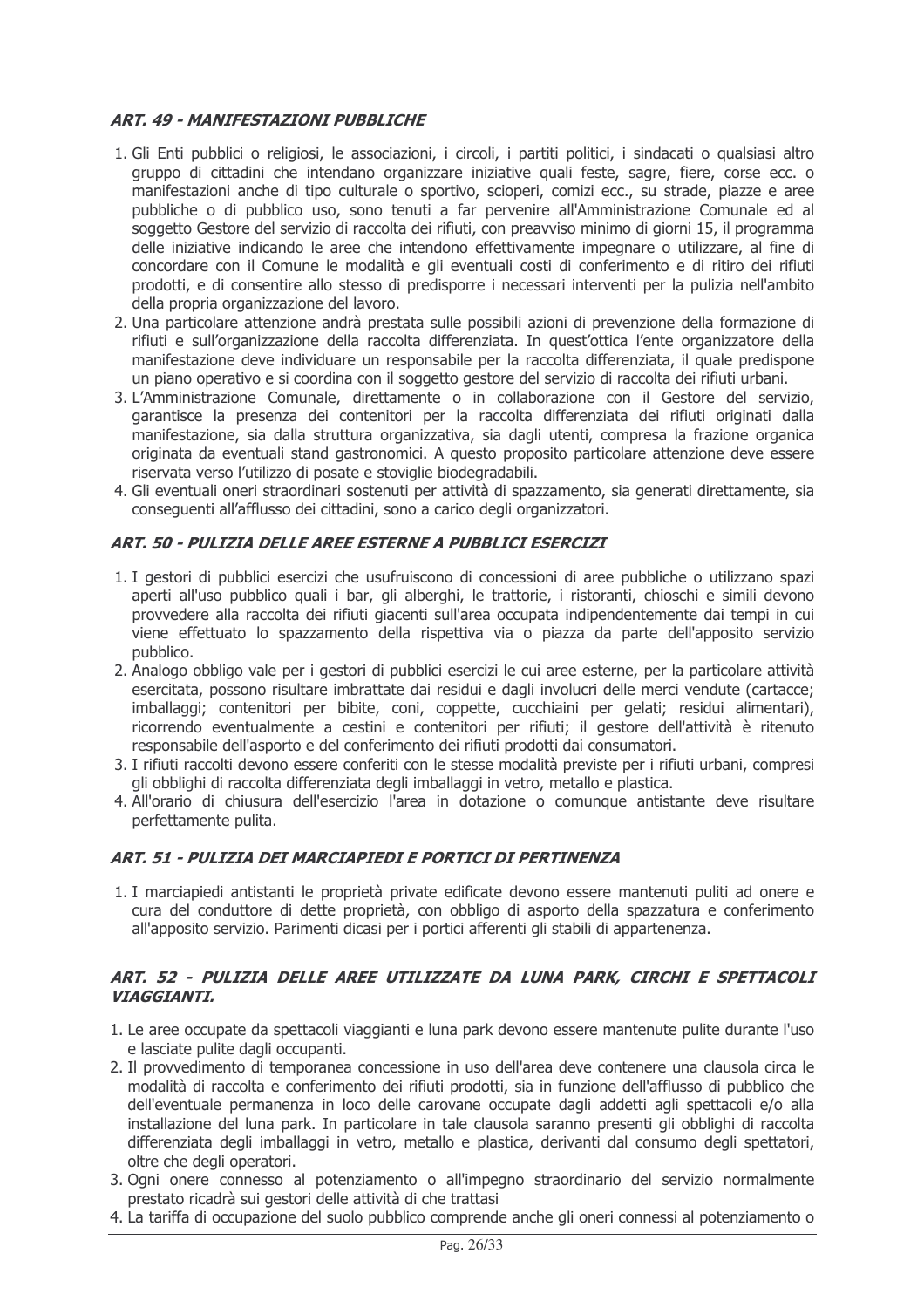all'impegno straordinario del servizio normalmente prestato.

# ART. 53 - PULIZIA DEI TERRENI NON UTILIZZATI

- 1. I proprietari, i locatari, i conduttori dei terreni non utilizzati, qualunque sia la destinazione dei terreni stessi, devono conservarli costantemente liberi da rifiuti abbandonati, anche da terzi. Verificandosi tali ipotesi, con oneri a carico della proprietà, troveranno applicazioni i disposti dell'art. 44.
- 2. I proprietari, i locatari, i conduttori dei terreni non utilizzati devono inoltre limitare la diffusione della flora infestante e spontanea al fine di evitare il proliferare di roditori ed insetti.

# ART. 54 - DIVIETO DI ABBANDONO DEI RIFIUTI

- 1. E' fatto divieto agli utenti di aree, strade, spazi pubblici o ad uso pubblico, di abbandonare e gettare a terra rifiuti di qualsiasi tipo e in qualsiasi quantità; i rifiuti devono essere immessi negli appositi contenitori per i rifiuti indifferenziati e per le frazioni recuperabili oppure conferiti alle aree o strutture di raccolta specifici, in base alle diverse articolazioni dei servizi e a seconda della natura dei rifiuti
- 2. E' vietato gettare, versare o depositare abusivamente sulle aree pubbliche, private soggette ad uso pubblico e private di tutto il territorio comunale e dei pubblici mercati coperti o scoperti, qualsiasi rifiuto, immondizia, residuo solido, semisolido e liquido e in genere materiale di rifiuto e scarto di qualsiasi tipo, natura e dimensione, anche se racchiuso in sacchetti o contenuto in recipienti.
- 3. Il medesimo divieto vige per le rogge, i corsi d'acqua, i fossati, gli argini, le sponde, i boschi e i pascoli ecc.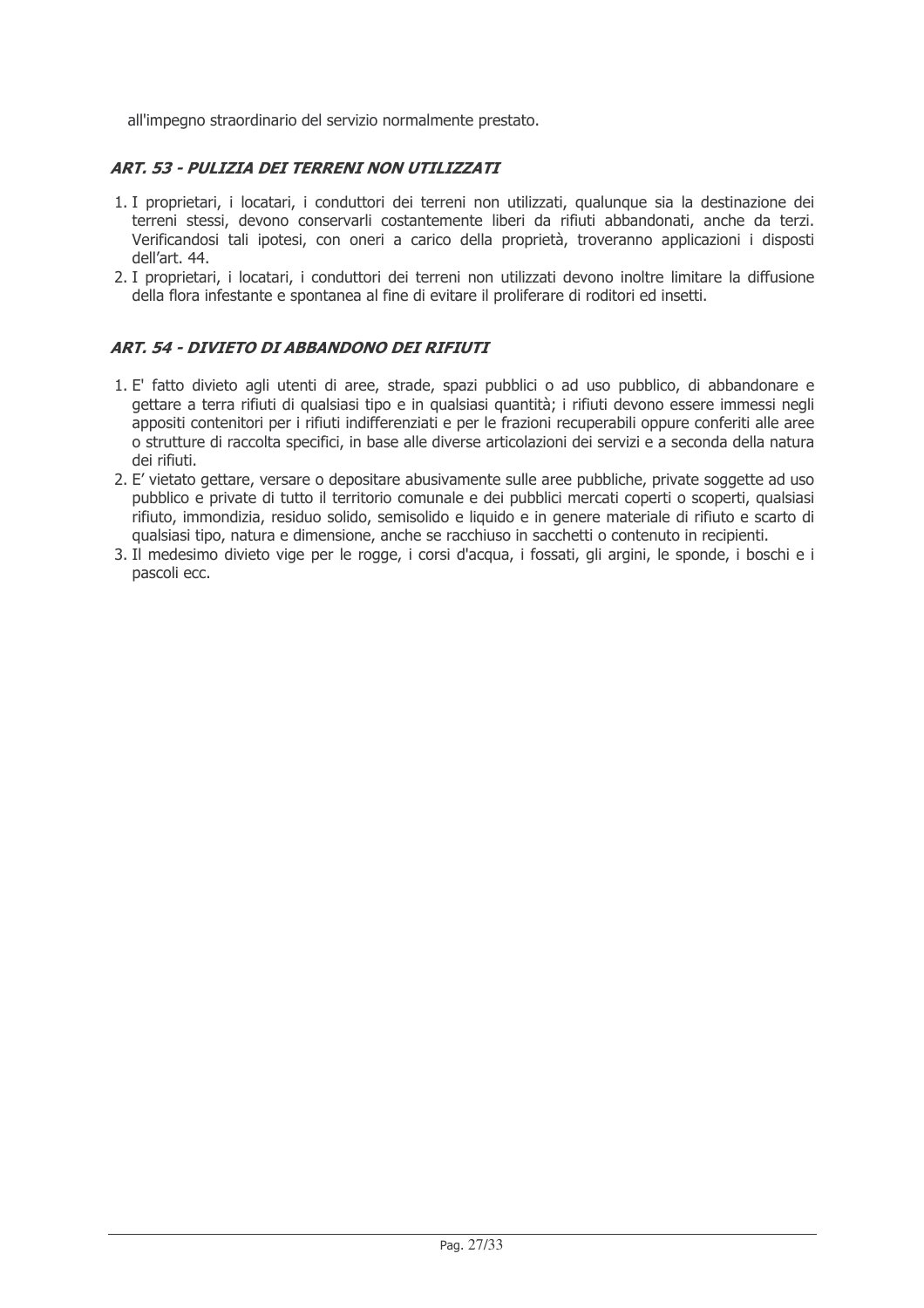# **CAPO VII - NORME FINALI**

#### **ART. 55 - ORDINANZE CONTINGIBILI ED URGENTI**

1. In considerazione di quanto previsto dalle vigenti norme in materia di rifiuti, fatto salvo quanto previsto dalla normativa vigente in materia di tutela ambientale, sanitaria e di pubblica sicurezza, qualora sia richiesto da eccezionali ed urgenti necessità di tutela della salute pubblica o dell'ambiente, e non si possa altrimenti provvedere, il Sindaco, nell'ambito della propria competenza, può ordinare il ricorso temporaneo a speciali forme di gestione dei rifiuti anche in deroga alle disposizioni vigenti, garantendo un elevato livello di tutela della salute e dell'ambiente. Dette ordinanze sono comunicate al Ministro dell'Ambiente, al Ministero della Sanità e al Presidente della Regione entro tre giorni dall'emissione ed hanno efficacia per un periodo non superiore a sei mesi. Tali ordinanze indicano le norme a cui si intende derogare e sono adottate su parere degli organi tecnici o tecnico-sanitari locali, che lo esprimono con specifico riferimento alle consequenze ambientali.

# **ART. 56 - CONTROLLI**

- 1. Ai sensi delle vigenti norme in materia di rifiuti alla Provincia compete il controllo su tutte le attività di gestione dei rifiuti. Per l'esercizio di tale attività la Provincia si può avvalere delle strutture e degli organismi indicati dalla legge.
- 2. Le violazioni alle norme del presente regolamento sono accertate o segnalate oltre che dal personale della Polizia Locale e da quello addetto ai servizi ecologici del Comune, anche da Ispettori del Gestore del servizio, incaricati con qualifica di Pubblici Ufficiali, autorizzati, limitatamente alle materie di specifica competenza, a far rispettare le disposizioni di legge e regolamentari.
- 3. I Pubblici ufficiali di cui al comma precedente sono principalmente impegnati nell'attività di presidio del territorio al fine di vigilare sull'osservanza del Regolamento. L'attività di vigilanza è caratterizzata da tre fasi:
	- informazione
	- controllo
	- repressione.
- 4. Agli stessi Pubblici ufficiali sono inoltre affidate le sequenti attività:
	- supporto in occasione di programmi e manifestazioni di educazione ambientale  $\bullet$
	- · collegamento con enti e uffici comunali (Polizia Locale, anagrafe ecc.) ed esterni (PRA, MCTC  $ecc.$ ).
- 5. Sono fatte salve le competenze degli enti preposti alla vigilanza e controllo fissate dalla vigente normativa nazionale.

# ART.57 - OSSERVANZA DI ALTRE DISPOSIZIONI

1. Per quanto non espressamente contemplato dal Regolamento si applicano le norme dei Regolamenti comunali, nonché la vigente normativa statale e regionale in materia di smaltimento dei rifiuti. In particolare trovano applicazione i disposti dei Capitolati speciali d'Appalto che disciplinano i servizi oggetto del Regolamento, fatte salve specifiche disposizioni limitative dello stesso.

# **ART. 58 - SANZIONI**

- 1. Le violazioni a quanto previsto dal presente Regolamento sono punite ove non costituiscano reato e non siano sanzionate da leggi, decreti o regolamenti di altra natura, con il pagamento di sanzioni amministrative a norma della Legge 24.11.1981, - n. 689 e s.m.i, nell'ambito dei limiti scelti dall'Amministrazione Comunale, salvo esplicita variazione da parte dell'Amministrazione Comunale stessa.
- 2. In particolare, tra le norme sanzionatorie previste dalle vigenti norme in materia di rifiuti, si sottolineano quelle in tema di abbandono di rifiuti, riguardanti anche il divieto di immissione nel normale circuito di raccolta dei rifiuti urbani degli imballaggi terziari di qualsiasi natura e la prescrizione che eventuali imballaggi secondari non restituiti all'utilizzatore dal commerciante al dettaglio possono essere conferiti al servizio pubblico solo in raccolta differenziata, ove presente.
- 3. Le infrazioni e gli importi per l'applicazione delle sanzioni sono indicati nelle Tabelle allegate al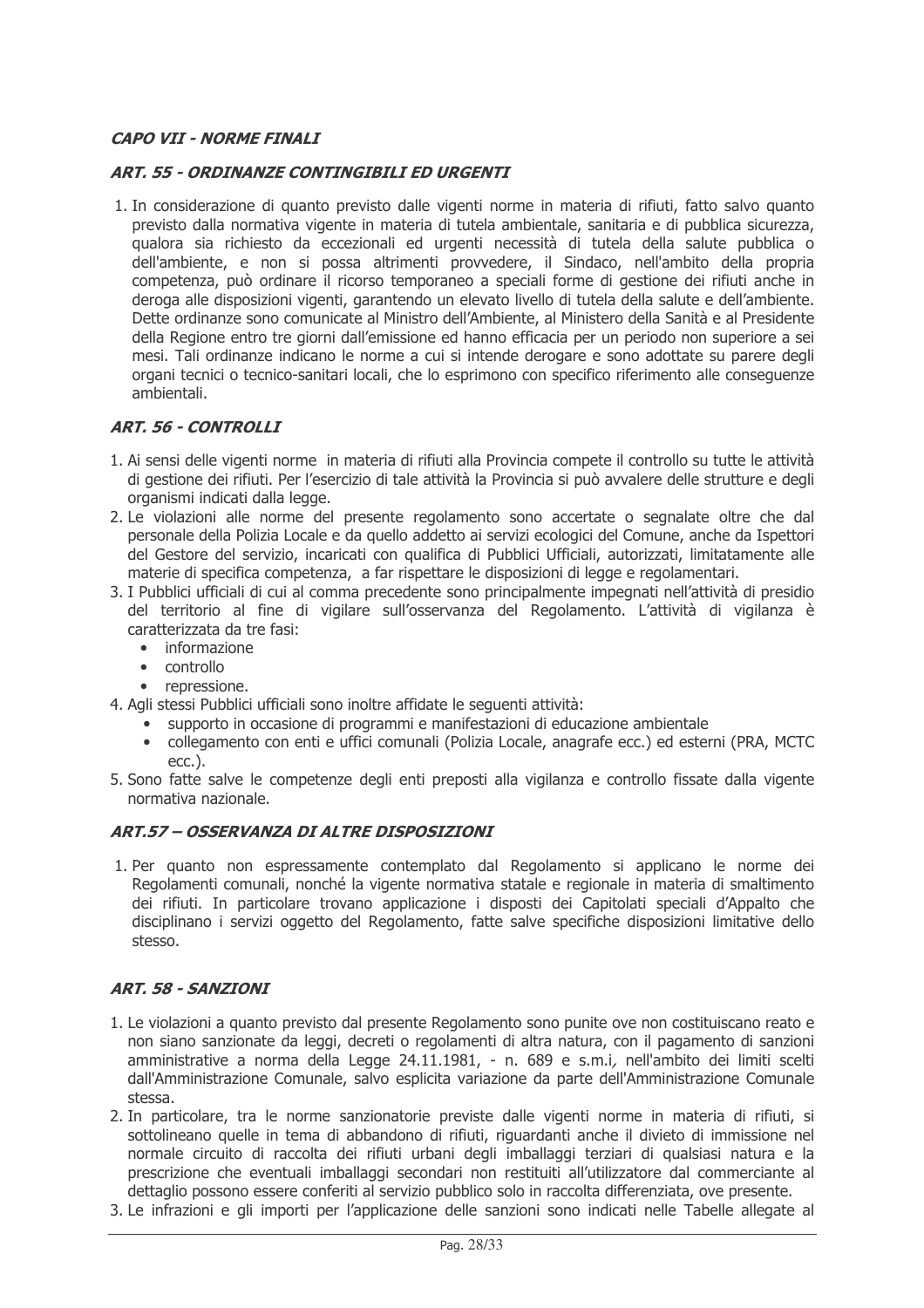presente Regolamento per farne parte integrante

# ART. 59- ABROGAZIONI E DISPOSIZIONI TRANSITORIE

- 1. Con l'entrata in vigore del presente regolamento si intendono abrogate e quindi cessano di avere vigore le norme contenute nel Regolamento di polizia urbana e di jgiene urbana nonché tutti gli atti e provvedimenti comunali che risultano sostituiti dalle norme del presente regolamento o con esse incompatibili.
- 2. Per quanto non espressamente contemplato nel presente Regolamento, si applicano le norme dei Regolamenti Comunali di Igiene e Polizia Urbana, nonché le norme vigenti in materia di gestione dei rifiuti.
- 3. I provvedimenti attuativi del D.Lqs 22/1997 e s.m.i continuano ad applicarsi sino alla data di entrata in vigore dei corrispondenti provvedimenti attuativi previsti dalla parte quarta del D.Lgs 152/2006 (Cfr: art 264 comma 1, punto i) del citato D.Lgs 152/2006)
- 4. Le vigenti norme regolamentari e tecniche che disciplinano la raccolta, il trasporto e lo smaltimento dei rifiuti restano in vigore sino all'adozione delle corrispondenti specifiche norme adottate in attuazione del D.Lgs 152/2006 (Cfr: art 265 comma 1 del citato D.Lgs 152/2006).

Comune di Lusiana Provincia di Vicenza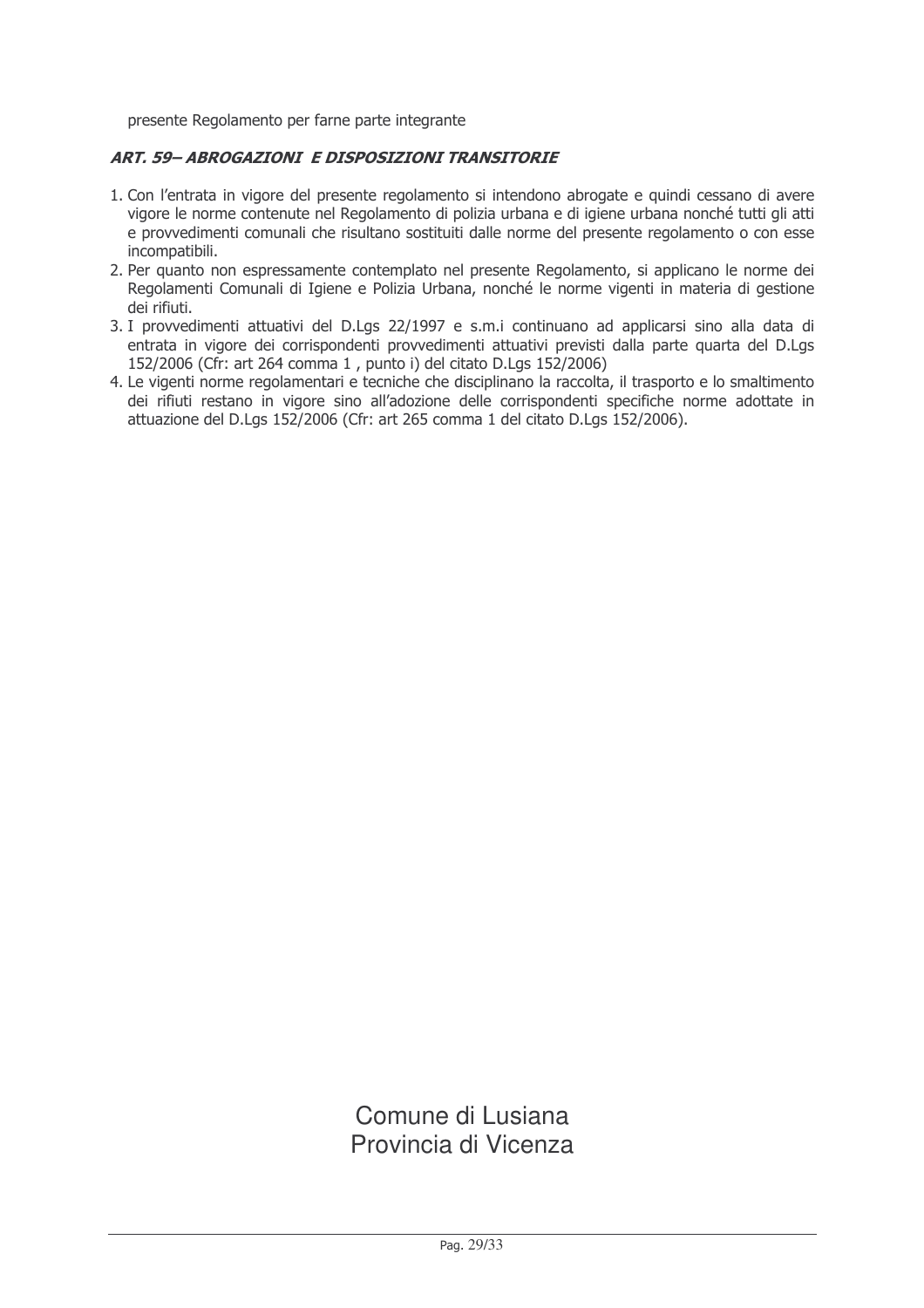# *REGOLAMENTO COMUNALE PER LA GESTIONE DEI RIFIUTI URBANI*

*TABELLA DELLE INFRAZIONI.*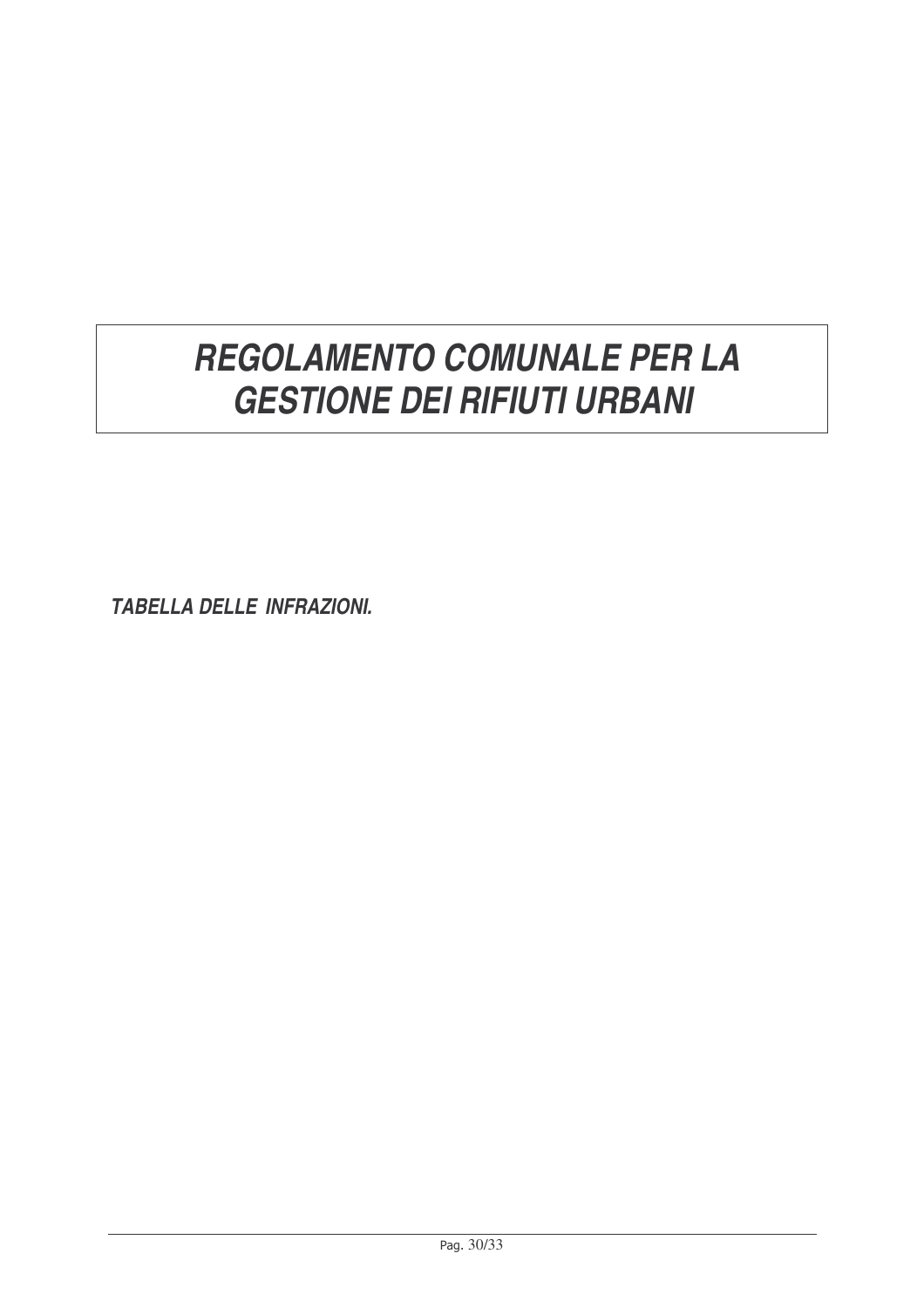|                | <b>VIOLAZIONI</b>                                                                                                                       | <b>ARTICOLO</b> Min/Max |                              | <b>NOTE</b>                 |
|----------------|-----------------------------------------------------------------------------------------------------------------------------------------|-------------------------|------------------------------|-----------------------------|
| $\mathbf{1}$   | chiusura sportelli e<br>Mancata<br>coperchi dei contenitori.                                                                            | 12 c. 6                 | Da € 25,00<br>a € 500,00     |                             |
| $\overline{2}$ | Intralciare l'opera degli addetti al<br>servizio di gestione rifiuti.                                                                   | 11 c. 11                | Da € 25,00<br>a € 500,00     |                             |
| 3              | Spostare i contenitori per la<br>raccolta dei rifiuti.                                                                                  | 11 c. 12                | Da € 25,00<br>a € 500,00     |                             |
| 4              | Conferimento di rifiuti diversi da<br>quelli per cui i contenitori e/o<br>sacchetti sono destinati.                                     | 12 c. 3                 | Da € 25,00<br>a € 500,00     |                             |
| 5              | Conferimento di rifiuti oggetto di<br>raccolta<br>differenziata<br>nei<br>cassonetti<br>rifiuti<br>per<br>indifferenziati.              | 12 c. 9                 | Da € 25,00<br>a € 500,00     |                             |
| 6              | Deporre qualsiasi tipo di rifiuto al<br>di fuori dei punti di raccolta e/o<br>contenitori<br>appositamente<br>piazzati.                 | 12 c. 6                 | Da € 25,00<br>a € 500,00     |                             |
| $\overline{7}$ | Conferimento<br>in<br>sacchi<br>non<br>chiusi.                                                                                          | 12 c.4                  | Da € 25,00<br>a € 500,00     |                             |
| 8              | Mancata riduzione volumetrica<br>degli imballaggi voluminosi.                                                                           | 12 c. 10.2              | Da € 25,00<br>a € 500,00     |                             |
| 9              | Conferire<br>liquidi<br>materiali<br>$\circ$<br>accesi o<br>non completamente<br>spenti.                                                | 12 c.5                  | Da € 25,00<br>$a \in 500,00$ |                             |
| 10             | Conferire<br>oggetti<br>taglienti<br>O<br>acuminati.                                                                                    | 12 c.5                  | Da € 25,00<br>a € 500,00     |                             |
| 11             | Conferimento<br>di<br>rifiuto<br>in.<br>contenitore troppo pieno e quindi<br>non richiudibile.                                          | 12 c.7                  | Da € 25,00<br>a € 500,00     |                             |
| 12             | Immissione nei contenitori di:<br>-Rifiuti speciali non assimilati;<br>-Rifiuti speciali inerti derivanti da<br>attività cantieristica; | 12 c.9                  | Da € 25,00<br>a € 500,00     | Fatta salva l'applicabilità |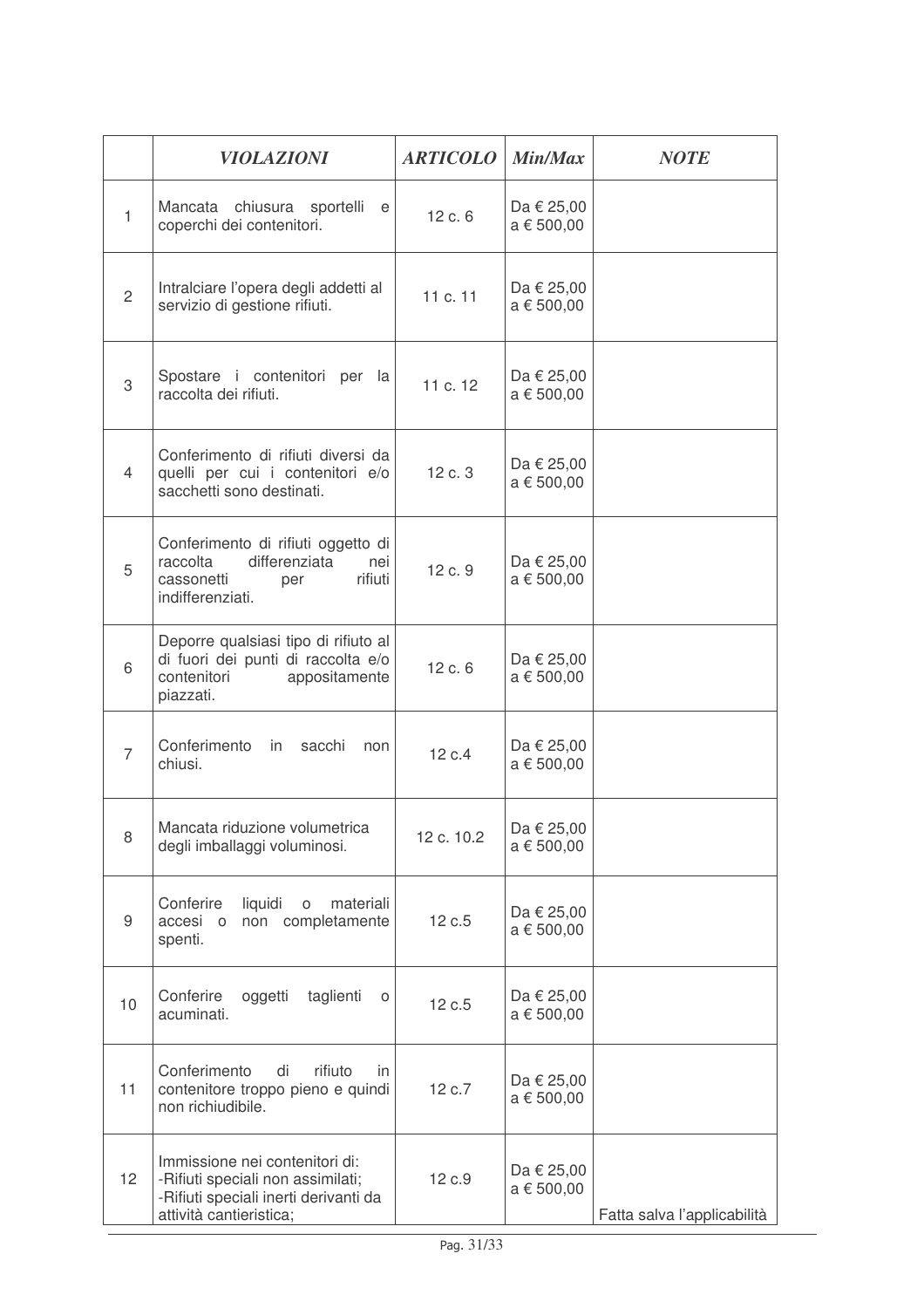|    | -Rifiuti urbani pericolosi;<br>-Beni durevoli ex art. 227 del<br>D.Lgs. 152/06;<br>-Imballaggi secondari e terziari;<br>-Altri rifiuti per il cui conferimento<br>sono istituiti particolari servizi di<br>raccolta. |            |                          | di norme speciali                                 |
|----|----------------------------------------------------------------------------------------------------------------------------------------------------------------------------------------------------------------------|------------|--------------------------|---------------------------------------------------|
| 13 | Abbandonare rifiuti ingombranti<br>su suolo pubblico o a bordo<br>strada.                                                                                                                                            | 19 c.8     | Da € 25,00<br>a € 500,00 |                                                   |
| 14 | Cernita di rifiuti nei contenitori di<br>raccolta.                                                                                                                                                                   | 12 c.6     | Da € 25,00<br>a € 500,00 |                                                   |
| 15 | Conferire la frazione verde nel<br>circuito di raccolta dei rifiuti<br>indifferenziati.                                                                                                                              | 24 c.4     | Da € 25,00<br>a € 500,00 |                                                   |
| 16 | rifiuti<br>Incenerimento<br>di<br>di<br>qualsiasi tipo.                                                                                                                                                              | 12 c.6.4   | Da € 25,00<br>a € 500,00 |                                                   |
| 17 | Abbandonare macerie ed altri<br>rifiuti derivanti da lavori edili su<br>suolo pubblico o ad uso pubblico.                                                                                                            | 28 c.2     | Da € 25,00<br>a € 500,00 | Fatta salva l'applicabilità<br>di norme speciali. |
| 18 | all'interno<br>Depositare<br>$\Omega$<br>all'esterno dei contenitori per la<br>raccolta dei rifiuti urbani macerie<br>provenienti da lavori edili.                                                                   | 28 c. 1    | Da € 25,00<br>a € 500,00 | Fatta salva l'applicabilità<br>di norme speciali. |
| 19 | Imbrattare il suolo pubblico o<br>adibito<br>ad uso pubblico con<br>rifiuti<br>(bucce,<br>carta,<br>piccoli<br>animali,<br>escrementi di<br>liquidi,<br>$ecc.)$ .                                                    | 41 e segg. | Da € 25,00<br>a € 500,00 |                                                   |
| 20 | Abbandonare su area pubblica o<br>volantini<br>pubblico<br>di<br><b>USO</b><br>pubblicitari.                                                                                                                         | 48 c. 1    | Da € 25,00<br>a € 500,00 |                                                   |
| 21 | Collocare volantini su veicoli in<br>sosta.                                                                                                                                                                          | 48 c.2     | Da € 25,00<br>a € 500,00 |                                                   |
| 22 | Mancata pulizia posteggi pubblici<br>esercizi.                                                                                                                                                                       | 44 c.4     | Da € 25,00<br>a € 500,00 |                                                   |
| 23 | Mancata pulizia aree utilizzate<br>per carico e scarico.                                                                                                                                                             | 47 c.1     | Da € 25,00<br>a € 500,00 |                                                   |